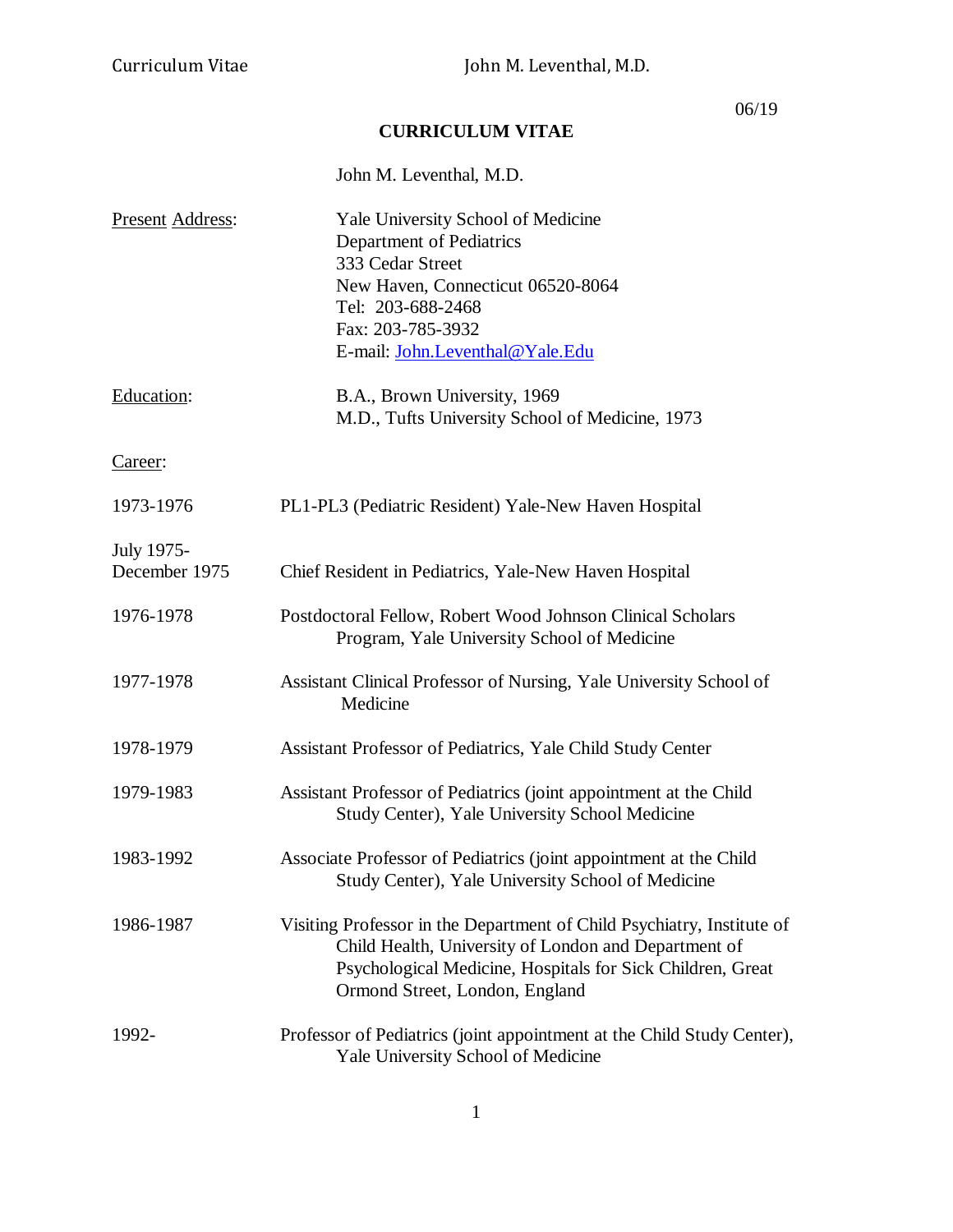# Hospital, Medical School and Departmental Appointments:

| 1979 -                 | Attending Pediatrician, Yale-New Haven Hospital                                                                     |
|------------------------|---------------------------------------------------------------------------------------------------------------------|
| 1982 -                 | Medical Director, Child Abuse and Child Abuse Prevention Programs, Yale-New<br>Haven Children's Hospital            |
| 1982 - 1991            | Co-Director, Yale University-University of Connecticut Continuing Medical<br><b>Education Program in Pediatrics</b> |
| 1983 - 1986;<br>1988 - | Residency Selection Committee, Department of Pediatrics                                                             |
| 1985 -                 | Associate Chief, Section of General Pediatrics                                                                      |
| 1985 - 2012            | Medical Director, Sexual Abuse Clinic, Yale-New Haven Hospital                                                      |
| 1985 - 1988            | Associate Director, Robert Wood Johnson General Academic Pediatric Program                                          |
| 1987 - 1999            | Residency Curriculum Committee, Department of Pediatrics                                                            |
| 1987 - 1990            | Part-time Faculty Appointments and Promotion Committee, Department of Pediatrics                                    |
| 1988 - 2002            | Director, Developmental and Behavioral Pediatrics Fellowship Program                                                |
| 1988 - 1997            | Status of Women Committee, Yale University School of Medicine                                                       |
| 1989 - 1992            | Children's Clinical Research Center Advisory Committee                                                              |
| 1992 - 1999            | Co-Director, Pediatric Grand Rounds                                                                                 |
| 1993 - 1994            | Chair, Departmental Committee to Review Residency Training at the Hospital of<br>Saint Raphael                      |
| 1996                   | Co-Chair, Scientific Symposium Celebrating 75 Years of Yale Pediatrics                                              |
| 2001 - 2007            | Interim Medical Director, Yale Center for Children with Special Health Care Needs                                   |
| 2001                   | Pediatric Liaison Committee (Between Department of Pediatrics and Chair Search<br>Committee for Departmental Chair) |
| 2003 - 2008            | Co-Chair, Department of Pediatrics, Education Committee                                                             |
|                        |                                                                                                                     |

2004 - 2005 Co-Chair, Search Committee for Section Chief of Adolescent Medicine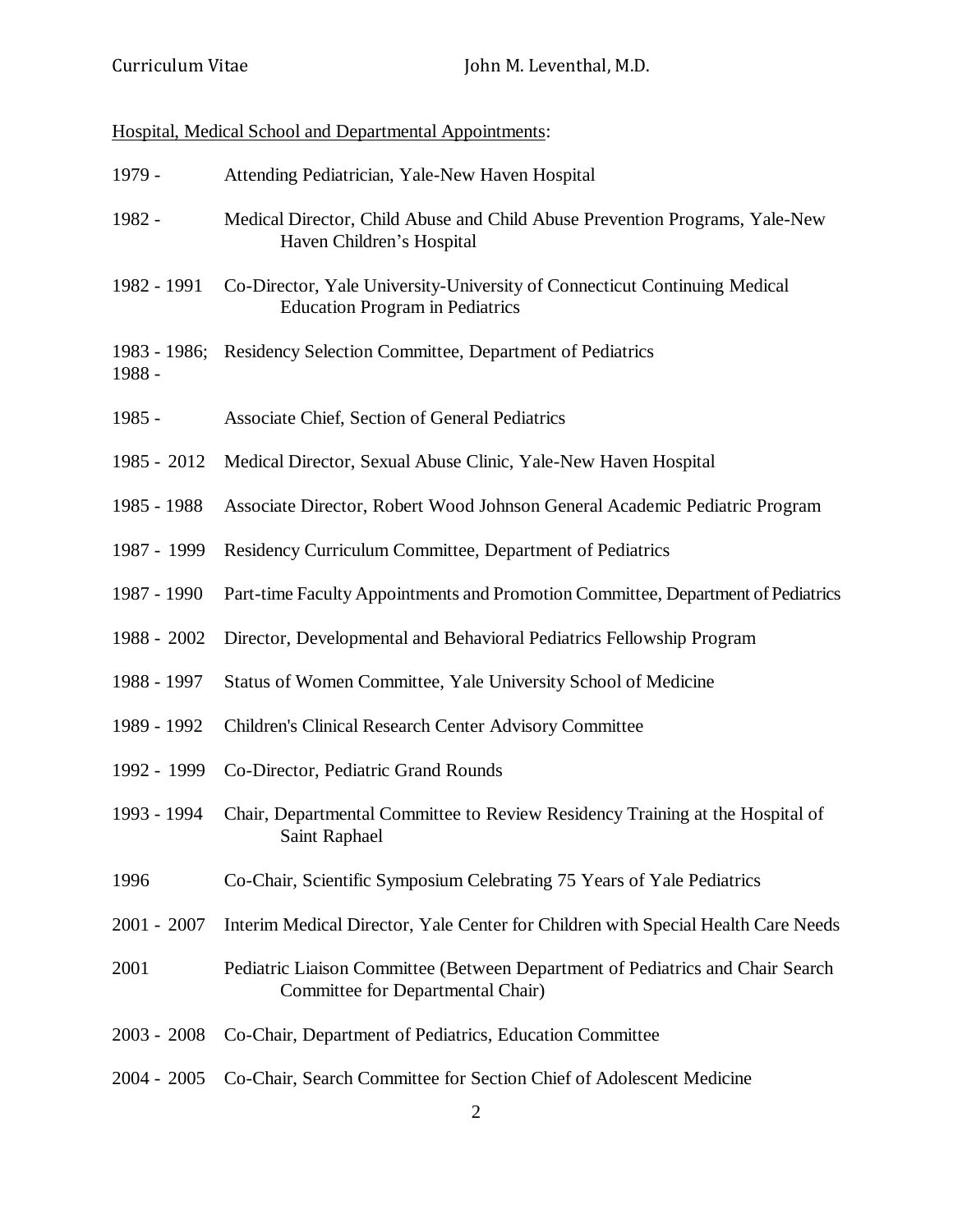2007 - Department of Pediatrics, Faculty Development Committee Co-Chair, 2013 - 2014 Chair, 2014 -

Community Activities:

| 1988 - 1999 | Commission on Infant and Child Health (sponsored by the New Haven Foundation |
|-------------|------------------------------------------------------------------------------|
|             | and the City of New Haven)                                                   |

- 1988 1989 Coordinating Council for Children in Crisis`
- 1990 1993 Medical Expert Sub-Panel for Class Action Law Suit Against DCYS v Juan F. (CCLU) v. William O'Neill et al (Department of Children and Youth Services)
- 1991 2003 Board of Directors of Domestic Violence Services of Greater New Haven
- 1991 1997 Regional Advisory Council to Region II, Department of Children and Families
- 1994 State Commission on the Standardization of the Collection of Evidence in Sexual Assault Investigations
- 1995 Legislative Task Force on Child Abuse
- 1995 -1997 Commissioner's Advisory Panel for Review of Child Fatality and Serious Injury (Department of Children and Families)
- 1997 Evaluation Committee for Healthy Families/Nurturing Families Connecticut
- 1998 Consultation to Department of Children and Families regarding suspected child maltreatment (case review)
- 1998 2001 Co-chair Outreach/Client Recruitment Committee, Federal Healthy Start Grant through Community Foundation for Greater New Haven
- 2001 2002 Early Childhood Initiative Work Group, The Community Foundation for Greater New Haven
- 2007 Governor's Task Force on Justice for Abused Children
- 2004 2006 United Way's Success by Six Council
- 2007 2010 Co-Chair, United Way's Success by Six Council
- 2010 2014 Chair, United Way's Success by Six Council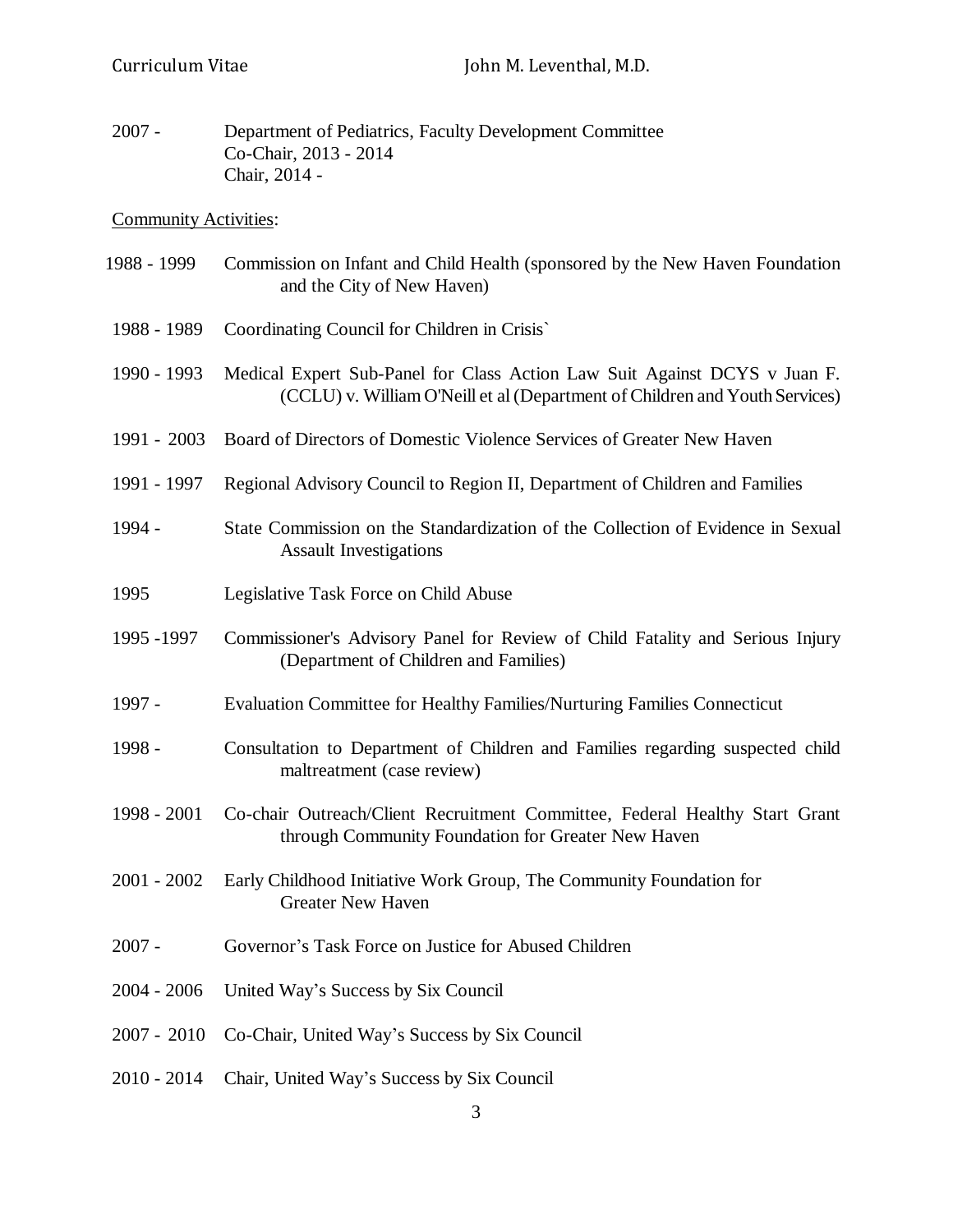#### Professional Honors and Recognition:

- Sigma Xi, 1969
- Junior Year Alpha Omega Alpha, 1972
- Tufts Medical Alumni Association Award for Outstanding Performance in Biochemistry, Class of 1973
- Prize in Physiology, Class of 1973
- Certified in Pediatrics by the American Board of Pediatrics, 1978 (Lifetime)
- Certified in Child Abuse Pediatrics by the American Board of Pediatrics, 2009-2016
- Society for Pediatric Research, 1985
- Coordinator, Special Interest Group on Child Abuse for the Ambulatory Pediatric Association, 1989 - 2002
- Board of Directors, Ambulatory Pediatric Association, 1990 1993
- American Pediatric Society, 1994
- First Annual Haven Award, Domestic Violence Services of Greater New Haven, 1996
- Award for the Prevention of Sexual Abuse, Coordinating Council for Children in Crisis, 1997
- Research Award, Ambulatory Pediatric Association, 1998
- Homecare Partnership Award, Visiting Nurse Association of South Central Connecticut, 2000

Clifford W. Beers Recognition Award, Clifford W. Beers Child Guidance Clinic, 2001 National Visionary Leadership Award from Prevent Child Abuse America, presented at National Meeting, Dallas, TX, March 3, 2002

Award from the Child Abuse Steering Committee of Danbury Hospital for "Being an Inspiration and Catalyst." May 31, 2002

Departmental Award of Special Achievement, New Haven Police Department, March 2006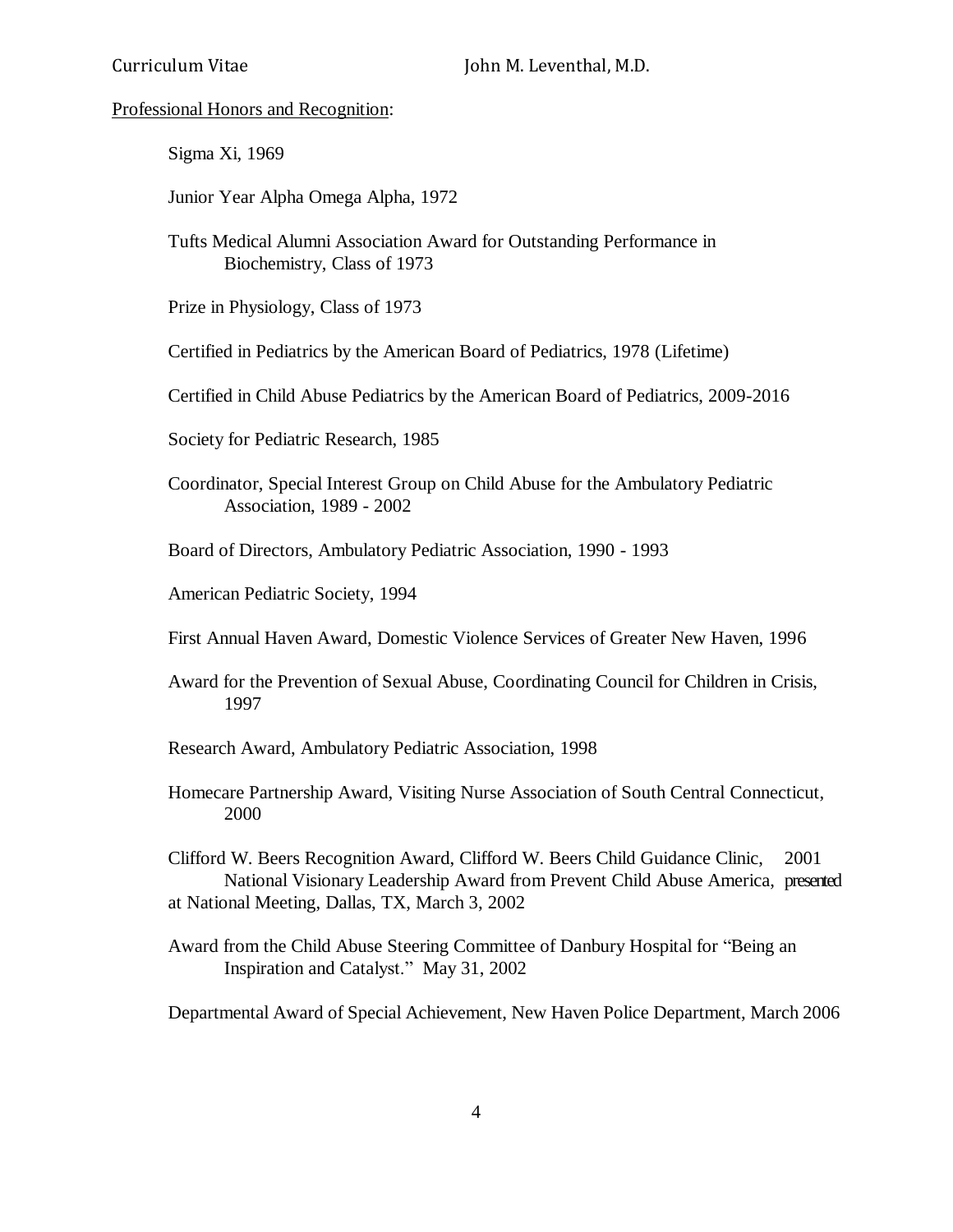- Keren Foundation Lectureship at Eighth Annual Danbury Child Abuse Prevention Conference May 5, 2006
- The Eleventh Millie and Richard Brock Award (in Recognition of Distinguished Contributions to Pediatrics), New York Academy of Medicine, November 6, 2006
- George Armstrong Award (Lifetime Achievement Award), Academic Pediatric Association, Annual Meeting, Honolulu, HI, May 4, 2008
- Norman J. Siegel Award, 2007-2008 (To that member of the Yale Pediatric Faculty who consistently surpasses the highest standards of patient care, generous collegiality and leadership by example), June, 2008
- Candy Necklace Award for Child Abuse Prevention presented to John M. Leventhal and the Parenting Support Programs of Yale-New Haven Children's Hospital by the Senators Community Foundation, Center for Youth Leadership (High School Students Advocacy Group in Norwalk, Connecticut) Brian McMahon High School, Norwalk, CT, January 12, 2009
- Board Member, National Center on Shaken Baby Syndrome International Advisory Board,  $2009 -$
- Ray E. Helfer Society Award for distinguished achievement in the field of Child Abuse and Neglect, Philadelphia, PA, April 18, 2010
- 2010 Ray E. Helfer Award from the National Alliance of Children's Trust Fund and Prevention Funds and the American Academy of Pediatrics (for his demonstrated contribution to preventing child abuse and involvement of activities related to the work of Children's Trust Funds), New Orleans, LA, November 17, 2010
- Liberty Bell Award from the Foundation of the New Haven County Bar (presented to a non-lawyer who has encouraged greater respect for the law and the courts, stimulated a sense of civic responsibility, and/or contributed to good government in the community), January 29, 2011
- Miller-Sarkin Mentoring Award from the Academic Pediatric Association (For work as an outstanding educator and mentor), presented at the PAS Meeting, Denver CO, May 2, 2011
- Legal Aid Association Award from New Haven Legal Aid (In appreciation of years of support for equal access to justice), New Haven, CT May 5, 2011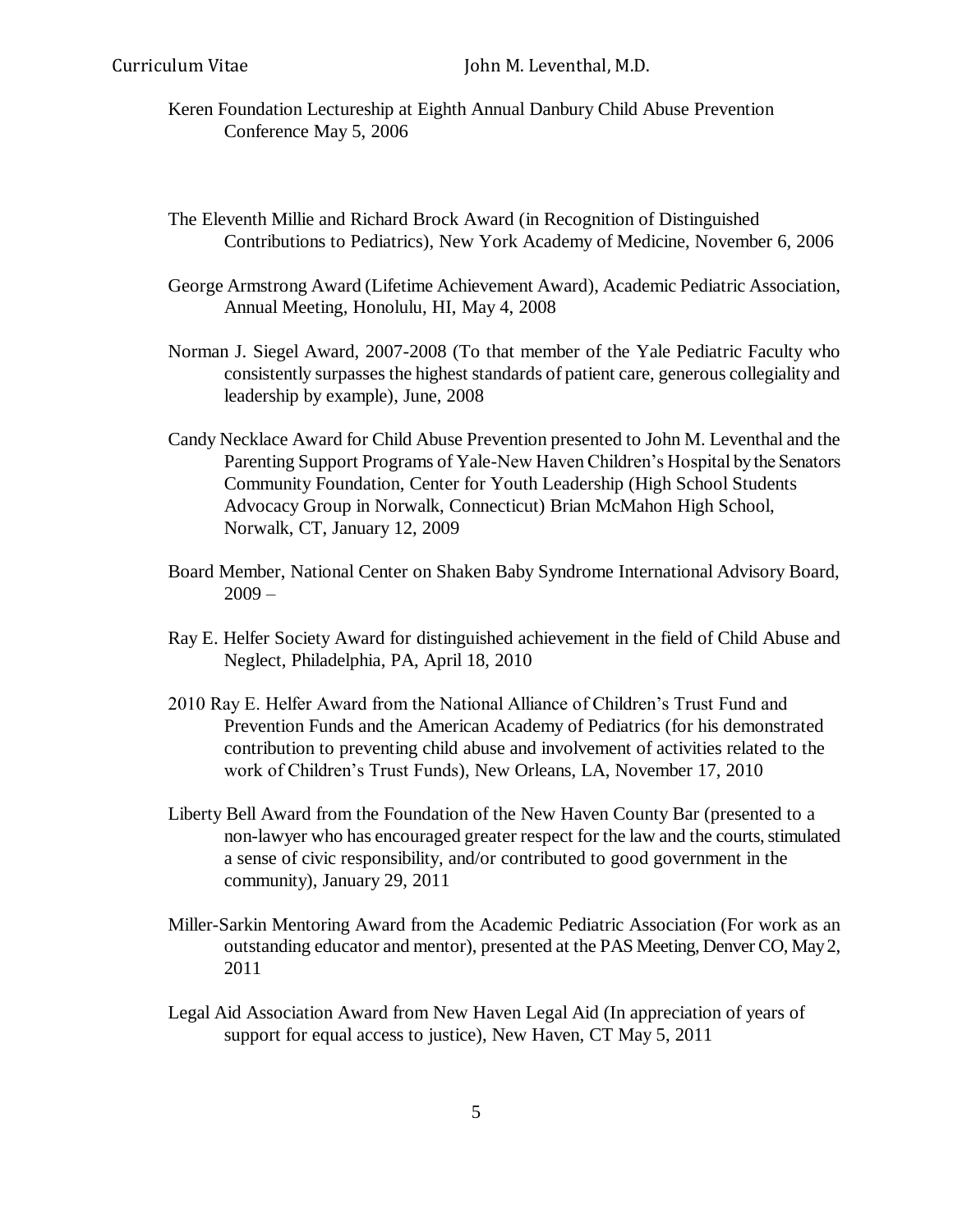Leonard Banco, MD Award from the Connecticut Chapter of the American Academy of Pediatrics (For leadership, teaching, research, and advocacy in support of critical and contemporary health issues of children), Meriden, CT, June 16, 2011

- Appointed to the American Academy of Pediatrics' COCAN (Committee on Child Abuse and Neglect); also, serving as liaison to SOCAN (Section on Child Abuse and Neglect), 2011 - 2017
- Appointed to Planning Committee for the Workshop on "Child Maltreatment Research, Policy, and Practice for the Next Generation" of the Institute of Medicine and National Research Council, 2011-2012
- C. Henry Kempe Memorial Lectureship Award from the International Society for the Prevention of Child Abuse and Neglect. This award was given in recognition of his significant contributions to the Field of Child Abuse and Neglect Prevention, 2012
- 2014 Champions of Children Award from the Center of Children's Advocacy, Hartford, CT, May, 2014
- 2016 Alexis de Tocqueville-Herbert H. Pearce Award from the United Way of Greater New Haven for service to the United Way and to the New Haven Community (joint award with spouse Beverly J. Hodgson), New Haven, CT, November, 2016
- 2018 Chadwick Endowed Lecture, The  $32<sup>nd</sup>$  Annual San Diego International Child Abuse Conference, San Diego, CA, February, 2018
- 2018 Leffell Award from Yale Medicine, New Haven, CT, July, 2018 (Given to recognize the Yale Medicine faculty member who best exemplifies clinical expertise, a commitment to teaching, and the highest standards of care and compassion for patients. The recipient should represent the best in clinical medicine and serve as a role model for faculty peers, residents, fellows, and medical students.)

#### Memberships:

- 1977 Ambulatory Pediatric Association (became Academic Pediatric Association in 2008)
- 1977 2002 Society for Epidemiological Research
- 1979 Fellow, American Academy of Pediatrics
- 1982 The International Society for Prevention of Child Abuse and Neglect
- 1983 1994 W. T. Grant Sponsored Research Consortium on Chronic Illness in Childhood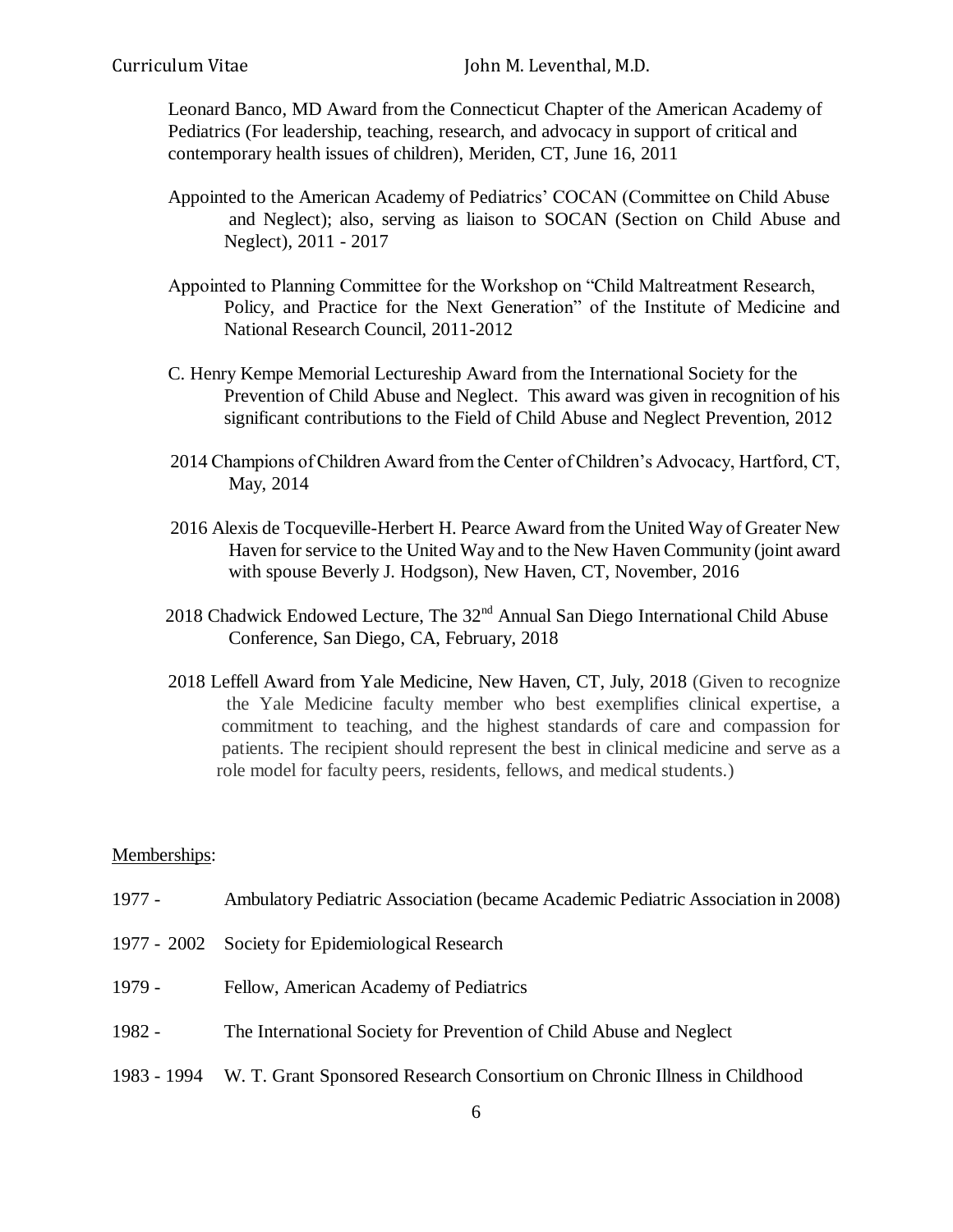| Curriculum Vitae | John M. Leventhal, M.D.                                                                                                                                                                                    |
|------------------|------------------------------------------------------------------------------------------------------------------------------------------------------------------------------------------------------------|
| $1985 -$         | Society for Pediatric Research                                                                                                                                                                             |
| $1988 -$         | American Professional Society on the Abuse of Children (Research Committee 1991)<br>- 1997)                                                                                                                |
| 1988 - 2012      | Society for Developmental and Behavioral Pediatrics                                                                                                                                                        |
| 1988 - 2002      | Society for Pediatric Epidemiologic Research                                                                                                                                                               |
| 1994 -           | <b>American Pediatric Society</b>                                                                                                                                                                          |
| 1998 -           | Helfer Society (Honorary society for child abuse physicians)<br>Program Committee 2009-2014<br>Research Committee 2009-2014<br>Vice President 2013-2015<br>President 2015-2017<br>Past President 2017-2019 |

Visiting Professorships and Lectures

| 1985 | Pediatric Grand Rounds, SUNY Health Science Center, Syracuse, NY                                                                                                             |
|------|------------------------------------------------------------------------------------------------------------------------------------------------------------------------------|
| 1985 | Pediatric Grand Rounds, University of California San Francisco, San<br>Francisco, CA                                                                                         |
| 1987 | Connecticut Conference on Medical Evaluation of Sexually Abused Children.<br>"Medical evaluation of sexually abused children." New Haven, CT                                 |
| 1987 | Public Health Service Conference. Violence: A Hazard to the Public's Health.<br>"Abuse of infants and children," Philadelphia, PA                                            |
| 1987 | National Conference on Initial Effects and Long-Term Outcome of Child Abuse<br>and Neglect. "Maltreatment within families: Breaking the cycle and<br>beyond," Leeds, England |
| 1988 | Visiting Professor, Department of Pediatrics, Boston University School of<br>Medicine and Boston City Hospital, Boston, MA                                                   |
| 1989 | Visiting Professor in honor of the Tenth Anniversary of Rhode Island Hospital's<br>Child Abuse Committee, Providence, RI                                                     |
| 1989 | M.C.H. and N.I.C.H.D. sponsored conference. Research in Behavioral Pediatrics.                                                                                               |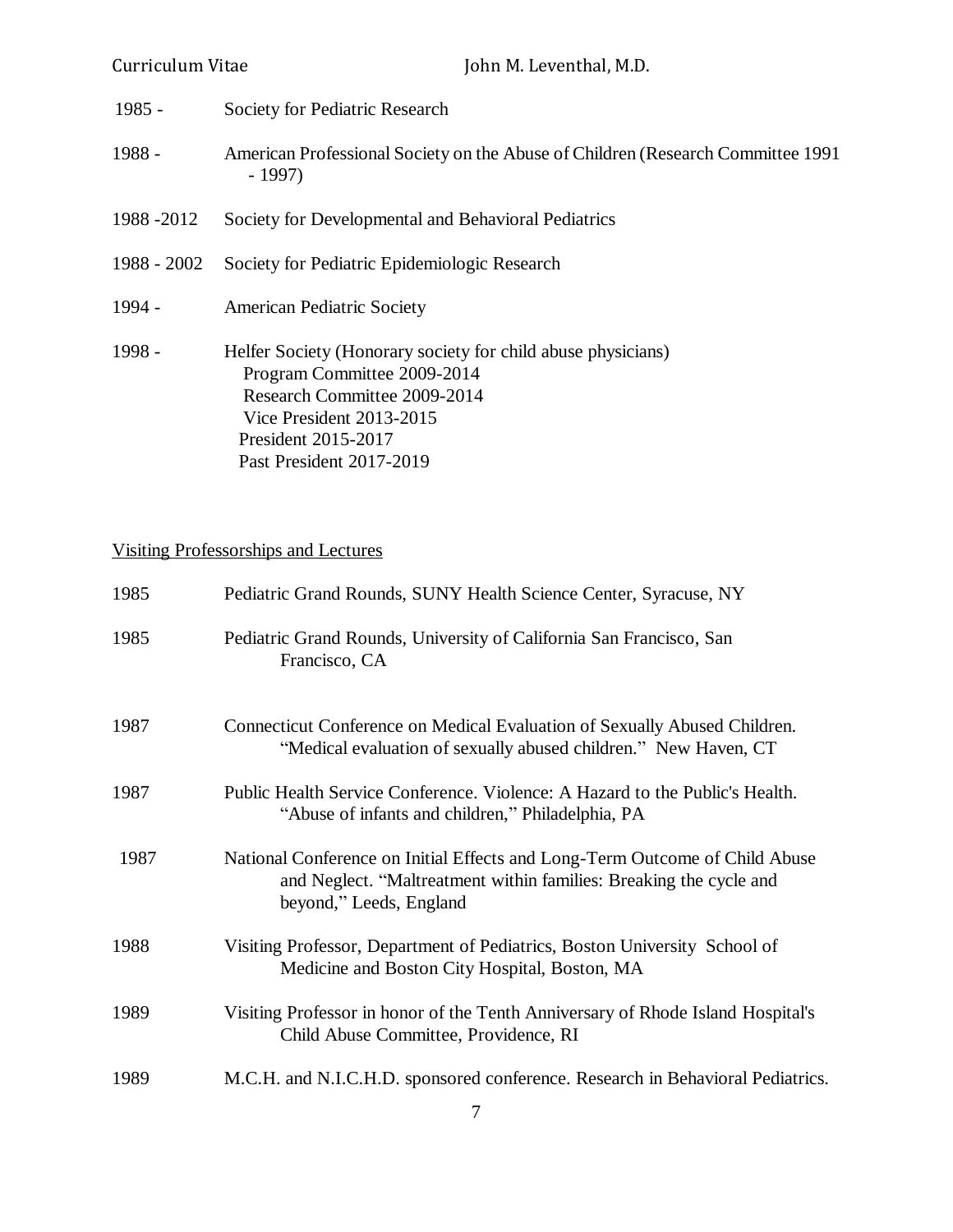| Curriculum Vitae | John M. Leventhal, M.D.<br>"Contrasting approaches to Behavioral Pediatric Research: The clinical<br>approach," Columbia, MD                                                                                                                                                        |                 |
|------------------|-------------------------------------------------------------------------------------------------------------------------------------------------------------------------------------------------------------------------------------------------------------------------------------|-----------------|
| 1989             | Visiting Professor, Departments of Pediatrics and Epidemiology, McGill<br>University School of Medicine and Montreal Children's Hospital, Montreal,<br>Quebec, Canada                                                                                                               |                 |
| 1990             | Margaret I. Handy Memorial Lectureship, Christiana Hospital Medical Center of<br>Delaware, Newark, DE                                                                                                                                                                               |                 |
| 1990             | Harriet Feinman Symposium: Children and Violence. "Families at risk during the<br>perinatal period," Montefiore Medical Center, Bronx, NY                                                                                                                                           |                 |
| 1991             | Pediatric Grand Rounds "Treatment of child maltreatment: New strategies for the<br>1990s." Massachusetts General Hospital                                                                                                                                                           |                 |
| 1989             | Regional Conference on Sexual Abuse of Children. "Medical evaluation of<br>children suspected of being sexually abused," North Haven, CT                                                                                                                                            |                 |
| 1992             | Connecticut Bar Foundation Symposium on Child Maltreatment. "Child abuse -<br>A clinical perspective," West Hartford, CT                                                                                                                                                            |                 |
| 1990             | 36th Annual Training Conference of the International Juvenile Officer's<br>Waterbury, CT                                                                                                                                                                                            | Association, In |
| 1992             | 127th Annual Meeting of the Connecticut State Dental Association "Child abuse:<br>The child as a special patient," Cromwell, CT                                                                                                                                                     |                 |
| 1992             | Childhood and Adolescent Violence. "What we know about child abuse in the<br>90's," Hartford, CT                                                                                                                                                                                    |                 |
| 1991             | Pediatric Grand Rounds "Perinatal risk factors for child abuse," Denver Children's<br>Hospital, Denver, CO                                                                                                                                                                          |                 |
| 1992             | Regional Conference on Sexual Abuse of Children. "Expert testimony,"<br>Cromwell, CT                                                                                                                                                                                                |                 |
| 1992             | Connecticut Bar Association Symposium: Child Protection: Expert Testimony<br>and Proving the Case. "Medical expert's view," Wallingford, CT                                                                                                                                         |                 |
| 1993             | Child Abuse: Current Topics and Dilemmas (Regional Conference to honor 25<br>25 years of child abuse services at Yale-New Haven Hospital). "When<br>abuse is suspected: Supportive interviewing of families" and "The basics"<br>of child maltreatment," New Haven, CT, March, 1993 |                 |
| 1993             | The Sexual Abuse of Children: A Team Approach to Investigation and Treatment.                                                                                                                                                                                                       |                 |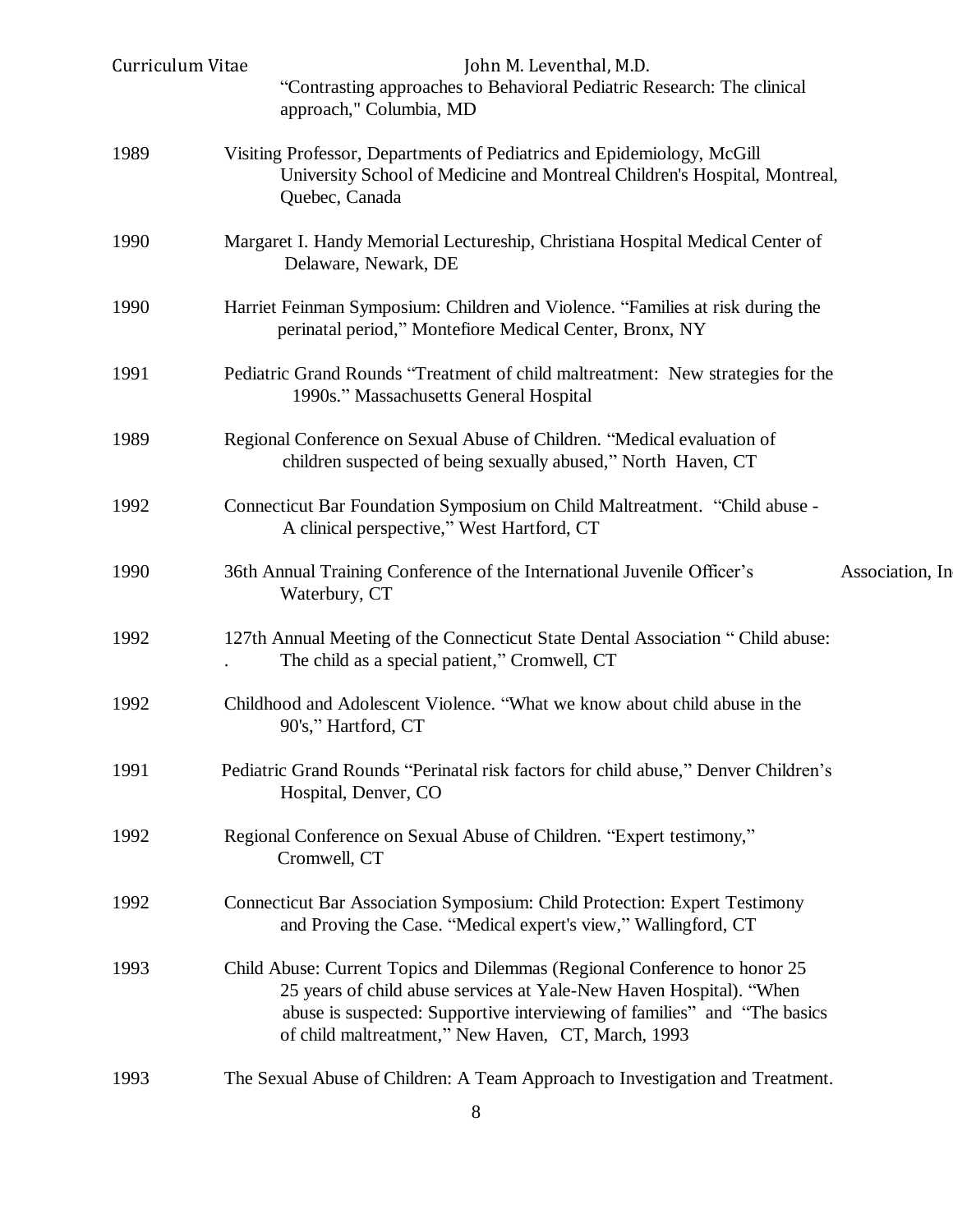| Curriculum Vitae | John M. Leventhal, M.D.<br>Keynote Talk "A brief overview of child sexual abuse," Norwalk, CT,<br>September, 1993                                                                                             |
|------------------|---------------------------------------------------------------------------------------------------------------------------------------------------------------------------------------------------------------|
| 1993             | The Role of the Pediatrician in Violence Prevention. Discussant "Witnessing"<br>domestic violence during childhood and adolescence: Implications for<br>pediatric practice," Chantilly, Virginia, March, 1993 |
| 1994             | State Conference on Child Sexual Abuse. "The medical examination of sexually<br>abused children," Waterbury, CT, September, 1994                                                                              |
| 1995             | Hand in Hand, Medstart Conference, University of Michigan Medical School.<br>"Child maltreatment: Can America stop hurting its children?" Ann<br>Arbor, MI, January, 1995                                     |
| 1995             | Symposium on Child Abuse and Neglect. "Can families stop hurting their<br>children?" and "Prevention of child abuse: How good is the evidence?"<br>Royal Children's Hospital, Melbourne Australia, July, 1995 |
| 1995             | Can Child Abuse and Neglect Be Prevented? New South Wales Child Protection<br>Council (4 talks on child abuse and neglect) Sydney, Australia, July, 1995                                                      |
| 1995             | Pediatric Grand Rounds, APerinatal risk factors for child abuse and neglect,"<br>Royal Alexandra Children's Hospital, Sydney, Australia, July, 1995                                                           |
| 1995             | Hot Issues in Child Abuse. Seminar at National Meeting of the American<br>Academy of Pediatrics, "Is America getting meaner towards its children?"<br>San Francisco, CA, October, 1995                        |
| 1995             | Pediatric Grand Rounds, AChild maltreatment: Can America stop hurting its<br>children?" Johns Hopkins School of Medicine, Baltimore, MD,<br>November, 1995                                                    |
| 1996             | "Beginning a research career: Passion, possibilities, and pitfalls," Annual Meeting<br>of MCH-funded Behavioral Pediatric Fellowship Programs, Philadelphia,<br>PA April, 1996                                |
| 1996             | Visiting Professor, Department of Pediatrics, Mt Sinai Medical Center, New<br>York, November, 1996                                                                                                            |
| 1997             | Second Annual Conference Sponsored by the journal Clinical Child Psychology<br>and Psychiatry. Keynote Talk "Prevention of child abuse and neglect:<br>Pipedreams or possibilities," London, January, 1997    |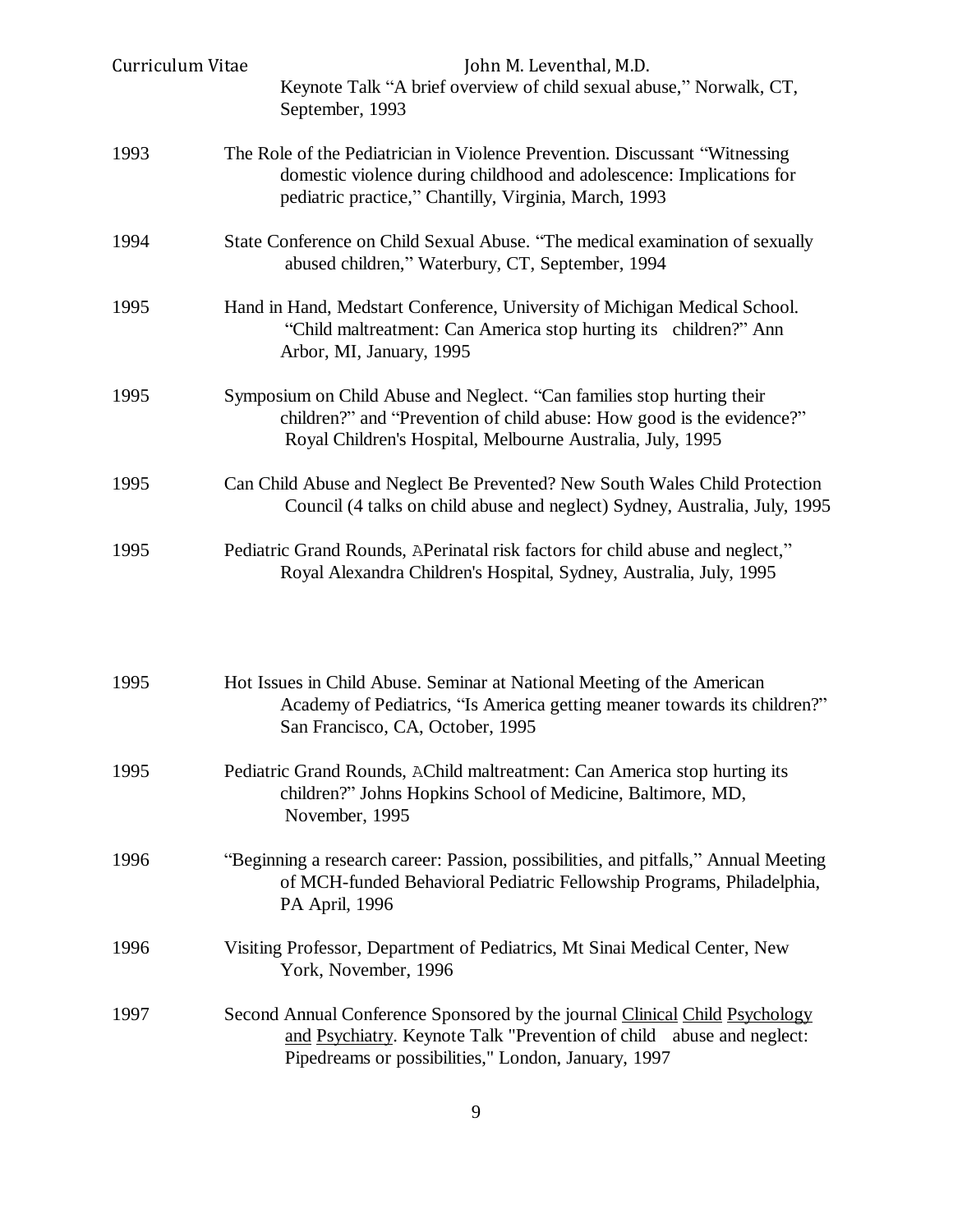| Curriculum Vitae<br>1997 | John M. Leventhal, M.D.<br>Visiting Professor, Department of Community Paediatrics, St James Hospital                                                                                                                                    |
|--------------------------|------------------------------------------------------------------------------------------------------------------------------------------------------------------------------------------------------------------------------------------|
|                          | Leeds, England, January, 1997                                                                                                                                                                                                            |
| 1997                     | Grand Rounds, Department of Psychological Medicine, "Child maltreatment:<br>Can families stop hurting their children?" Hospital for Sick Children,<br>Great Ormond Street, London, January, 1997                                         |
| 1997                     | Royal College of Paediatrics and Child Health Psychiatry and Psychology Annual<br>Meeting. "Interviewing children suspected of having been sexually<br>abused: New assumptions, new approaches," Northhampton, England,<br>January, 1997 |
| 1997                     | Visiting Professor, Child Protection Center, Montefiore Medical Center,<br>New York, April, 1997                                                                                                                                         |
| 1997                     | Pediatric Grand Rounds "Child maltreatment: Can America stop hurting its<br>children?" New York University Medical Center, New York, April, 1997                                                                                         |
| 1997                     | Debate at 37th Meeting of the Ambulatory Pediatric Association. "Resolved: CFA<br>regulations are good for resident education and patient care." For the<br>Con. Washington, DC, May, 1997                                               |
| 1998                     | Establishing a Medical Research Agenda for Child Sexual Abuse. "Epidemiology of sexual abuse<br>May, 1997                                                                                                                                |
| 1997                     | Symposium on Child Maltreatment, (4 talks) Ankara University Medical School,<br>Ankara, Turkey, June, 1997                                                                                                                               |
| 1997                     | Child Abuse and Neglect Interventions: Strategic Planning Meeting. "Lessons<br>from the field: A pediatric perspective," National<br>Institute of Justice,<br>Washington, DC, October, 1997                                              |
| 1997                     | Pediatric Grand Rounds "Child maltreatment: Can America stop hurting its<br>children?" University of Vermont School of Medicine, Burlington, VT,<br>December, 1997                                                                       |
| 1998                     | Paul W. Beaven Visiting Professor of Pediatrics, Department of Pediatrics,<br>Rochester General Hospital and University of Rochester School of<br>Medicine, Rochester, NY, April 1998                                                    |
| 1998                     | Research Award Presentation, 38th Meeting of the Ambulatory Pediatric<br>Association. "The obligation of researchers to precept," New Orleans, LA, May, 1998                                                                             |
| 1998                     | Child Mistreatment: What Can You Do? Keynote Talk "Child maltreatment: Is<br>America getting meaner?" Orange, CT, 1998                                                                                                                   |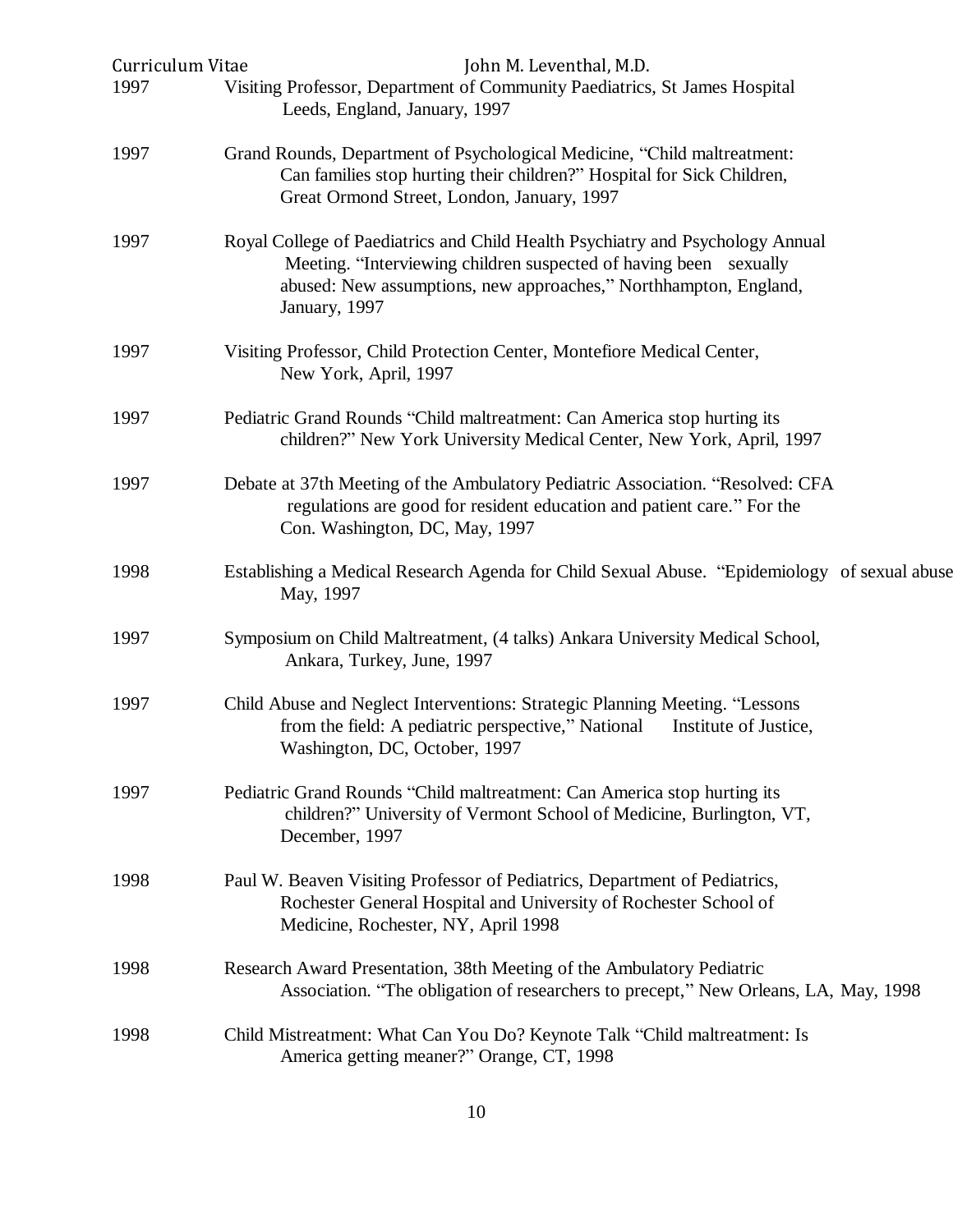| Curriculum Vitae | John M. Leventhal, M.D.                                                                                                                                                                                                                                                        |
|------------------|--------------------------------------------------------------------------------------------------------------------------------------------------------------------------------------------------------------------------------------------------------------------------------|
| 1998             | A Three-Day Training for Child Physical and Sexual Abuse Investigations<br>"Medical examinations for physical abuse: Determining accidental vs.<br>non-accidental injuries," West Haven, CT, June 1998                                                                         |
| 1998             | Northeast Regional Child Maltreatment Conference. "What progress have we<br>made in prevention: Evidence from the literature," Providence, RI,<br>November 1998                                                                                                                |
| 1998             | Pediatric Grand Rounds "Fractures in young children: Abuse vs. unintentional<br>Injuries," Middlesex Hospital, CT, December 1998                                                                                                                                               |
| 1999             | Pediatric Grand Rounds "Prevention of child abuse and neglect: Pipedreams<br>or possibilities," Yale-New Haven Hospital, CT, February, 1999                                                                                                                                    |
| 1999             | Pediatric Grand Rounds "Fractures in young children: Abuse vs. unintentional<br>injuries," St Mary's Hospital, CT, February 1999                                                                                                                                               |
| 1999             | Testimony before Select Committee on Children. Public Hearing on Proposed<br>Bill No. 850, Hartford, CT                                                                                                                                                                        |
| 1999             | Arnold Markle Symposium. "Medical evidence of child abuse," West Haven, CT,<br>March 1999                                                                                                                                                                                      |
| 1999             | Facing the Challenge of Child Abuse: First Annual Child Abuse Conference<br>"An overview of child abuse and neglect and "Evaluation of fractures"<br>in young children," Danbury, CT. May 1999                                                                                 |
| 1999             | The Power of Prevention: First Annual Conference on the Prevention of Child<br>Abuse. Workshop for Family Support Network. West Hartford, CT, May<br>1999                                                                                                                      |
| 1999             | Keynote Presentation, Annual Meeting of Children's Connection of Fairfield<br>County. "Prevention of child abuse and neglect: Pipedreams or<br>possibilities?" Norwalk, CT, June 1999                                                                                          |
| 1999             | Child Abuse - - Kempe's Sixth Stage: Prevention Becomes the Priority. Keynote<br>Talk "Moving toward prevention - - The time is now!" and - - workshop<br>"Prevention of abuse and neglect: Models of home visiting from the<br>states in practice," Leeds, England, July 1999 |
| 1999             | National Meeting of the American Academy of Pediatrics. "Identifying child<br>abuse: Can you meet the challenge?" Christian CW and Leventhal JM,<br>Washington, DC, October 10, 1999                                                                                           |
| 1999             | Northeast Regional Child Maltreatment Conference. "Identifying child abuse"                                                                                                                                                                                                    |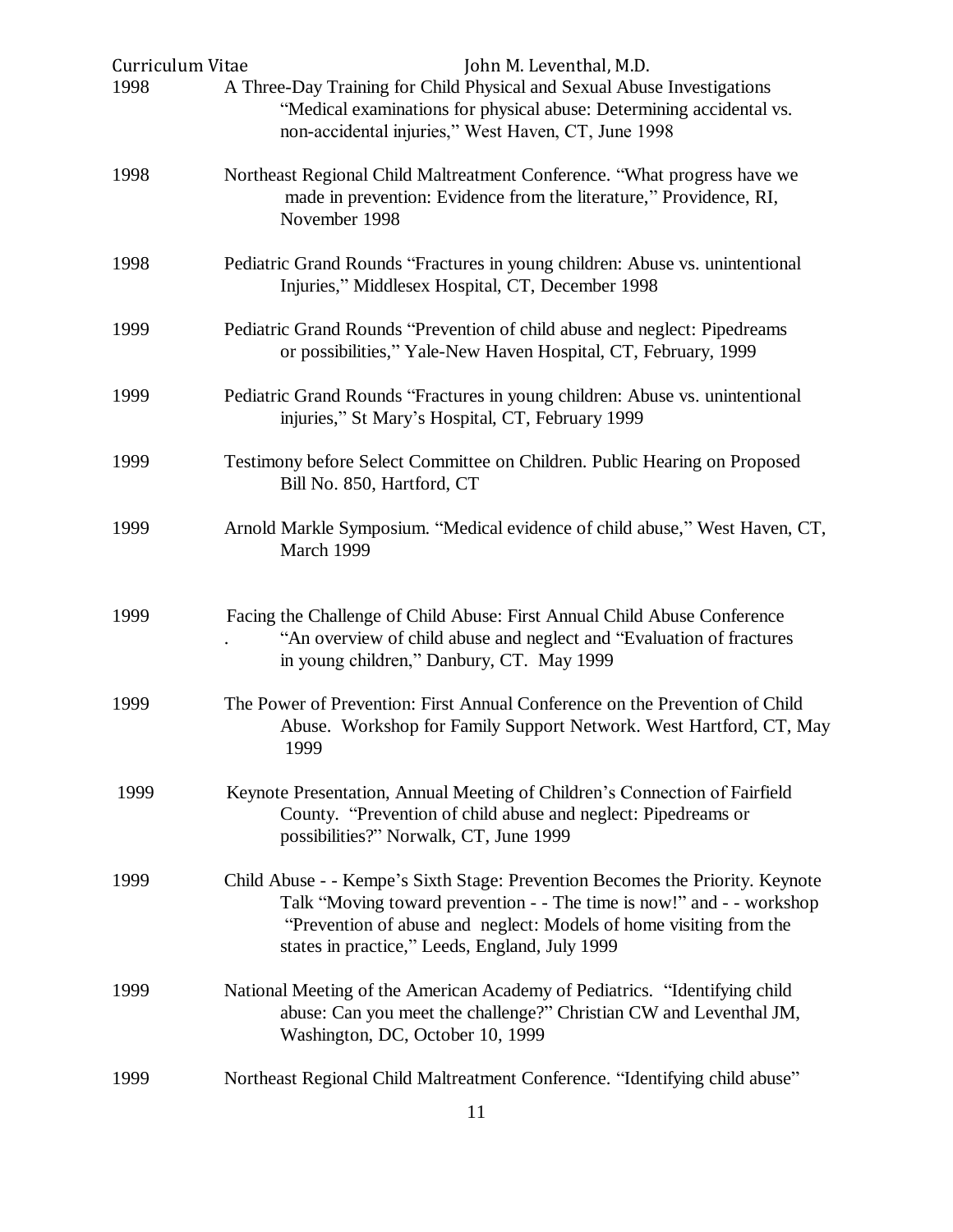| Curriculum Vitae | John M. Leventhal, M.D.<br>Christian CW and Leventhal JM, Providence, RI, November 15, 1999                                                                                                    |
|------------------|------------------------------------------------------------------------------------------------------------------------------------------------------------------------------------------------|
| 2000             | The Evolving Care of Abused Children. "Preventing child maltreatment:<br>The<br>time is now!" and "An approach to evaluating cases of abuse neglect,"<br>Danbury, CT, June 20, 2000            |
| 2000             | National Meeting American Academy of Pediatrics. "Identifying child abuse: Can<br>you meet the challenge?" With Cindy Christian. Chicago, IL, October 28,<br>2000                              |
| 2000             | National Meeting American Academy of Pediatrics. "Domestic Violence<br>in your practice: Asking the right questions." Chicago, IL, October 28,<br>2000                                         |
| 2000             | Visiting Professor, Department of Pediatrics, St Barnabas Hospital (In recognition<br>of the opening of the Child Protection Program), New York City, NY,<br>November 14, 2000                 |
| 2001             | Pediatric Grand Rounds "Domestic violence in your practice: Asking the right<br>questions," Yale-New Haven Hospital, CT, April, 2001                                                           |
| 2001             | Third Annual Child Abuse Conference. "Interviewing sexually abused children --<br>What works and what does not" and "Burns: Distinguishing abuse from<br>accidents," Danbury, CT, May 11, 2001 |
| 2001             | Visiting Professor, Department of Pediatrics, Jacobi Medical Center, New York<br>City, NY, December, 2001                                                                                      |
| 2000             | Joel and Barbara Alpert Visiting Professor in General Pediatrics, Department of<br>Pediatrics, Boston Medical Center, Boston, MA, May 2002                                                     |
| 2002             | Fourth Annual Child Abuse Conference. "Why do parents maltreat their<br>children? Danbury, CT, May 31, 2002                                                                                    |
| 2002             | 14 <sup>th</sup> International Congress on Child Abuse & Neglect. Plenary Session "Twenty-<br>five years of research on child maltreatment: We have learned much."<br>Denver, CO, July 8, 2002 |
| 2002             | Victimization of Children & Youth: An International Research Conference.<br>Opening Plenary. "40 years of research: Lessons learned about child<br>maltreatment." Portsmouth, NH, August 4,    |
| 2002             | Pediatric Grand Rounds "Forty years since publication of the "Battered-<br>Child Syndrome': Lessons Learned" Yale-New Haven Children's                                                         |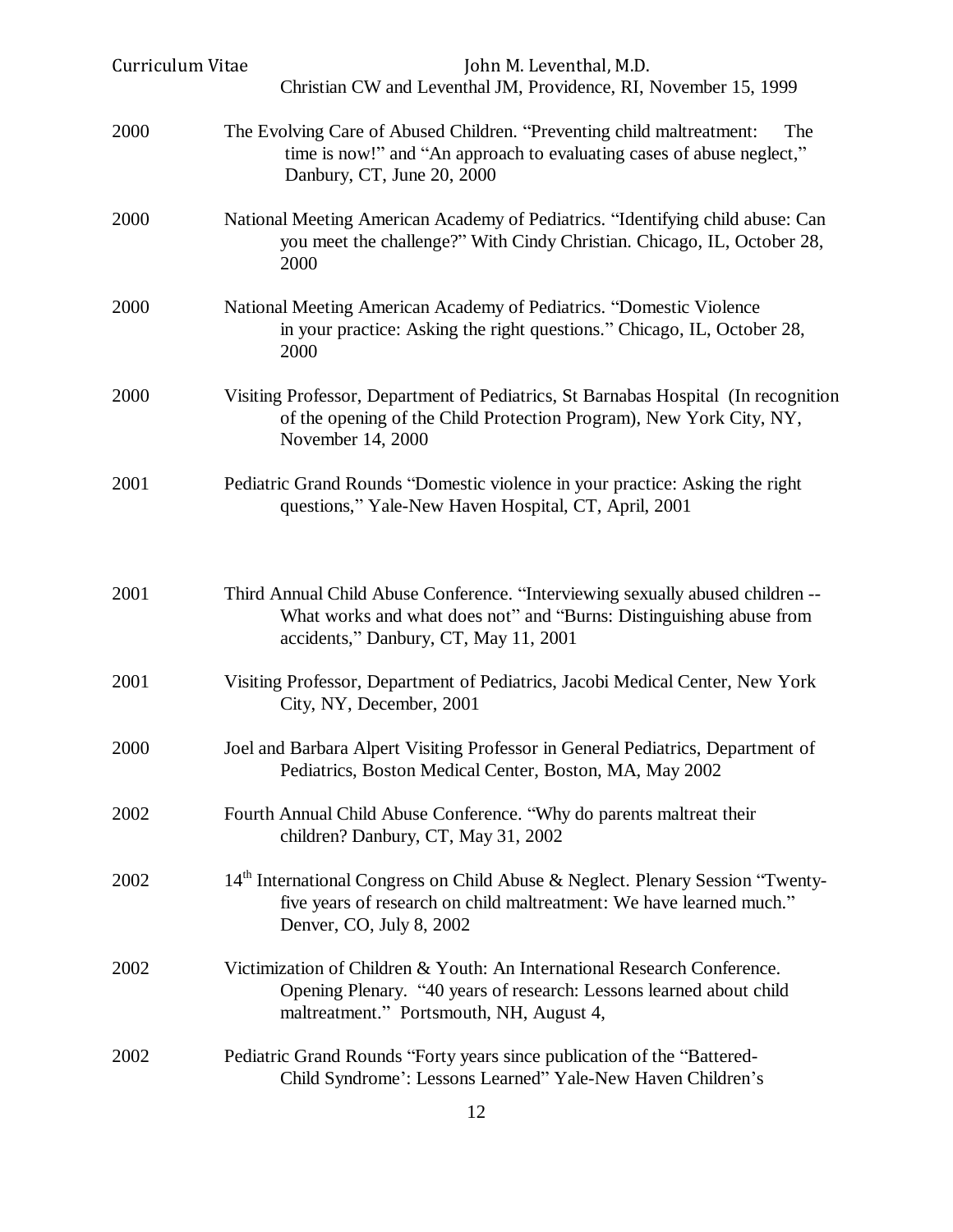| Curriculum Vitae | John M. Leventhal, M.D.<br>Hospital, New Haven, CT, December, 2002                                                                                                                                                                                                                   |
|------------------|--------------------------------------------------------------------------------------------------------------------------------------------------------------------------------------------------------------------------------------------------------------------------------------|
| 2003             | Fifth Annual Child Abuse Conference. "41 years since publication of the 'The<br>Battered Child Syndrome': Lessons learned." Danbury, CT, May 16,<br>2003                                                                                                                             |
| 2003             | 8 <sup>th</sup> International Family Violence Research Conference. "Publishing your article<br>(or book): Practical suggestions concerning research, clinical<br>interventions, or prevention programs." Geffner R, Leventhal JM.<br>(5 hour workshop) Portsmouth, NH, July 13, 2003 |
| 2003             | Early Head Start Best Practices Forum. "Recognizing and reporting child<br>maltreatment: What Early Head Start professionals should know."<br>Trumbull, CT, October 10, 2003                                                                                                         |
| 2004             | Keynote talk San Diego Conference on Child Maltreatment, "The field of child<br>maltreatment enters its fifth decade: Lessons learned." San Diego, CA,<br>January 27, 2004                                                                                                           |
| 2004             | Dinner talk MCH Developmental-Behavioral Fellowship Meeting. "Beginning a<br>research career: Passion, possibilities, and pitfalls," Greenwich, CT,<br>April 3, 2004                                                                                                                 |
| 2004             | Visiting Professor, Montefiore Children's Hospital, New York, NY, April 21,<br>2004                                                                                                                                                                                                  |
| 2004             | Visiting Professor Safar Center for Resuscitation Research, University of<br>Pittsburgh School of Medicine, Pittsburgh, PA, April 21-23, 2004                                                                                                                                        |
| 2004             | Victimization of Children and Youth: An International Research Conference.<br>5 hour Workshop on writing a journal article, Geffner R, Leventhal JM.<br>Portsmouth, NH, July 11, 2004                                                                                                |
| 2004             | ISPCAN 15 <sup>th</sup> International Congress on Child Abuse and Neglect. Two<br>workshops on writing and preparing a manuscript, Brisbane Australia,<br>September 20 and 21, 2004                                                                                                  |
| 2005             | 7th Annual Child Abuse Conference. "Getting it right: The clinician's<br>Obligation." Danbury, CT, May 6, 2005                                                                                                                                                                       |
| 2005             | 9 <sup>th</sup> International Family Violence Research Conference. "Publishing your<br>article (or book): Practical suggestions concerning research,<br>clinical interventions, or prevention programs." Geffner R, Leventhal,<br>JM. (5 hour workshop) Portsmouth, NH, July 2005    |
| 2005             | Annual Meeting of Helfer Society, "Publishing your manuscript: Advice                                                                                                                                                                                                                |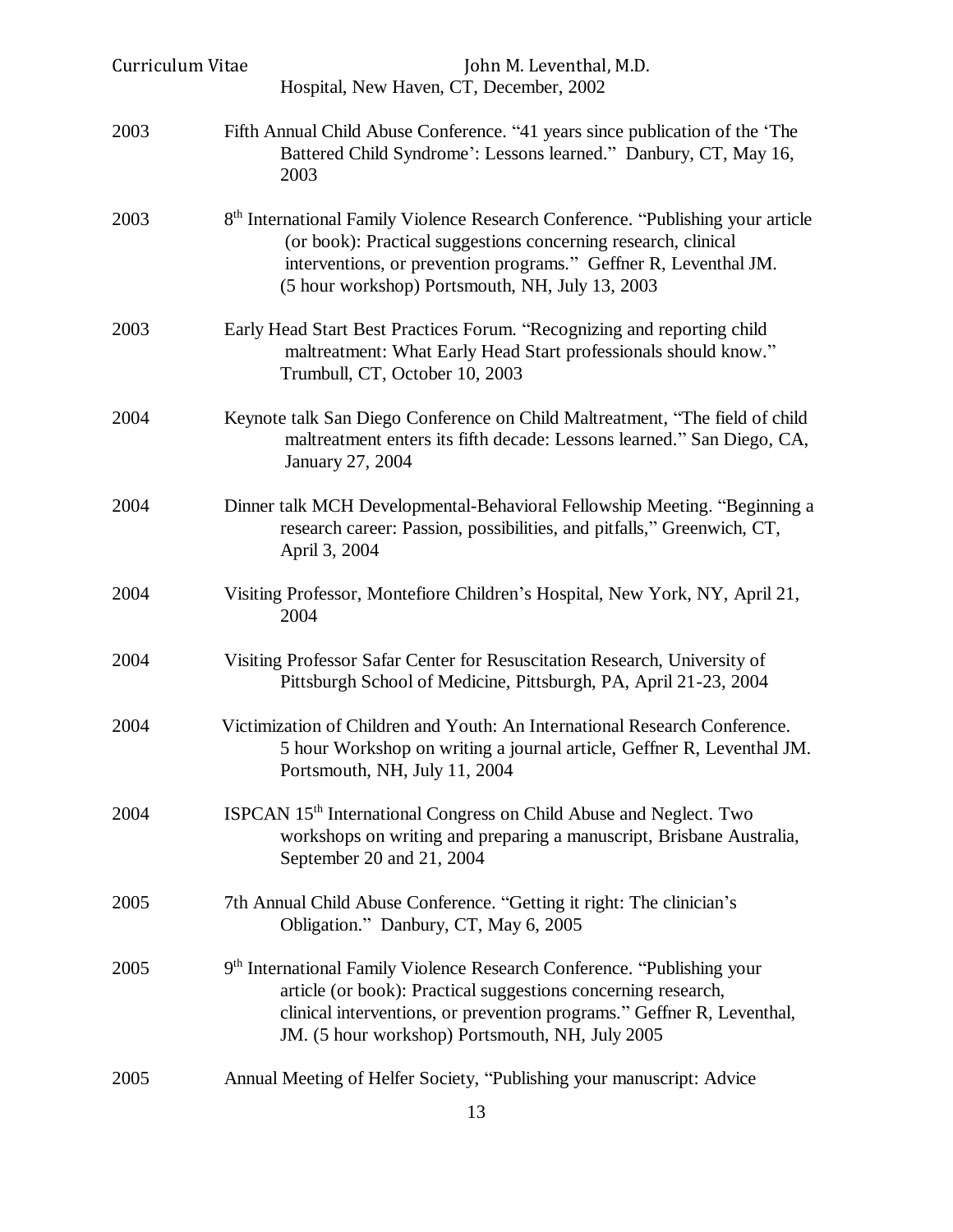| Curriculum Vitae | John M. Leventhal, M.D.<br>from a journal editor." New Palz, NY, October 2005                                                                                                                                                                           |
|------------------|---------------------------------------------------------------------------------------------------------------------------------------------------------------------------------------------------------------------------------------------------------|
| 2005             | Visiting Professor, Primary Children's Hospital. Salt Lake City, UT<br>November 16-17, 2005                                                                                                                                                             |
| 2006             | Pediatric Grand Rounds "Child sexual abuse: Lessons learned over 20<br>years." Yale-New Haven Children's Hospital, New Haven, CT,<br>January, 2006                                                                                                      |
| 2006             | Keynote speaker for Festschrift to honor Dr. Kim Oates (CEO, Westmead<br>Children's Hospital, Australia), February, 2006                                                                                                                                |
| 2006             | 8 <sup>th</sup> Annual Danbury Child Abuse Prevention Conference. Keren Foundation<br>Lectureship. "Child sexual abuse: Lessons learned Over 20 years."<br>Danbury, CT May, 2006                                                                        |
| 2006             | 10 <sup>th</sup> International Family Violence and Child Victimization Research Conference.<br>"Preparing your article: Practical suggestions from two editors" Geffner<br>R, Leventhal JM. (5 hour workshop) Portsmouth, NH, July 2006                 |
| 2006             | ISPCAN 16 <sup>th</sup> International Congress on Child Abuse. "Publishing your<br>manuscript: Advice from the Editor of CAN." York, England, September,<br>2006                                                                                        |
| 2006             | Barrett Visiting Professor, University of Texas Southwestern Medical Center<br>and Children's Medical Center of Dallas, Dallas, TX, September, 2006                                                                                                     |
| 2006             | Millie and Richard Brock Lecture "Child maltreatment: Can America stop hurting<br>its children." New York Academy of Medicine, New York, NY November<br>6, 2006 and Brock Visiting Professor, St Barnabas Hospital, New York,<br>NY, November 6-7, 2006 |
| 2007             | 9 <sup>th</sup> Annual Danbury Child Abuse Prevention Conference. Leventhal JM and<br>Asnes AG. "All that glitters is not gold, and all that gets reported to DCF<br>is not abuse." Danbury, CT, May 4, 2007                                            |
| 2007             | Debate at APA's Women in Medicine SIG. National Meeting of the<br>Pediatric Academic Societies, Toronto, Canada, May 7, 2007                                                                                                                            |
| 2007             | Pediatric Grand Rounds "Child maltreatment: Can America stop hurting its<br>children?" Connecticut Children's Medical Center, Hartford, CT, April<br>17, 2007                                                                                           |
| 2007             | International Family Violence and Child Victimization Research Conference,<br>Workshop on writing, Geffner R. and Leventhal JM, Portsmouth, NH,                                                                                                         |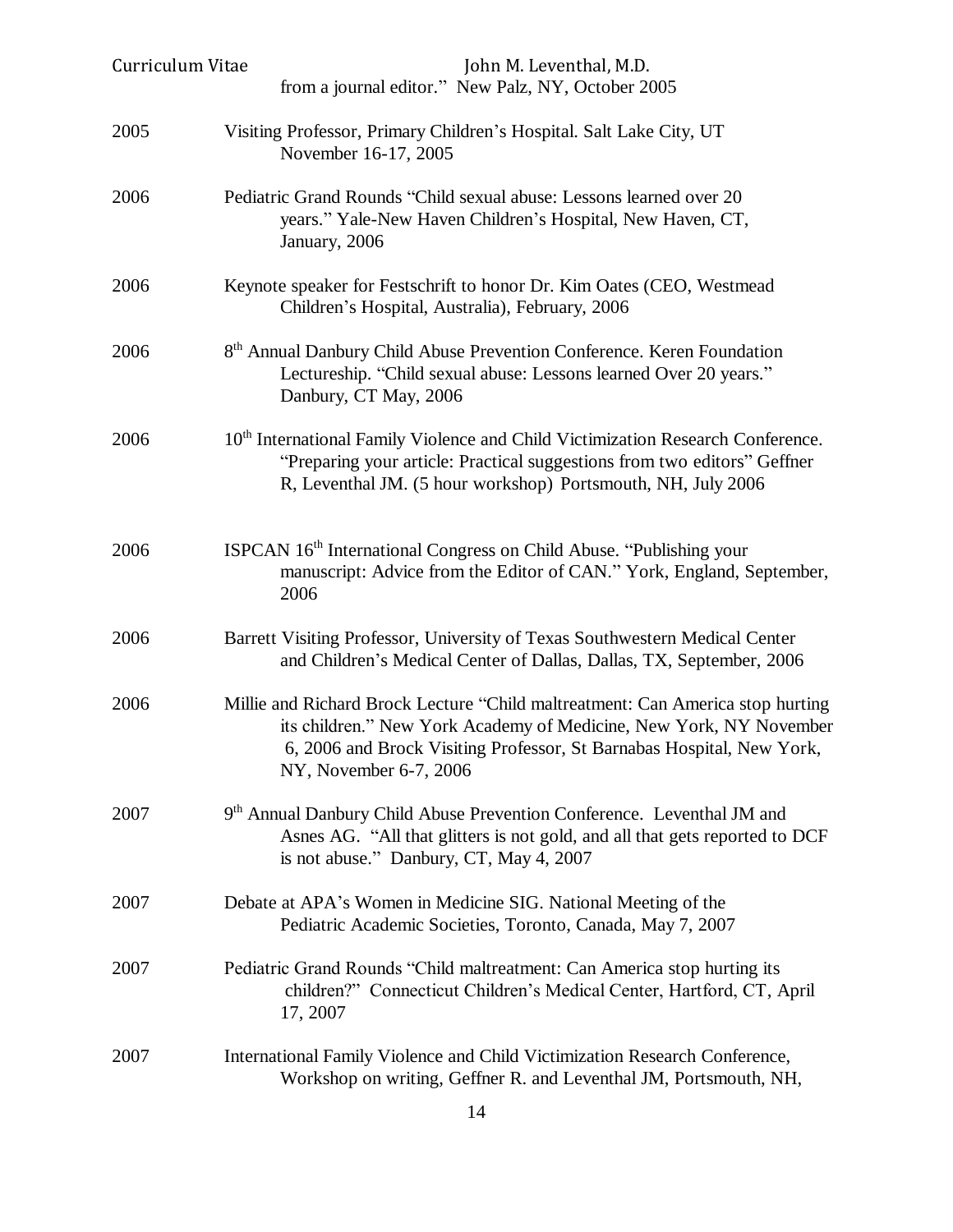| Curriculum Vitae | John M. Leventhal, M.D.<br>July, 2007                                                                                                                                                                                                                                                         |
|------------------|-----------------------------------------------------------------------------------------------------------------------------------------------------------------------------------------------------------------------------------------------------------------------------------------------|
| 2007             | Twelfth Annual Northern New England Conference on Child Maltreatment.<br>"Getting it right: Decision-making in cases of child maltreatment" and "45<br>years since publication of the 'Battered Child Syndrome': Lessons<br>learned." Portland, ME, September, 2007                           |
| 2008             | First John Doris Memorial Lecture. "5 Decades since publication of the 'Battered<br>Child Syndrome': Lessons learned about child maltreatment." Family Life<br>Development Center, Cornell University, Ithaca, NY, April, 2008                                                                |
| 2008             | George Armstrong Lecture. "The making and being of an Academic – Ambulatory<br>Pediatrician." Annual Meeting of the PAS and Academic Pediatric<br>Honolulu, Hawaii, May 4, 2008                                                                                                               |
| 2008             | 10 <sup>th</sup> Annual Danbury Child Abuse Prevention Conference "Fractures in young<br>children: When to worry about abuse." Danbury, CT, May 23, 2008                                                                                                                                      |
| 2008             | Pediatric Grand Rounds "Child maltreatment: Can America stop hurting its<br>children?" Children's Hospital of Wisconsin, Milwaukee, WI, October 24,<br>2008                                                                                                                                   |
| 2008             | Visiting Professor, CARES Institute, UMDNJ School of Osteopathic Medicine,<br>Stratford, NJ, November 12, 2008                                                                                                                                                                                |
| 2009             | 23 <sup>rd</sup> Annual San Diego International Conference on Child & Family Maltreatment<br>"Writing and publishing a scientific article: Keys to success" "Abusive vs.<br>accidental fractures in young children: Epidemiology and clinical evaluation."<br>San Diego, CA, January 27, 2009 |
| 2009             | Visiting Professor, Child Abuse Programs, UT Houston and UTMB, December 8-11,<br>2009                                                                                                                                                                                                         |
| 2010             | Holt Webster Visiting Professor, Seattle Children's Hospital, Seattle WA, March<br>31 - April 1, 2010                                                                                                                                                                                         |
| 2010             | National Meeting of the Helfer Society "Publishing one's work: Perspectives from an<br>author and editor." Leventhal JM, Berkoff MC, Philadelphia, PA, April 14,                                                                                                                              |
| 2010, 2012       | International Family Violence and Child Victimization Research Conference.<br>Six hour workshop on writing. Geffner R, Leventhal JM. Portsmouth,<br>NH, July 11, 2010                                                                                                                         |
| 2010             | 11 <sup>th</sup> Annual International Conference on Shaken Baby Syndrome/Abusive Head<br>Trauma. "Science of Prevention." Atlanta, GA, September 12-14, 2010                                                                                                                                  |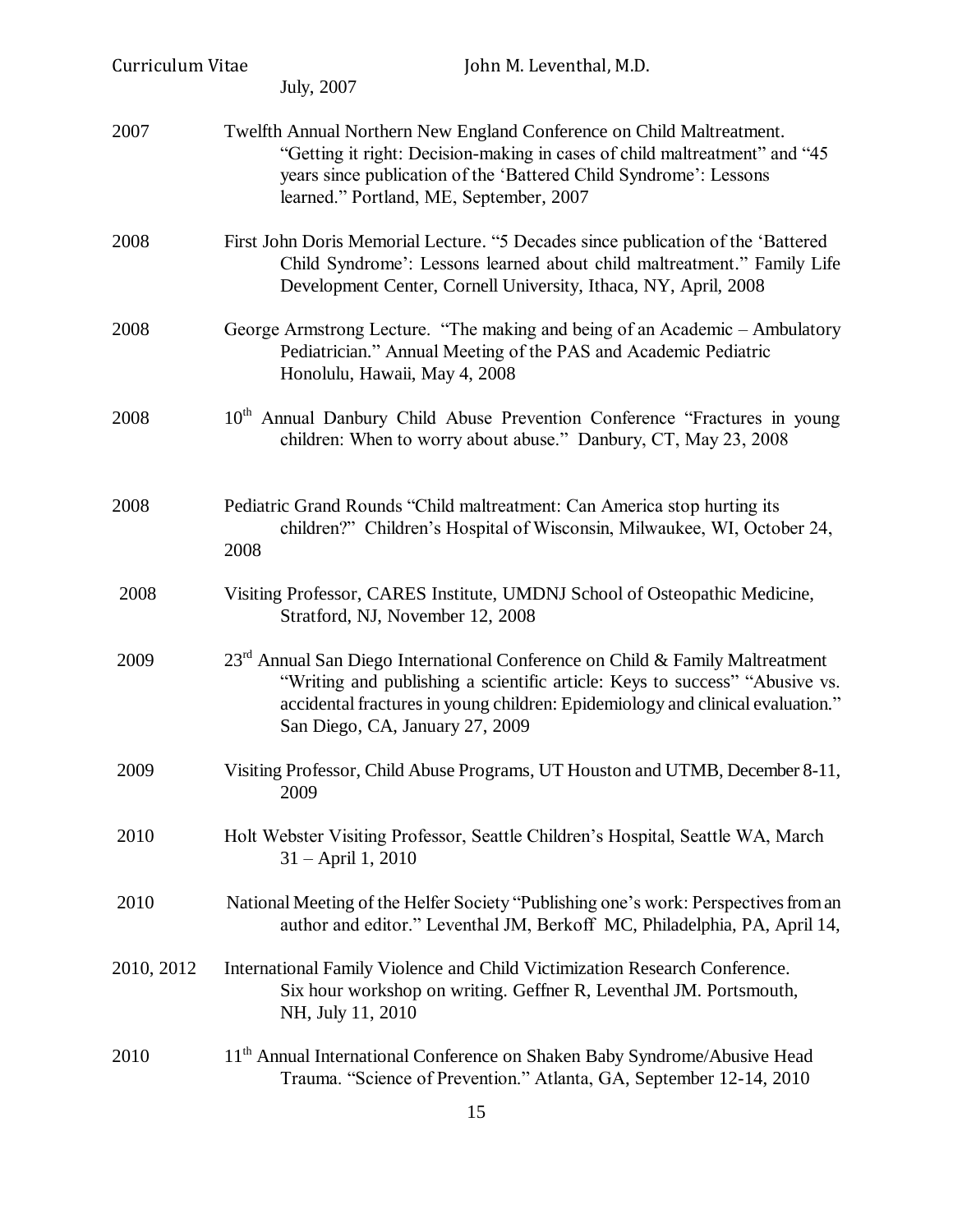| Curriculum Vitae | John M. Leventhal, M.D.                                                                                                                                                                                                                                                                              |
|------------------|------------------------------------------------------------------------------------------------------------------------------------------------------------------------------------------------------------------------------------------------------------------------------------------------------|
| 2011             | $25th$ Annual San Diego International Conference on Child & Family Maltreatment.<br>"Getting started with child abuse research: Challenges and pitfalls." San<br>Diego, CA, January 27, 2011                                                                                                         |
| 2011             | Visiting Professor for Fellows' Research Day. Department of Pediatrics, University<br>of Arkansas Medical Sciences and Arkansas Children's Hospital, Little<br>Rock, AK, May 9-11, 2011                                                                                                              |
| 2012             | "Medical and Psychosocial Assessment and Diagnosis of Child Abuse and Neglect,"<br>"Child Maltreatment Research, Policy, and Practice for the Next Generation:<br>A Workshop;" Institute of Medicine and National Research Council of the<br>National Academies, Washington, DC, January 30-31, 2012 |
| 2012             | Community Symposium, The Field Center for Children's Policy, Practice, and<br>Research at the University of Pennsylvania. Keynote speaker: "50 years since<br>publication of the 'Battered Child Syndrome' Can America stop hurting its<br>children?" Philadelphia, PA, April 10, 2012               |
| 2012             | C. Henry Kempe Memorial Lecture: "Lessons Learned: 50 years Since Kempe's<br>Publication of the "Battered-Child Syndrome." 17th Congress of ISPCAN,<br>Istanbul, Turkey September 11, 2012                                                                                                           |
| 2013             | Annual Mathew Eappen Lecture, Boston Children's Hospital Grand Rounds. Boston,<br>MA, June 5, 2013                                                                                                                                                                                                   |
| 2013             | 2013 New York City Abusive Head Trauma/Shaken Baby Syndrome Conference:<br>"Abusive head trauma: The challenge of getting it right" (keynote talk). New<br>York, NY, September 19, 2013                                                                                                              |
| 2013             | The 5 <sup>th</sup> Leir Conference on Child Abuse, Prevention, and Protocols. "Five decades"<br>since Kempe's publication of the 'Battered-Child Syndrome': Can America<br>stop hurting its children?" Ridgefield, CT, October 8, 2013                                                              |
| 2014             | International Conference on Shaken Baby Syndrome/Abusive Head Trauma. Keynote<br>Talk: "Diagnosing abusive head trauma: The challenges faced by clinicians."<br>Paris, France, May 5, 2014                                                                                                           |
| 2015             | Visiting Professor, Department of Pediatrics, Mass General Hospital, Boston, MA,<br>April 7, 2015                                                                                                                                                                                                    |
| 2015             | 2015 New York City Abusive Head Trauma/Shaken Baby Syndrome Conference:<br>Abusive head trauma: New Studies and case reports in 2015" (keynote talk).<br>New York, NY, September 17, 2015                                                                                                            |
| 2016             | Pediatric Grand Rounds, "Five decades since Kempe's publication of 'The Battered                                                                                                                                                                                                                     |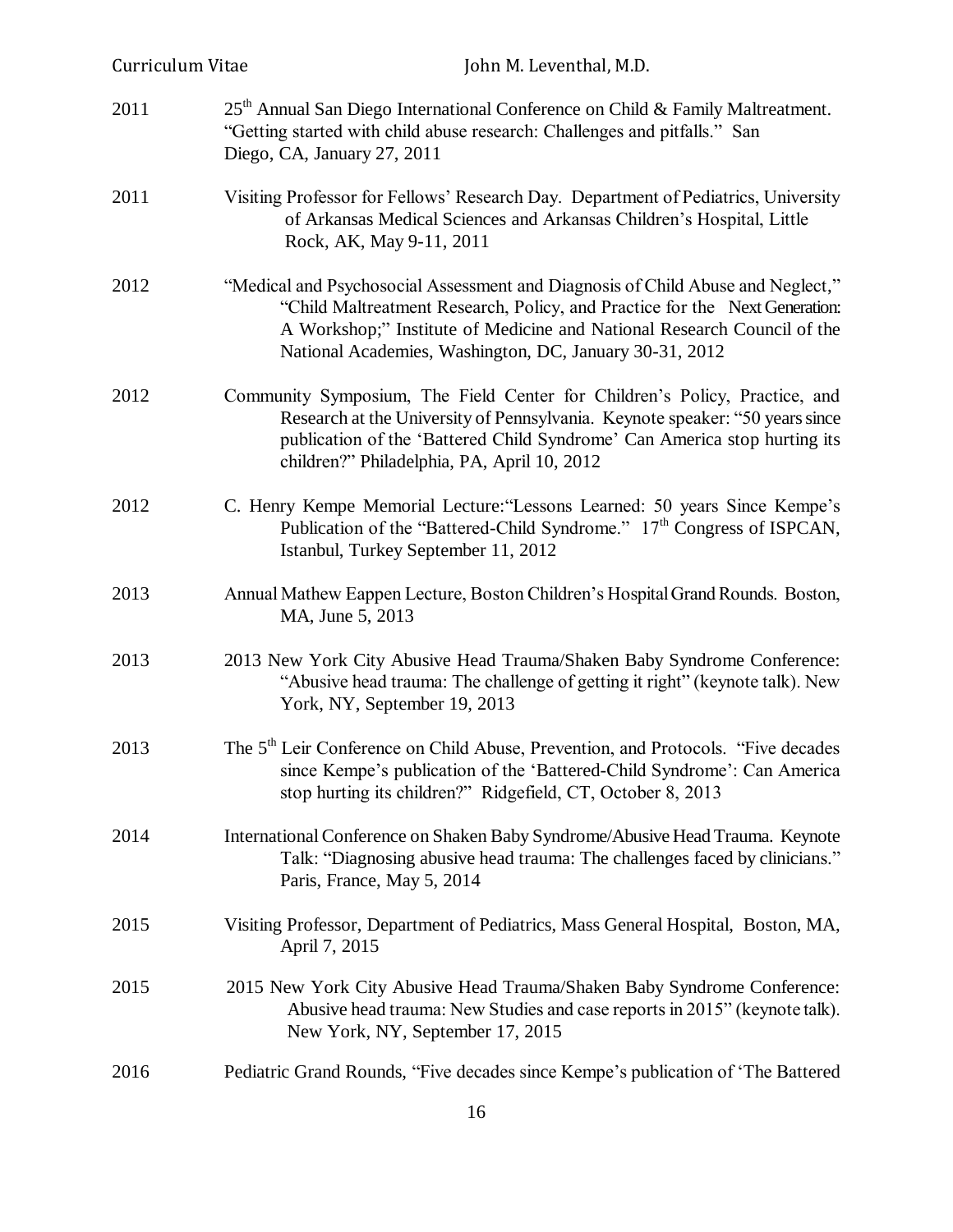| Curriculum Vitae | John M. Leventhal, M.D.<br>Child Syndrome': Lessons learned." Montefiore Medical Center, New York,<br>NY, January 13, 2016 |
|------------------|----------------------------------------------------------------------------------------------------------------------------|
| 2017             | 2017 New York City AHT Conference. Keynote Talk, September 14, 2017                                                        |
| 2017             | Harry Bain Visiting Professor, The Hospital for Sick Children, Toronto, CA,<br>November 1-2, 2017                          |
| 2017             | Pediatric Grand Rounds, Hershey Medical Center, PA, November 14, 2017                                                      |
| 2018             | Chadwick Lecture at the 2018 San Diego Child Maltreatment Conference, San Diego,<br>CA, February 1, 2018                   |
|                  |                                                                                                                            |

#### **Editor**

|                          | 2000 - 2001 Co-Editor, Child Abuse & Neglect, The International Journal         |
|--------------------------|---------------------------------------------------------------------------------|
|                          | 2001 - 2006 Editor-in-Chief, Child Abuse & Neglect, The International Journal   |
|                          | 2007 - 2013 Consulting Editor, Child Abuse & Neglect, The International Journal |
| <b>Editorial Boards:</b> |                                                                                 |
|                          | 1995 – 2018 Associate Editor, Clinical Child Psychology and Psychiatry          |

| 1996 - 2000 Associate Editor, Pediatric & Adolescent Medicine Reports |  |  |
|-----------------------------------------------------------------------|--|--|
|                                                                       |  |  |

- 1988 1999 Child Abuse & Neglect, The International Journal
- 1990 2004 Journal of Clinical Epidemiology
- 1993 2004 Journal of Pediatrics and Child Health
- 1994 1996 Yale Children's Health Letter
- 1999 2001 Journal of the Ambulatory Pediatric Association
- 2010 The Quarterly Update: reviews of current child abuse medical research

## Journal Reviewer:

1981 - Reviews for other Journals (including Pediatrics, JAMA, etc.)

## Current Grants as P.I.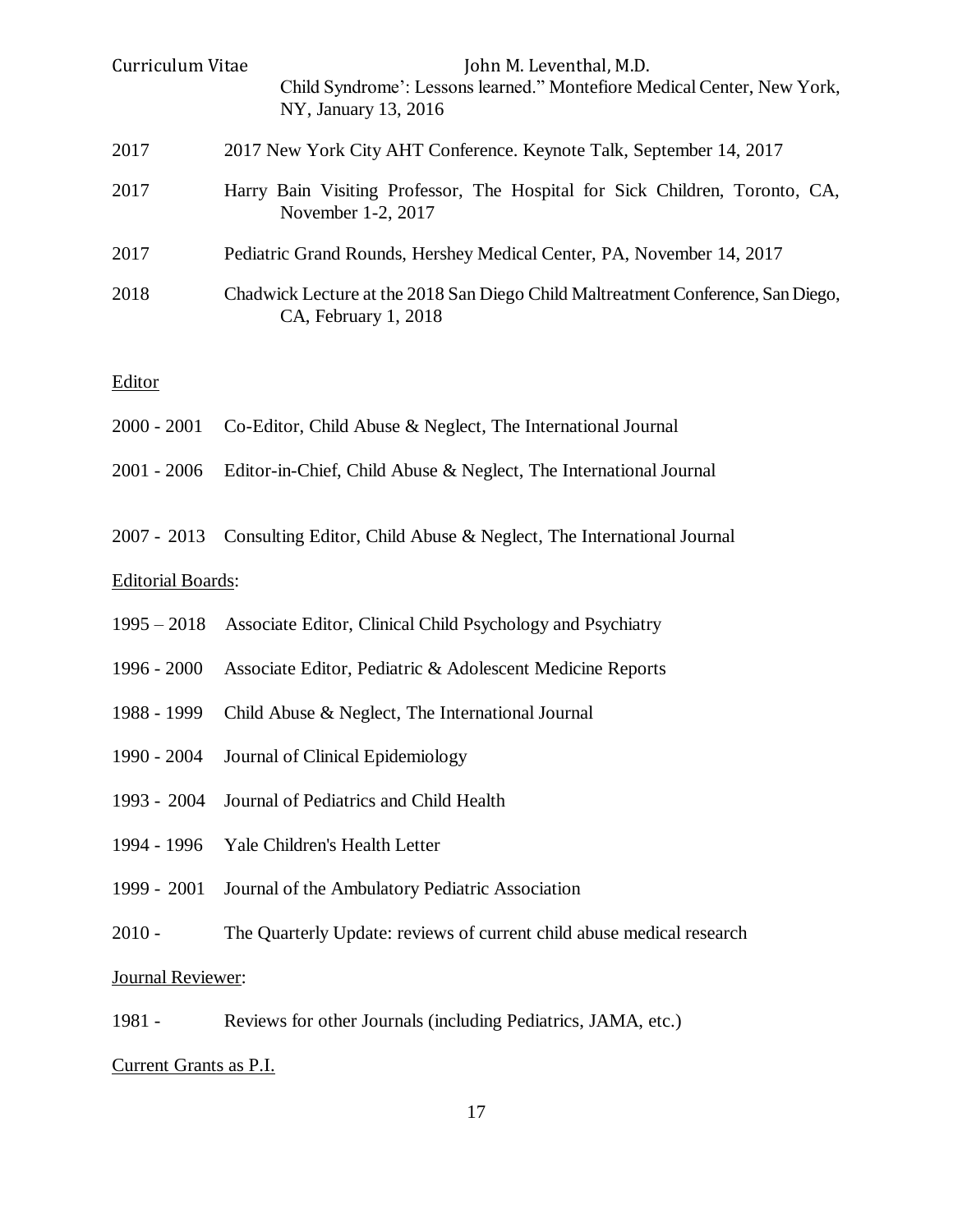- 07/99-06/19 Child Sexual Abuse Clinic, Department of Public Health, State of Connecticut, \$114,000 per year
- 07/01-06/19 Judicial Branch, Office of Victim Services, Victims of Crimes Assistance, State of Connecticut, \$204,000 per year
- 07/05-06/19 Child Abuse Program, Department of Children and Families, \$654,000 per year

## Previous Grants as P.I.

- 01/98-09/15 Nurturing Families Connecticut - Child Abuse Prevention, Children's Trust Fund, State of Connecticut, \$850,000 per year
- 09/07-08/09 Integrating Well-Women & Well-Baby Care To Improve Parenting and Family Wellness, NIH, \$275,000

## Previous Grants as Co-I.

- 7/11-6/12 Child Abuse Prevention One-Year Medical Student Research Fellowships, Doris Duke Foundation, \$110,000
- 4/12-3/16 Children's Memorial Hospital, National Institute of Child Health and Human Development, P.I. Mary Clyde Pierce \$12,413

### **Supervision of Medical Students**

|                       | <b>Year of</b>    |                                          |                        |
|-----------------------|-------------------|------------------------------------------|------------------------|
| <b>Student</b>        | <b>Graduation</b> | <b>Title of Thesis</b>                   | <b>Comments/Awards</b> |
| Alix Handelsman       | 1980              | Assessment of early infancy in           |                        |
|                       |                   | children with failure-to-thrive: A pilot |                        |
|                       |                   | study                                    |                        |
| Cynthia B. Aten       | 1981              | Infant feeding, health behavior and      |                        |
|                       |                   | hospitalization: A case-control study    |                        |
| <b>Richard Rossin</b> | 1984              | The communication between                |                        |
|                       |                   | pediatricians and children and           |                        |
|                       |                   | preparation for the Otoscopic            |                        |
|                       |                   | examination                              |                        |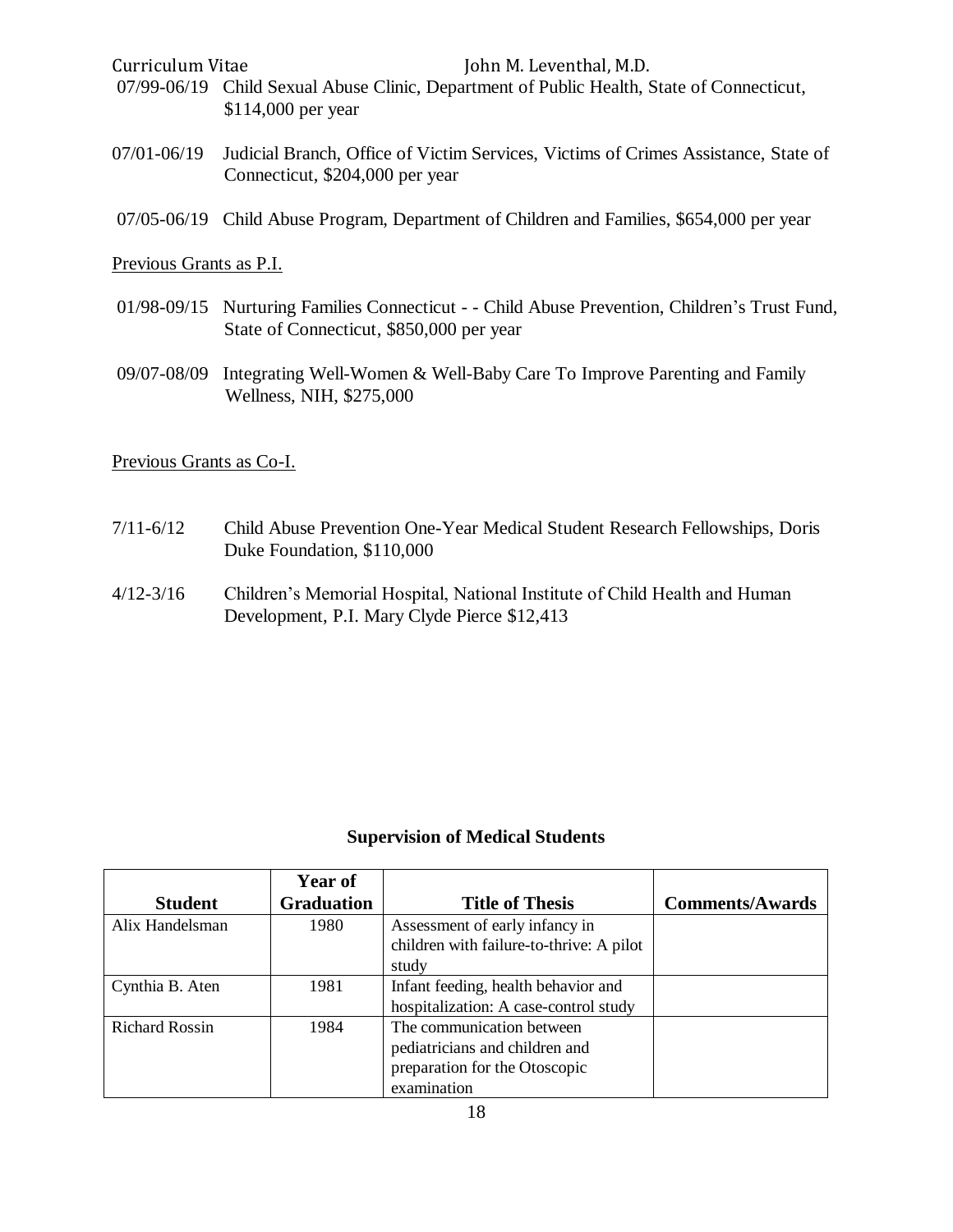| Curriculum Vitae<br>John M. Leventhal, M.D. |      |                                       |                           |
|---------------------------------------------|------|---------------------------------------|---------------------------|
| Richard B. Garber<br>1985                   |      | An evaluation of a hospital-based     | <b>Harold Lamport</b>     |
|                                             |      | program for the prediction and        | Research Prize for the    |
|                                             |      | prevention of child abuse and neglect | <b>Outstanding Thesis</b> |
|                                             |      |                                       | (5/85)                    |
| Susan A. Thomas                             | 1987 | Childhood fractures: Distinguishing   | Ferris Prize for          |
|                                             |      | accidents from abuse                  | Morphology (5/87)         |
| David M. Stier                              | 1989 | The epidemiology of child abuse and   | Sandoz Prize (5/89)       |
|                                             |      | neglect: Is young maternal age a risk | Fifth year supported by   |
|                                             |      | factor?                               | the American Heart        |
|                                             |      |                                       | Association               |
| Kathleen A. K. Kline                        | 1990 | A meta-analysis of self-esteem in     |                           |
|                                             |      | chronically ill children              |                           |
| Denise Kung Ihnat                           | 1991 | Development of an instrument to       | Fifth year supported by   |
|                                             |      | identify newborns at risk of child    | the American Heart        |
|                                             |      | abuse and neglect                     | Association               |
| Sara Dobbs                                  | 1992 | Intergenerational patterns of child   | Sandoz Prize (5/92)       |
|                                             |      | abuse                                 |                           |
| Stephanie Falcone                           | 1993 | Placement of children born to women   |                           |
|                                             |      | who received no prenatal care         |                           |
| Dara Thomas                                 | 1995 | The identification of differences in  |                           |
|                                             |      | child maltreatment cases from 1968-   |                           |
|                                             |      | 69 and 1990-91                        |                           |
| Jilda Vargus                                | 1995 | Long-term follow-up of high-risk      |                           |
|                                             |      | infants and a comparison group        |                           |
| Eric Frehm                                  | 1997 | Perinatal prediction of maltreatment  |                           |
|                                             |      | of changes of caretaker in children   |                           |
|                                             |      | born to cocaine-abusing mothers: The  |                           |
|                                             |      | test of a screening instrument        |                           |
| Sujartha Singarachalu                       | 1999 | Fractures in young children:          |                           |
|                                             |      | Determining patterns of abuse         |                           |

# **Supervision of Medical Students**

|                    | <b>Year of</b>    |                                         |                         |
|--------------------|-------------------|-----------------------------------------|-------------------------|
| <b>Student</b>     | <b>Graduation</b> | <b>Title of Thesis</b>                  | <b>Comments/Awards</b>  |
| Suruchi Chandra    | 1999              | Maltreatment of children born to        | Fifth year supported by |
|                    |                   | teenage mothers: comparisons from       | the American Heart      |
|                    |                   | the 1960s to 1990s                      | Association             |
| Clovene Hanchard   | 1999              | The use of a structured clinical rating |                         |
| Campbell           |                   | scale in the postpartum period to       |                         |
|                    |                   | predict child maltreatment              |                         |
| <b>Bridge Broz</b> | 2000              | A clinical description of cases of      |                         |
|                    |                   | abusive head trauma in children         |                         |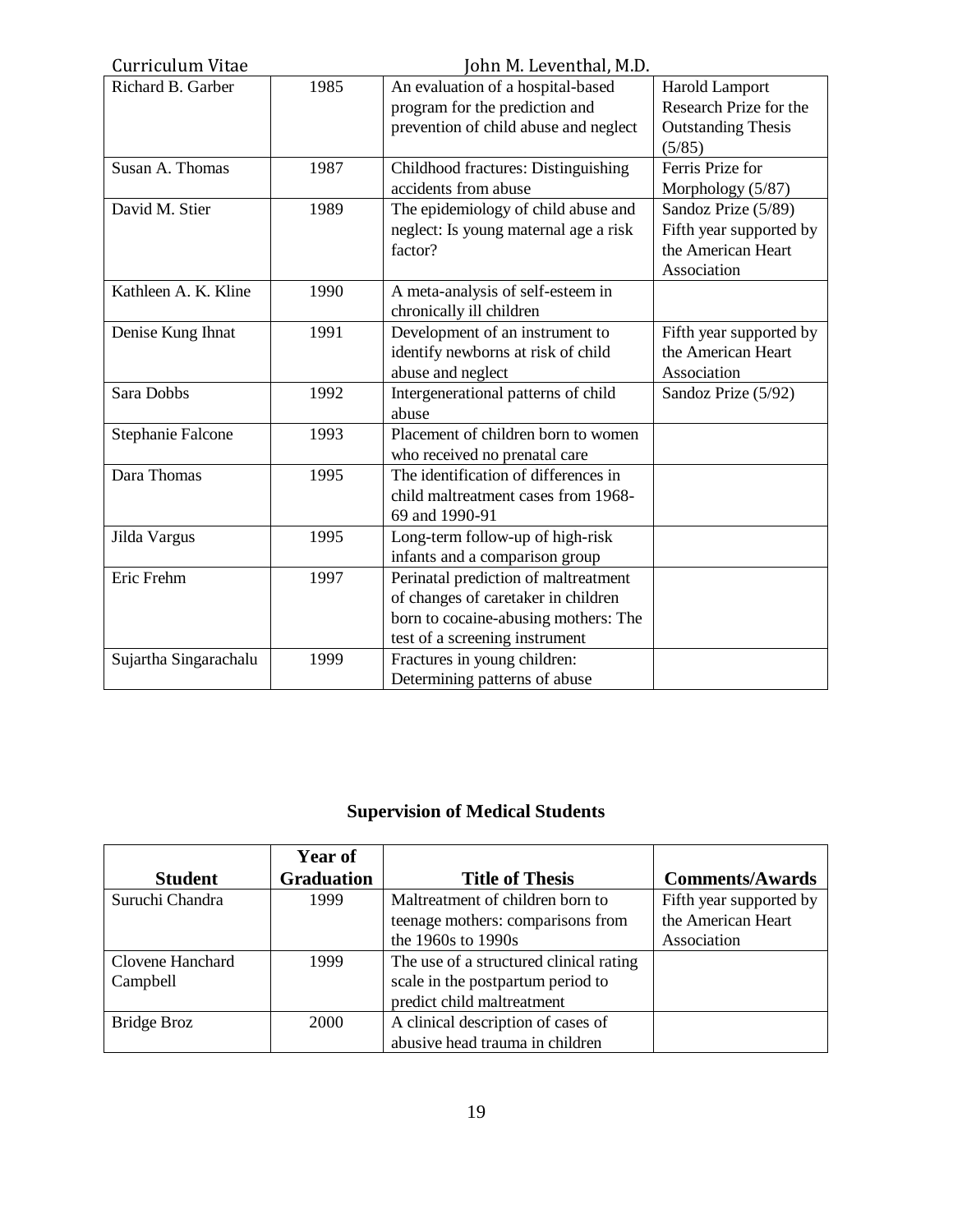| Curriculum Vitae                 | John M. Leventhal, M.D. |                                                                                                                 |                                                                                                 |
|----------------------------------|-------------------------|-----------------------------------------------------------------------------------------------------------------|-------------------------------------------------------------------------------------------------|
| Lisa Eiland                      | 2000                    | Abuse of pregnant adolescents: A<br>study of prevalence and associated<br>factures                              |                                                                                                 |
| Caroline Harada                  | 2001                    | Injuries in young children: The<br>clinical spectrum in a pediatric<br>emergency department                     |                                                                                                 |
| Claire Stylianopoulos            | 2002                    | Medical costs of child maltreatment:<br>Yale-New Haven Hospital and<br>Connecticut                              |                                                                                                 |
| <b>Clare Nichols</b><br>Drebitko | 2003                    | Attitudes and beliefs of adolescent<br>females with negative pregnancy tests                                    |                                                                                                 |
| <b>Martine Solages</b>           | 2005                    | <b>Evaluation of Yale-New Haven</b><br>Hospital's Healthy Families Program                                      |                                                                                                 |
| Ilse Larsen                      | 2006                    | Epidemiology of fractures in young<br>children over three decades                                               |                                                                                                 |
| Kira Bona                        | 2006                    | Children's statements concerning<br>sexual abuse                                                                |                                                                                                 |
| <b>Lindsay McGuire</b>           | 2008                    | Pediatric consultation to Child<br>Protective Services: The role of<br>expert opinions                          |                                                                                                 |
| Jocelyn Ronda                    | 2011                    | The accuracy of coding injuries due to<br>child physical abuse                                                  |                                                                                                 |
| Jennifer Duffy                   | 2013                    | Characterization of maltreatment and<br>risk patterns among participants in a<br>child abuse prevention program | Fifth year funded by<br>Doris Duke Foundation                                                   |
| Anneka Hooft                     | 2013                    | <b>Identification of Physical Abuse</b><br>Cases in Hospitalized Children:<br><b>Accuracy of ICD Codes</b>      | Fifth year funded by<br>Doris Duke Foundation<br>(University of Nevada<br>Medical School, Reno) |
| Barbara Chaiyachati,             | 2015                    | CPS outcomes for children enrolled in<br>Connecticut's child abuse prevention<br>program                        | Two years of funding<br>from the Chapin Hall<br>Doris Duke Program                              |
| Katherine Buesser                | 2018                    | Inter-rater Reliability of Physical<br>Abuse Determinations in Young<br><b>Children with Fractures</b>          | Co-thesis advisor with<br>Melinda Sharkey, MD,<br>Ped Orthopaedics                              |

## BIBLIOGRAPHY

# Articles

- 1. Leventhal JM, Silken AB: Oxacillin-induced neutropenia in children. J Pediatr 1976; 89: 769- 771
- 2. Shaywitz BA, Leventhal JM, Kramer MS, Venes JL: Prolonged continuous monitoring of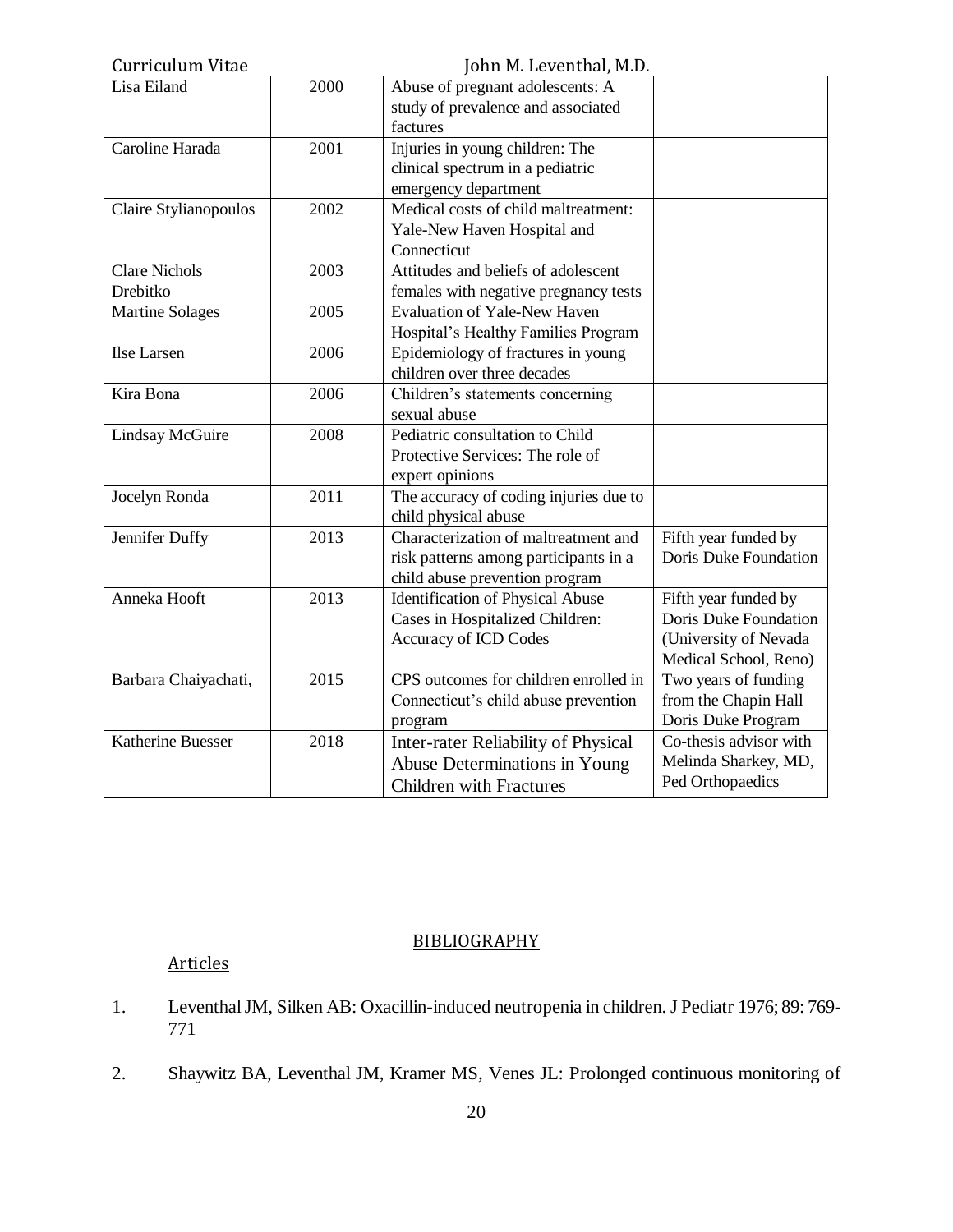Curriculum Vitae John M. Leventhal, M.D. intracranial pressure in severe Reye's Syndrome. Pediatrics 1977; 55:595-605

- 3. Kramer MS, Leventhal JM, Hutchinson TA, Feinstein AR: An algorithm for the operational assessment of adverse drug reactions. I. Background, description, and instructions for use. JAMA 1979; 242:623-632
- 4. Hutchinson TA, Leventhal JM, Kramer MS, Feinstein AR, Karch FE, Lipman AG: An algorithm for the operational assessment of adverse drug reactions. II. Demonstration of reproducibility and validity. JAMA 1979; 242:633-638
- 5. Leventhal JM, Kramer MS, Hutchinson TA, Feinstein AR: An algorithm for the operational assessment of adverse drug reactions. III. Results of tests among clinicians. JAMA 1979; 242:1991-1994
- 6. Kramer MS, Hutchinson TA, Rudnick SA, Leventhal JM, Feinstein AR: Operational criteria for adverse drug reactions in evaluating suspected toxicity of a popular scabicide. Clin Pharmacol Ther 1980; 27:149-155
- 7. Leventhal JM: Risk factors for child abuse: Methodologic standards in case-control studies. Pediatrics 1981; 68:684-690
- 8. Canny CR, Leventhal JM: A questionnaire survey of the pediatric prenatal visit. Develop Behav Pediatr 1982; 3:29-31
- 9. Leventhal JM: Research strategies and methodologic standards in studies of risk factors for child abuse. Child Abuse & Neglect 1982; 6:113-123
- 10. Leventhal JM: Clinical predictors of pneumonia as a guide to ordering chest roentgenograms. Clin Pediatr 1982; 21:730-734
- 11. Sabbeth BF, Leventhal JM: Marital adjustment to chronic childhood illness: A critique of the literature. Pediatrics 1984; 73:762-768
- 12. Leventhal JM, Egerter SA, Murphy JM: Reassessment of the relationship of perinatal risk factors and child abuse. Am J Dis Child 1984; 138:1034-1039
- 13. Forsyth BWC, McCarthy PL, Leventhal JM: Problems of early infancy, formula changes and mothers' beliefs about their infants. J Pediatr 1985; 106:1012-1017
- 14. Forsyth BWC, Leventhal JM, McCarthy PL: Mothers' perceptions of problems of feeding and crying behaviors: A prospective study. Am J Dis Child 1985; 139:269-272
- 15. Rubin DH, Leventhal JM, Sadock RT, Letovsky E, Schottland P, Clemente I, McCarthy P: Educational intervention by computer in childhood asthma. Pediatrics 1986; 77:1-10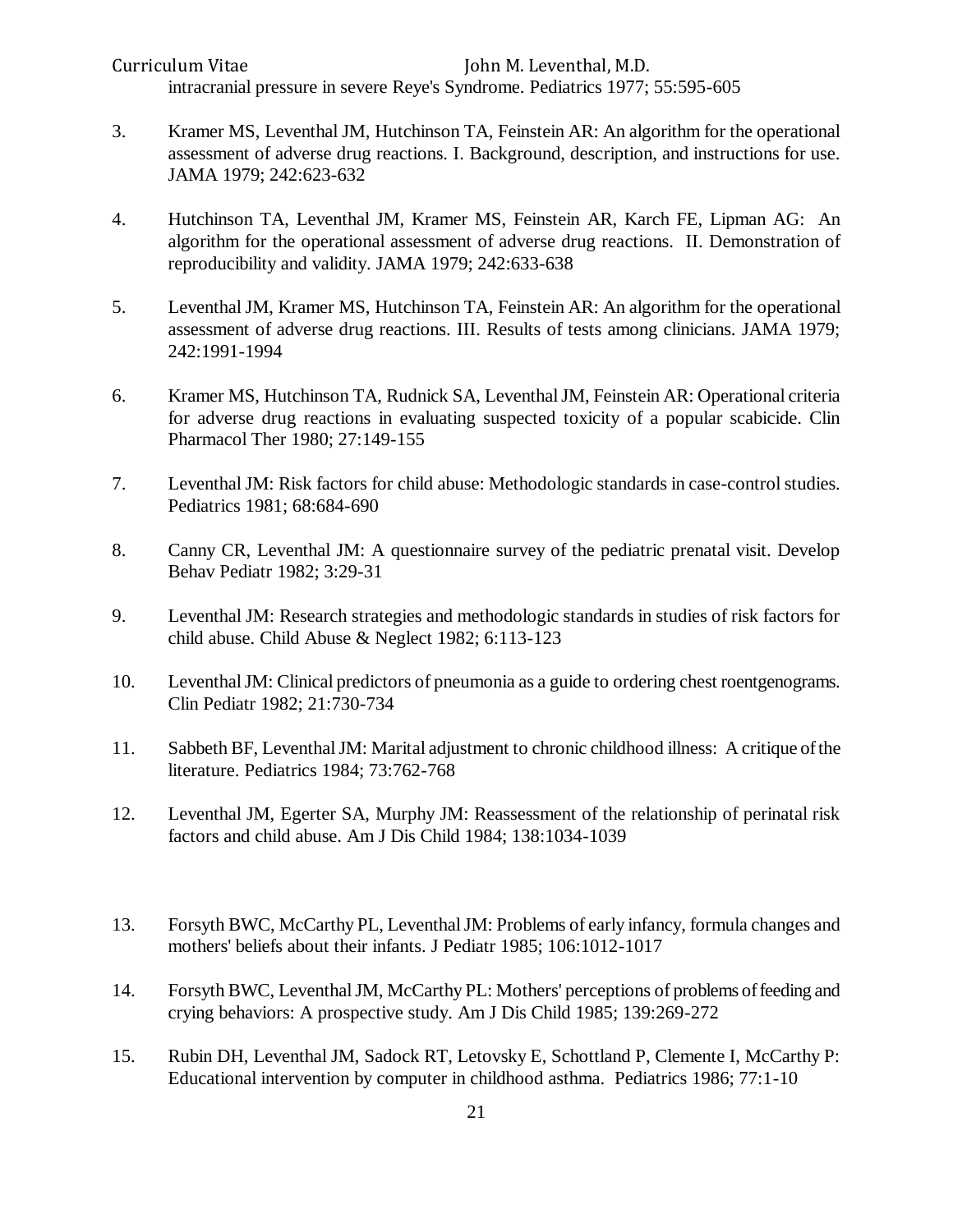- 16. Leventhal JM, Fearn KA, Stashwick CA: Clinical data used by pediatric residents to assess parenting. Child Abuse & Neglect 1986; 10:71-78
- 17. Leventhal JM, Shapiro ED, Aten CB, Berg AT, Egerter SA: Does breast-feeding protect against infections in infants less than three months of age? Pediatrics 1986; 78:896-903
- 18. Bauchner H, Leventhal JM, Shapiro ED: Studies of breast-feeding and infections: How good is the evidence? JAMA 1986; 256:887-892
- 19. Ferholt JB, Hoffnung RJ, Hunter DEK, Leventhal JM: Clinical investigators under stress: A critique of Garmezy's commentary. J Am Acad Child Psychiat 1986; 25:724-727
- 20. Rubin DH, Krasilnikoff PA, Leventhal JM, Weile B, Berget A: The effect of passive smoking on birthweight. Lancet 1986; 2:415-417
- 21. Leventhal JM, Berg A, Egerter SA: Is intrauterine growth retardation a risk factor for child abuse? Pediatrics 1987; 79:515-519
- 22. Alario AJ, McCarthy PL, Markowitz R, Kornguth P, Rosenfield N, Leventhal JM: Usefulness of chest radiographs in children with acute lower respiratory tract disease. J Pediatrics 1987; 2:187-193
- 23. Leventhal JM, Bentovim A, Elton A, Tranter M, Reed L: What to ask when sexual abuse is suspected. Archives of Diseases in Childhood 1987; 62:1188-1195
- 24. Rubin DH, Krasilnikoff PA, Leventhal JM, Berget A: The relationship between cigarette smoking and alcohol consumption during pregnancy in Danish women. Am J of Drug and Alcohol Abuse 1988; 14:405-417
- 25. Leventhal JM: Have there been changes in the epidemiology of sexual abuse of children during the twentieth century? Pediatrics 1988; 82:766-773
- 26. Sabbeth BF, Leventhal JM: Trial balloons: When families of ill children express needs in veiled ways. J Association for the Care of Children's Health 1988; 17: 87-92
- 27. Leventhal JM: Can child maltreatment be predicted during the perinatal period: Evidence from longitudinal cohort studies? J Reproductive and Infant Psychology (Special issue on early child maltreatment) 1988; 6:139-161
- 28. Leventhal JM, Garber RM, Brady CA: Identification during the post-partum period of infants who are at high risk of child maltreatment. J Pediatrics 1989; 114:481-487
- 29. Leventhal JM, Hamilton J, Rekedal S, Tebano-Micci A, Eyster C: Results of a diagnostic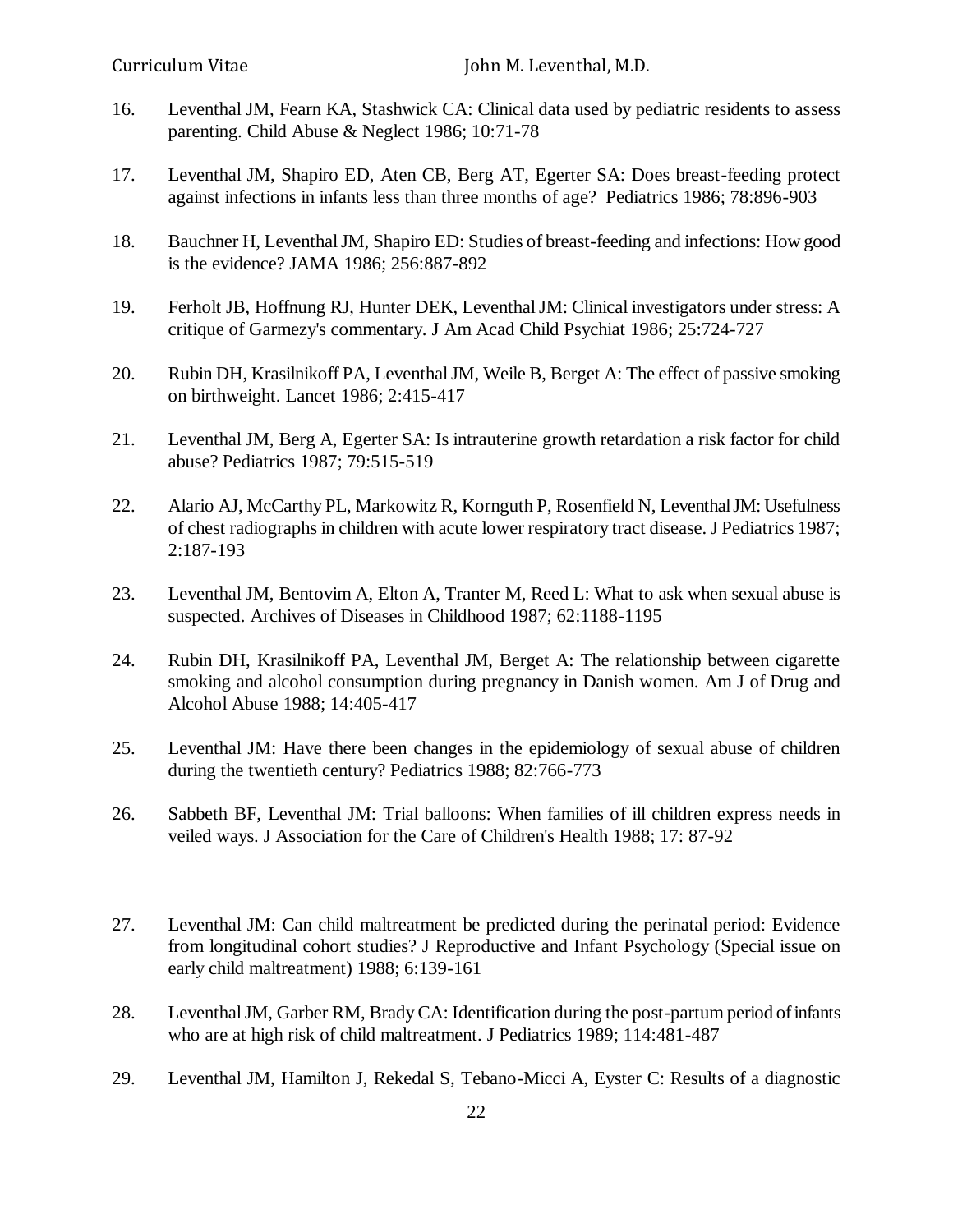Curriculum Vitae John M. Leventhal, M.D. interview in young children suspected of being sexually abused. Pediatrics 1989; 84:900-906

- 30. Leventhal JM. Shapiro ED, Bauchner H: Science vs. opinion: A response to Cunningham's critique. J Human Lactation 1989; 5:126-128
- 31. Rubin DH, Leventhal JM, Erenberg FG, Kurzon M: Absence from school in children with chronic asthma: A comparison of reports from schools and mothers. Am J of Asthma and Allergy for Pediatricians 1990; 3:166-172
- 32. Rubin DH, Leventhal JM, Krasilnikoff PA, Kuo HS, Jekel JF, Weile B, Levee A, Kurzon M, Berget A: The relationship between infant feeding and infectious illness: A prospective evaluation of infants during the first year of life. Pediatrics 1990; 85:464-471
- 33. Berg AT, Shinnar S, Hauser WA, Leventhal JM: Predictors of recurrent febrile seizures: A metaanalytic review. J Pediatrics 1990; 116:329-337
- 34. Baldwin SE, McCarthy PL, Forsyth BWC, Leventhal JM, Granger RH, Faraclas WG, Anyan W, Siegel NJ: A novel approach to the evaluation of primary care residency training. Academic Medicine 1991; 66:239-2412
- 35. Thomas SA, Rosenfield NS, Leventhal JM, Markowitz RI: Long bone fractures in young children: Distinguishing accidental injuries from child abuse. Pediatrics 1991; 88:471-476
- 36. Horwitz SM, Leaf PJ, Leventhal JM, Forsyth BWC, Speechley KN: Identification and management of psychosocial and developmental problems in community-based, primary care pediatric practices. Pediatrics 1992; 89:480-485.
- 37. Wiseman MR, Vizard E, Leventhal JM, Bentovim A: Reliability of videotaped interviews with children suspected of being sexually abused. Brit Med J 1992; 304: 1089-1091.
- 38. Leventhal JM, Thomas SA, Rosenfield SN, Markowitz RI: Fractures in young children: Distinguishing child abuse from unintentional injuries. Am J Dis Child 1993; 147:87-92
- 39. Burger JA, Horwitz SM, Forsyth BWC, Leventhal JM, Leaf PJ: Psychological sequelae of medical complications during pregnancy. Pediatrics 1993; 91:566-571
- 40. Stier DM, Leventhal JM, Berg AT, Johnson L, Mezger J: Are children born to young mothers at an increased risk of child maltreatment? Pediatrics 1993; 91:642-648
- 41. Leventhal JM, Horwitz SM, Rude C, Stier DM: Maltreatment of children born to teenage mothers: A comparison between the 1960s and 1980s. J. Pediatrics 1993; 122: 314-319
- 42. Perrin EC, Newacheck P, Pless IB, Drotar D, Gortmaker SL, Leventhal JM, Perrin JM, Stein REK, Walker DK, Weitzman M: Issues involved in the definition and classification of chronic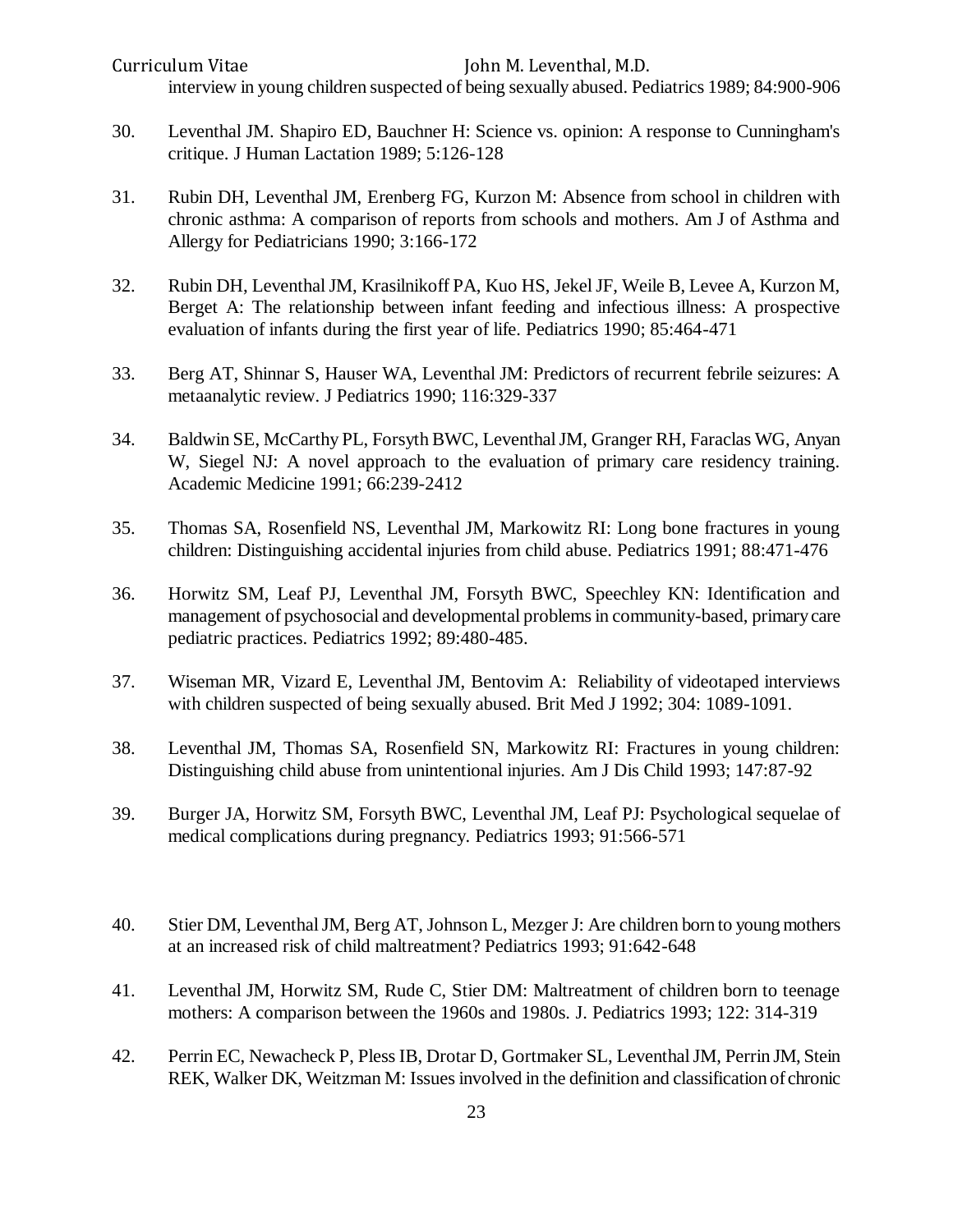Curriculum Vitae John M. Leventhal, M.D. health conditions. Pediatrics 1993; 91:787-793

- 43. Wasserman DR, Leventhal JM: Maltreatment of children born to cocaine-dependent mothers. Am J Dis Child 1993; 147:1324-1328
- 44. Plichta SB, Horwitz SM, Leventhal JM, Leaf PJ: Use of mental health services by children of physically abused women. J Devel Behav Pediatr 1994; 14:186-190
- 45. Katz SM, Schonfeld DJ, Carter AS, Leventhal JM, Cicchetti DV: The accuracy of children's reports with anatomically correct dolls. J Devel Behav Pediatr 1995; 16: 71-76
- 46. Forsyth BWC, Horwitz SM, Leventhal JM, Burger J, Leaf PJ: The child vulnerability scale: An instrument to measure parental perceptions of child vulnerability. J Pediatr Psychology 1996; 21:89-101
- 47. Leventhal JM, Pew MC, Berg AT, Garber RM: Utilization of health services by children who were identified during the post-partum period as being at high risk of child abuse or neglect. Pediatrics 1996; 97:331-335
- 48. Heneghan AM, Horwitz SM, Leventhal JM: Evaluating intensive family preservation programs: A methodologic review. Pediatrics 1996; 97:535-542
- 49. Homer CJ, Szilagyi P, Rodewald L, Bloom SR, Greenspan P, Yazdgerdi S, Leventhal JM, Finkelstein D, Perrin JM: Does quality of care affect rates of hospitalization for childhood asthma? Pediatrics 1996; 98:18-23
- 50. Perrin JM, Greenspan P, Bloom SR, Finkelstein D, Yazdgerdi S, Leventhal JM, Rodewald L, Szilagyi P, Homer CJ: Primary care involvement among hospitalized children. Arch Pediatr Adolesc Med 1996; 150:479-486
- 51. Thyen U, Leventhal JM, Yazdgerdi SR, Perrin JM: Concerns about Child Abuse & Neglect and reports to child protective services in hospitalized children. Child Abuse & Neglect 1997; 21:187-198
- 52. Bauman LJ, Drotar D, Leventhal JM, Perrin EC, Pless IB: A review of psychosocial interventions for children with chronic health conditions. Pediatrics 1997; 100:244-251
- 53. Leventhal JM, Forsyth BWC, Qi K, Johnson L, Schroeder DM, Votto N: Maltreatment of children born to mothers who used cocaine during pregnancy: A population-based study. Pediatrics electronic pages 1997; http://www.pediatrics.org/cgi/contents/full/100/2/e7
- 54. Leventhal JM: The prevention of child abuse and neglect: Pipedreams or possibilities? Clinical Child Psychology and Psychiatry 1997; 2:489-500
- 55. Forsyth BWC, Leventhal JM, Qi K, Johnson L, Schroeder D, Votto N: Health care and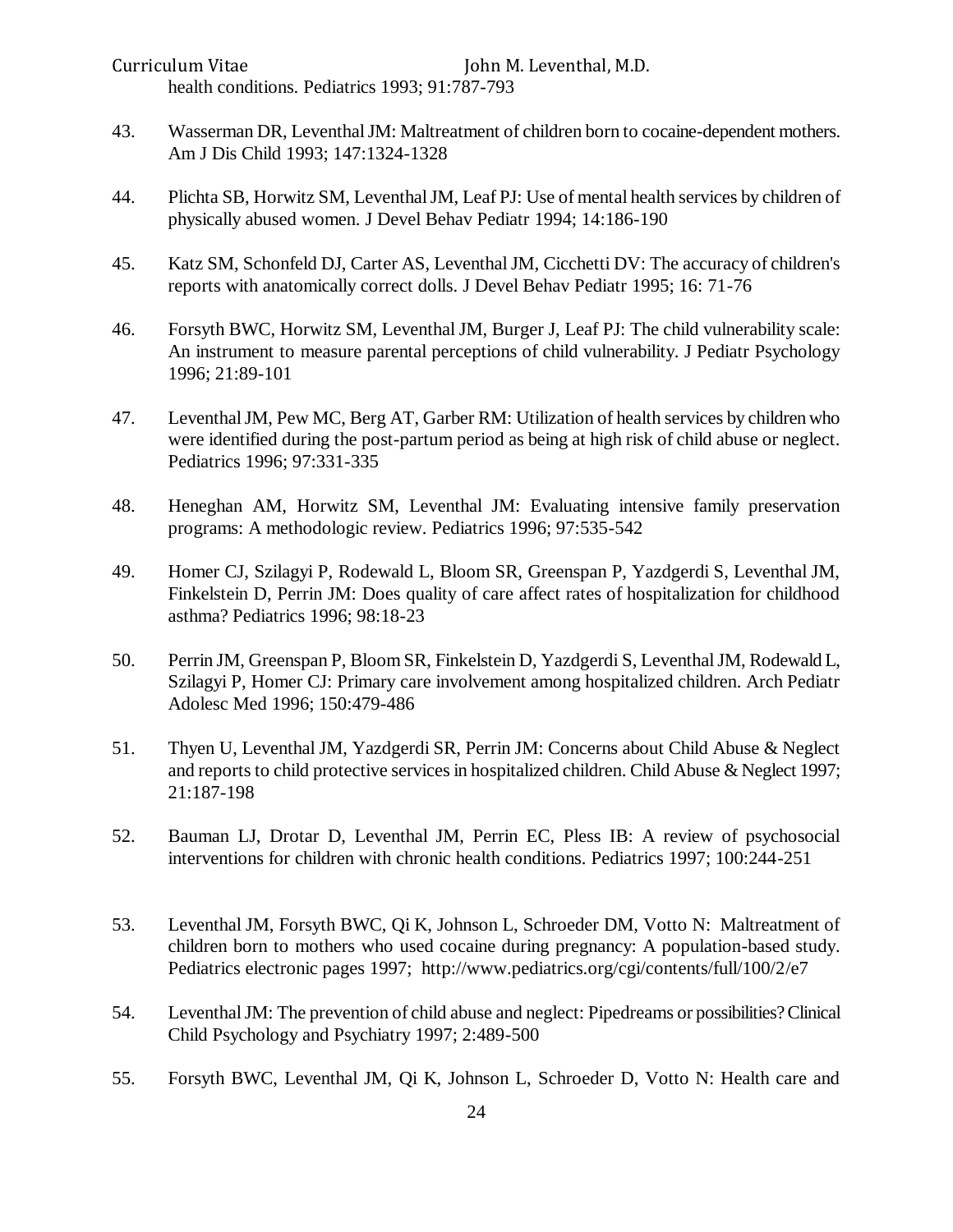hospitalizations of children born to cocaine-using women. Arch Pediatr Adolesc Med 1998; 152:177-184 (PMID: 9491045)

- 56. Horwitz SM, Leaf PJ, Leventhal JM: Identification of psychosocial problems in pediatric care: Do family attitudes make a difference? Arch Pediatr Adolesc Med 1998; 152:367-371 (PMID: 9559713(
- 57. Leventhal JM: Epidemiology of sexual abuse of children: Old problems, new directions. Child Abuse & Neglect 1998; 22: 481- 492 (PMID: 9649889)
- 58. Jantzen K, Ball SA, Leventhal JM, Schottenfeld RS: Types of abuse and cocaine use in pregnant women. Journal of Substance Abuse Treatment 1998; 14:319-323 (PMID: 9650140)
- 59. Giardino AP, Montoya LA, Richardson AC, Leventhal JM: Funding realities: Child abuse diagnostic evaluations in the health care setting. Child Abuse & Neglect 1999; 23: 531-538 (PMID: 10391510)
- 60. Barthauer LM, Leventhal JM: Prevalence and effects of child sexual abuse in a poor, rural community in El Salvador. Child Abuse & Neglect 1999; 23: 1117-1126 (PMID: 10604066)
- 61. Leventhal JM: Thinking clearly about evaluations of suspected child abuse. Clinical Child Psychology and Psychiatry 2000; 5: 139-148
- 62. Kerker BD, Horwitz SM, Leventhal JM, Plichta S, Chapa G, Leaf PJ: Detection of violence in the home: Identification by pediatricians and parents. Arch Pediatr Adolesc Med 2000; 154:457-462 (PMID: 10807295)
- 63. Briggs-Gowan MJ, Horwitz SM, Schwab-Stone ME, Leventhal JM, Leaf PJ: Prevalence and correlates of psychiatric disorders in pediatric settings. J Am Acad Child Adolescent Psychiatry 2000; 39:841-849
- 64. Ertem IO, Leventhal JM, Dobbs S: Intergenerational continuity of child abuse: How good is the evidence? The Lancet 2000; 356: 814-819 (PMID: 11022929)

65. Weitzman CC, Freudigman K, Schonfeld DJ, Leventhal JM: Care to underserved children **a** families: Pediatric residents= attitudes and experiences. Pediatrics 2000; 105:1022-1027 (PMID: 11061770)

66. Leventhal JM, Griffin D, Duncan KO, Starling SP, Christian CW, Kutz TJ: Laxative-induced dermatitis of the buttocks incorrectly suspected to be abusive burns. Pediatrics 2001; 107: 178-180 (PMID: 11134455)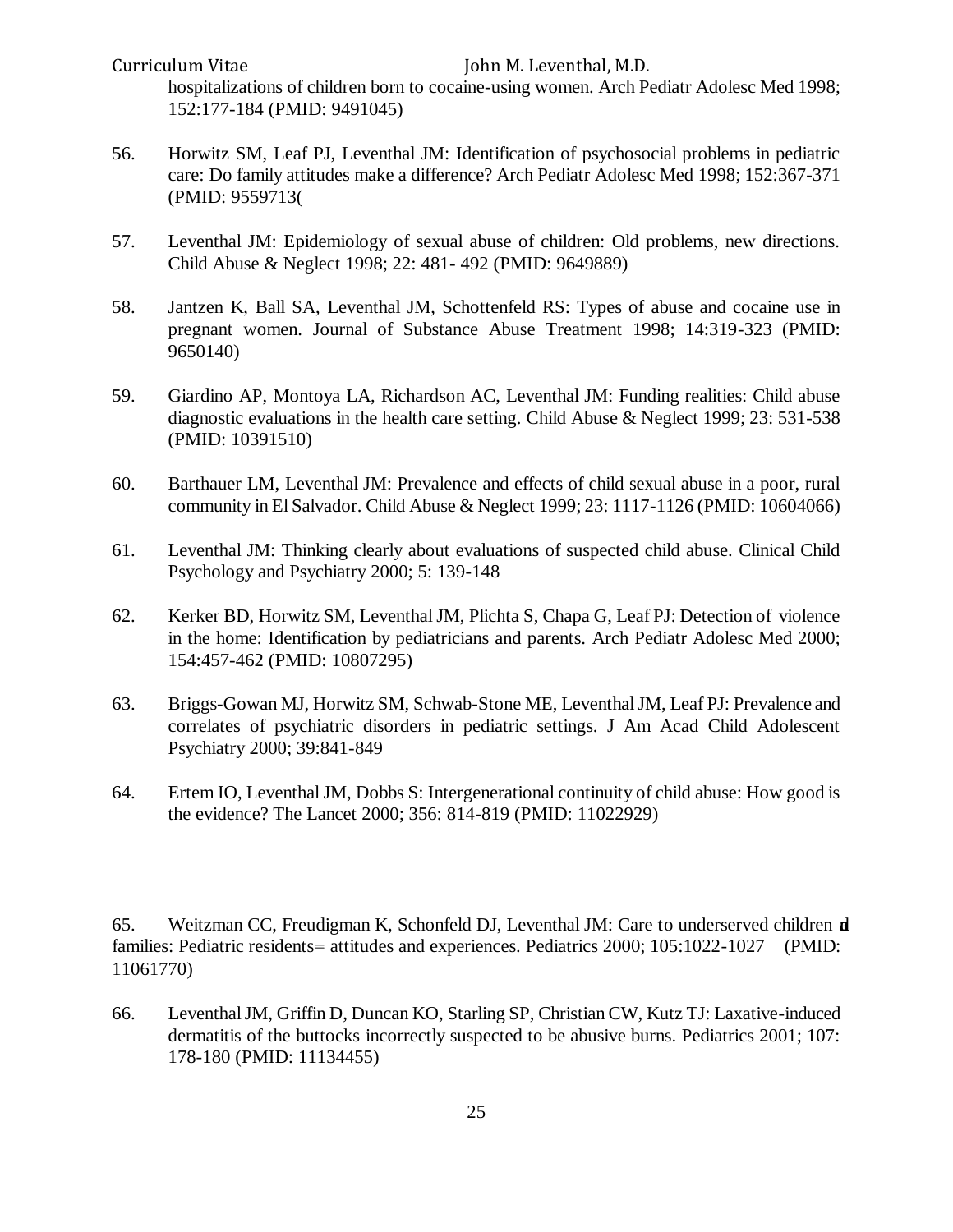- 67. Thomas DE, Leventhal JM, Friedlaender E: Referrals to a hospital-based child abuse committee: A comparison of the 1960 and 1990s. Child Abuse & Neglect 2001; 25:203-213 (PMID: 11220920)
- 68. Ertem IO, Votto N, Leventhal JM: Why start, then stop? The timing and predictors of the very early termination of breast feeding in a WIC population. Pediatrics 2001; 107:543-548 (PMID: 11230597)
- 69. Colson ER, Bergman DM, Shapiro ED, Leventhal JM: Position for newborn sleep: Associations with parents= perception of their nursery experience. Birth 2001; 28:249-253 (PMID: 11903213)
- 70. Jain A, Concato J, Leventhal JM: How good is the evidence linking breast feeding and intelligence? Pediatrics 2002; 109: 1044-1053 (PMID: 12042541)
- 71. Briggs-Gown MJ, Owens, PL, Schwab-Stone ME, Leventhal JM, Leaf PJ, Horwitz, SM: Persistence of psychiatric disorders in pediatric settings. J Am. Acad. Child Adolesc. Psychiatry 2003; 42:1360-1369 (PMID: 14566174)
- 72. Giardino AP, Montoya LA, Leventhal JM: Financing medically-oriented child protection teams in the age of managed health care: A national survey. Child Abuse & Neglect 2004; 28:25-44 (PMID: 15019437)
- 73. Moriarty Daley A, Sadler LS, Leventhal JM, Cromwell P, Reynolds H: Clinicians= views on reproductive services for teens with negative pregnancy tests. Journal for Specialists in Pediatric Nursing 2004; 9: 41-49 (PMID: 15267031)
- 74. Kerker BD, Horwitz SM, Leventhal JM: Patients= characteristic providers= attitudes: Predictors of screening woman for illicit substance use. Child Abuse & Neglect 2004; 28: 209-223 (PMID: 15003403)
- 75. Sadler LS, Dynes, MM, Moriarty Daley A, Ickovics, JR, Leventhal JM, Reynolds H: Use of home pregnancy tests among adolescent women. MCN The American Journal of Maternal Child Nursing 2004; 29:50-54 (PMID: 14734965)
- 76. Bechtel K, Stoessel K, Leventhal JM, Ogle E, Teague B, Lavietes S, Banyas B, Allen K, Dziura J, Duncan C: Characteristics that distinguish accidental from inflicted injury in hospitalized young children with head trauma. Pediatrics 2004; 114: 165-168 (PMID: 15231923)
- 77. Leaf PJ, Owens PL, Leventhal JM, et al: Pediatricians= training and identification and management of psychosocial problems. Clinical Pediatrics 2004; 43:355-365 (PMID: 15118779)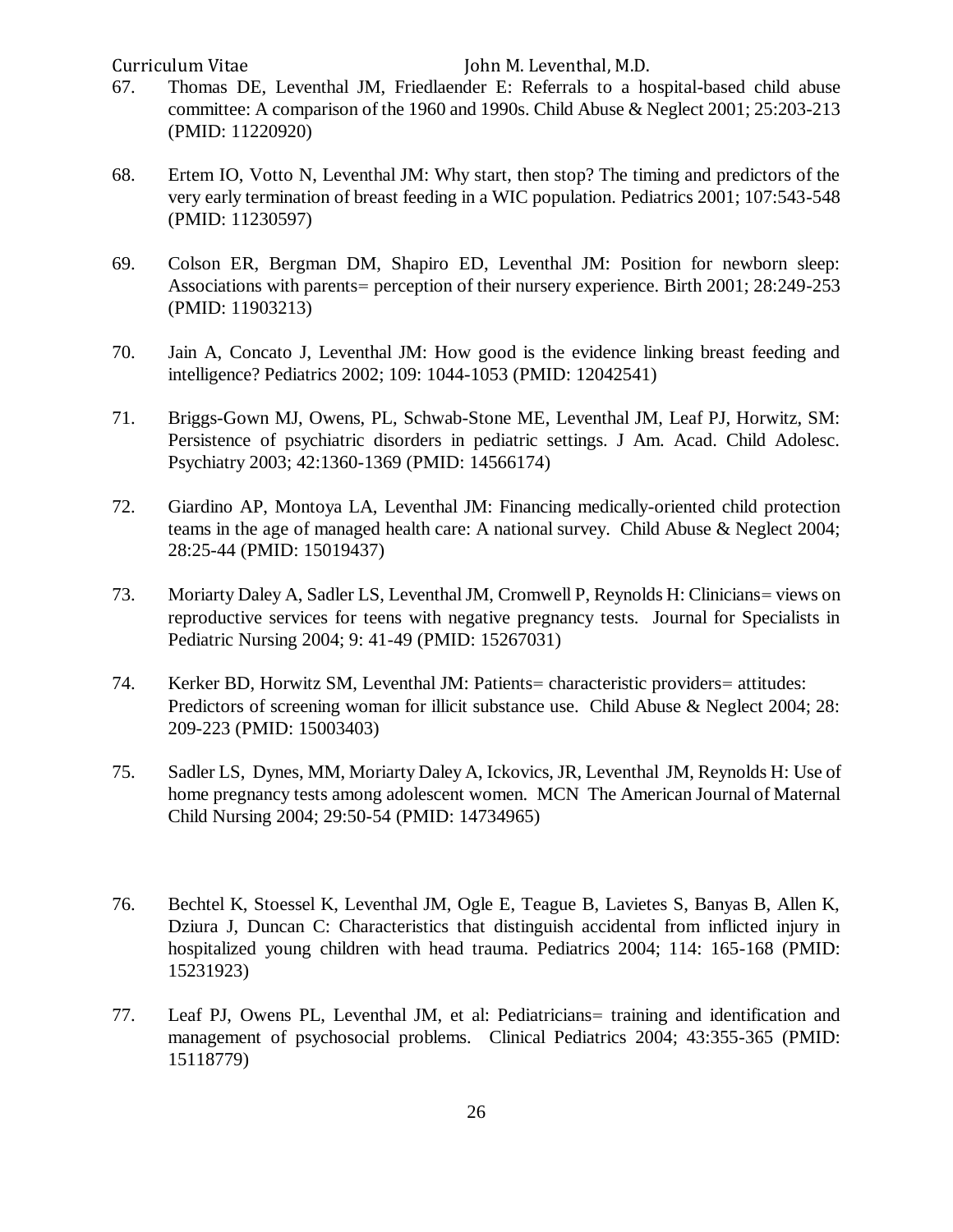- 78. Moriarty Daley A, Sadler LS, Leventhal JM, Cromwell P, Reynolds H: Negative pregnancy tests in urban adolescents: An important and often missed opportunity for clinicians. Pediatric Nursing 2005; 31:87-89 (PMID: 15934560)
- 79. Drebitko CN, Sadler LS, Leventhal JM, Moriarty Daley A, Reynolds H: Adolescent girls with negative pregnancy tests. J Pediatric and Adolescent Gynecology 2005; 18:261-267 (PMID: 15934560)
- 80. Kerker BD, Horwitz SM, Leventhal JM: Substance use among low-income pregnant women: Racial/ethnic disparities in medical history taking. Ethnicity and Disease 2006; 16: 28-34 (PMID: 16599345)
- 81. Berger RP, Dulani, T, Adelson PD, Leventhal JM, Richichi R, Kochanek PM: Identification of inflicted traumatic brain injury in well-appearing infants using serum and cerebrosopinal makers: a possible screening tool for inflicted traumatic brain injury. Pediatrics 2006; 117:325-332 (PMID: 16452350)
- 82 Sadler LS, Chen JY, Moriarty Daley A, Leventhal JM, Reynolds H: Reproductive care and rates of pregnancy in teens with negative pregnancy test results. J Adolescent Health 2006; 38:222-229 (PMID: 16488819)
- 83. Bechtel K, Moss RL, Sprio D, Leventhal JM, Abo A: Duodenal hematoma after upper endoscopy and biopsy in a four-year-old girl. Pediatric Emergency Care 2006; 22:653-654 (PMID:16983252)
- 84. Wu AC, Leventhal JM, Ortiz J, Gonzalez, EE, Forsyth, BWC: The interpreter as cultural educator of residents: Improving communications for Latino Patients. Arch Pediatr & Adolesc Med 2006; 160:1145-1150 (PMID: 17088518)
- 85. Leventhal JM, Larson IA, Abdoo D, Singarcharlu S, Takizawa C, Miller C, Goodman TR, Schwartz, D, Grasso S, Ellingson K: Are abusive fractures in young children becoming less common? Changes over 24 years. Child Abuse & Neglect 2007;31:311-322 (PMID: 17383725)
- 86. Ellingson, KD, Leventhal JM, Weiss HB: Using hospital discharge data to track inflicted traumatic brain injuries. Am J Preventive Medicine 2008; 34(4 Suppl):157-S162 (PMID: 18374268)
- 87. Leventhal JM, Martin KD, Asnes AG: Incidence of fractures attributable to abuse in young hospitalized children: Results from analysis of a United States database. Pediatrics 2008; 122(3):599-604 (PMID: 18762531)
- 88. MacMillan HL, Wathen CN, Barlow J, Fergusson DM, Leventhal JM, Taussig HN: Child Maltreatment 3, Interventions to prevent child maltreatment and associated impairment.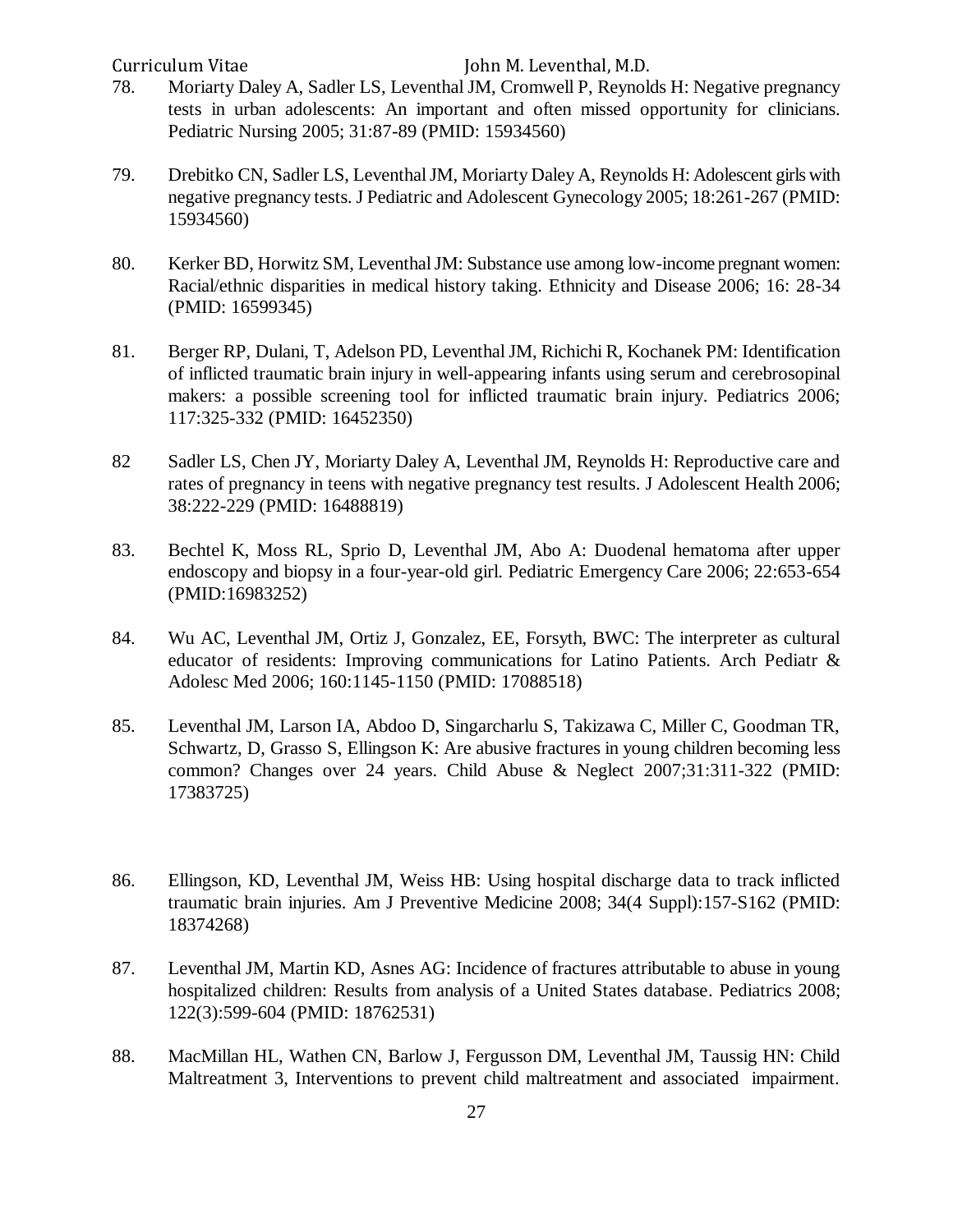Curriculum Vitae John M. Leventhal, M.D. Lancet 2009;373 (9659):250-266 (PMID: 19056113)

- 89. Montoya LA, Giardino AP, Leventhal JM: Mental health referred and services for maltreated children and child protection evaluations of children with special needs: A national survey of hospital and community-based medically-oriented teams. Child Abuse & Neglect 2010; 34 (8):593-601 (PMID: 20538339)
- 90. Leventhal JM, Murphy JM, Asnes AG: Evaluations of child sexual abuse: recognition of overt and latent family concerns. Child Abuse & Neglect 2010; 34(5):289-295 (PMID: 20347146)
- 91. Leventhal JM, Martin KD, Asnes AG: Fractures and traumatic brain injuries: abuse vs. accidents in a U S. database of hospitalized children. Pediatrics 2010; 126(1):e104-115 (PMID: 20530077)
- 92. Kistin CJ, Tien I, Bauchner H, Parker, V, Leventhal JM: Factors that influence the effectiveness of child protection teams. Pediatrics 2010; 126(1):94-100 (PM1D: 20587674)
- 93. Keenan HT, Leventhal JM: A case-control study to evaluate Utah's shaken baby prevention program. Academic Pediatrics 2010; 10(6): 389-394 (PMID: 21075319)
- 94. Foley-Schain KM, Finholm V, Leventhal JM: Building a statewide home visiting program from two to forty-two sites: A state agency's perspective. Child Abuse & Neglect 2011; 35(4):283-286 (PMID 21481463)
- 95. Giardino A, Hanson N, Hill K, Leventhal, JM: Child Abuse Pediatrics: New specialty renewed mission. Pediatrics 2011; 128(1): 156-159 (PMID 216462555)
- 96. Schaeffer P, Leventhal JM, Asnes AG: Children's disclosures of sexual abuse: Learning from direct injury. Child Abuse & Neglect 2011; 35(5): 343-352 (PMID: 21620161)
- 97. McGuire L, Martin K, Leventhal JM: Child abuse consultations initiated by child protective services: The role of expert opinions. Academic Pediatrics 2011; 11(6):467-473 (PMID 21820376)
- 98. Bechtel K, Le K, Martin K, Shah N, Leventhal JM, Colson E: Impact of an educational intervention on caregivers' beliefs about infant crying and knowledge of Shaken Baby Syndrome. Academic Pediatrics 2011; 11(6): 481-486 (PMID 21940233)
- 99. Kistin CJ, Tien I, Leventhal JM, Bauchner H: A novel self-evaluation tool to assess the team functioning of a child protection team. Academic Pediatrics 2011; 11(6):451-459 (PMID 21959096)
- 100. Leventhal JM, Martin K, Gaither JR: Using US data to estimate the incidence of serious physical abuse in children. Pediatrics 2012; 129(3):1-7 (PMID: 22311999)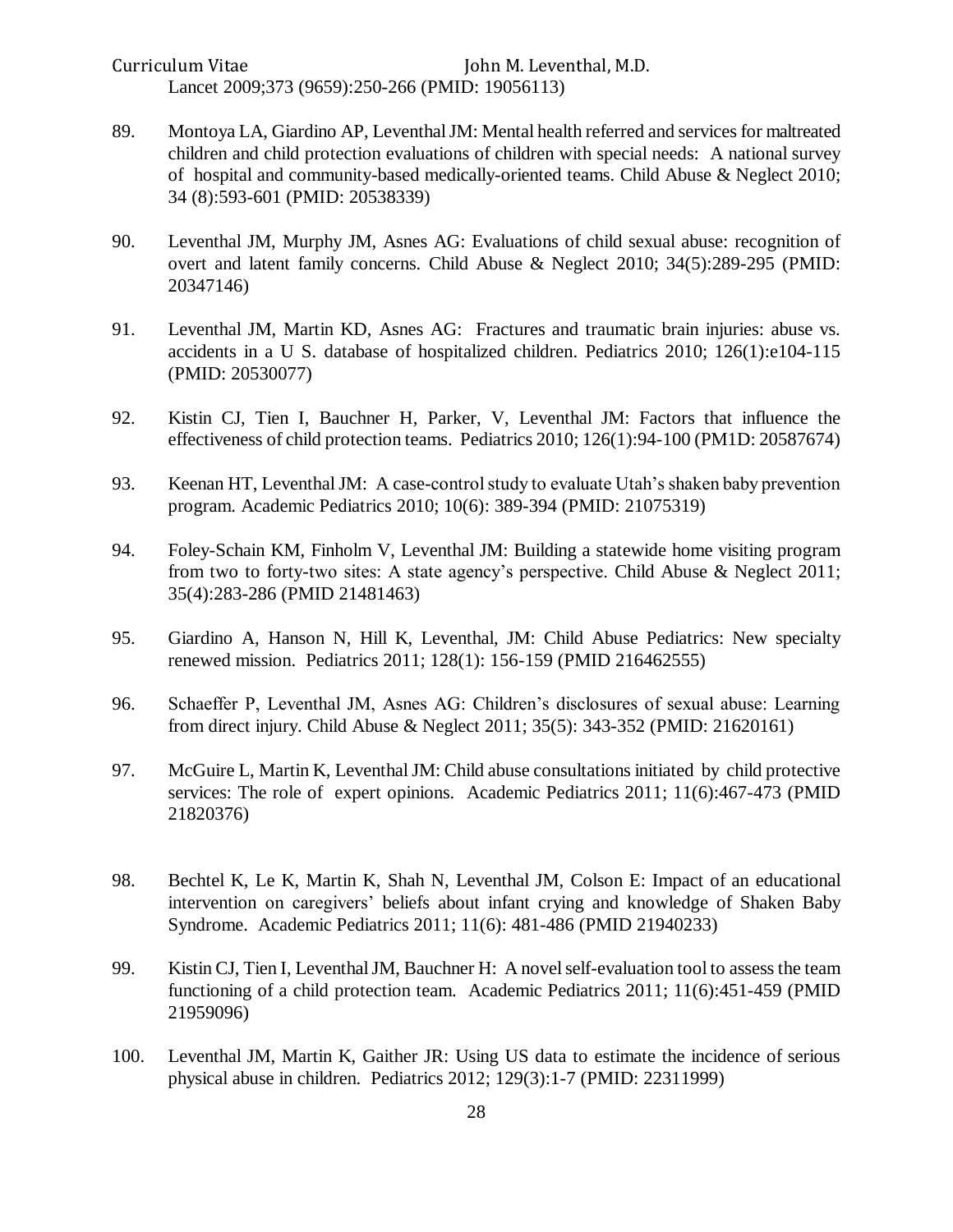.

- 101. Leventhal JM, Gaither JR: Incidence of Serious Injuries Due to Physical Abuse in the U.S.: 1997 to 2009. Pediatrics 2012; 130(5): 847-852 (PMID 23027163)
- 102. Hooft A, Ronda J, Schaeffer P, Asnes AG, Leventhal JM: Identification of physical abuse cases in hospitalized children: Accuracy of international classification of diseases codes. J Pediatrics 2013; 162(1):80-85 (PMID 22854329)
- 103. Sia JH, Leventhal JM, Northrup VS, Arunyanart W, Edmonds D, Weitzman CC: Markers of maternal depression in an urban pediatric clinic. J Pediatrics 2013; 162(1): 189-194 (PMID 22871489)
- 104. Leventhal JM, Gaither JR, Sege R: Hospitalizations due to firearm injuries in children and adolescents. Pediatrics 2014; 133(2): 219-225 (PMID 24470651)
- 105. San Antonio, MC, Fenick AM, Shabonova V, Leventhal JM, Weitzman CC: Developmental screening using the ASQ: Standardized vs. real-world conditions. Infants & Young Children 2014;27(2):111-119
- 106. Wildeman C, Emanuel N, Leventhal JM, Putnam-Hornstein E, Waldfogel J, Lee H: The prevalence of confirmed maltreatment among American children, 2004-2011. JAMA Pediatrics 2014;168(8):706-13 (PMID:24887073)
- 107. Leventhal JM, Asnes AG, Pavlovic L, Moles RM: Diagnosing abusive head trauma: The challenges faced by clinicians. Pediatric Radiology. 2014;44 Suppl 4:S537-S542 (PMID: 25501724)
- 108. Rowberry J, Macari S, Chen G, Campbell D, Weitzman C, Leventhal JM, Chawarska K: Screening for Autism Spectrum Disorders in 12-month-old high-risk siblings by parental report. J Autism and Developmental Disorders. 2015; 45:221-229 (PMID:25149178)
- 109. Duffy JY, Hughes M, Asnes AG, Leventhal JM: Child maltreatment and risk patterns among participants in a child abuse prevention program. Child Abuse & Neglect. 2015;44: -93 (PMID:25484318)
- 110. Hooft AM, Asnes AG, Livingston N, Deutsch S, Cahill L, Wood J, Leventhal JM: The Accuracy of ICD Codes: Identifying Physical Abuse in 4 Children's Hospitals. Academic Pediatrics. 2015;15: 444-450 (PMID:26142071)
- 111. de Vinck-Baroody O, Shui A, Macklin EA, Hyman SL, Leventhal JM, Weitzman C: Overweight and Obesity in a Sample of Children with Autism Spectrum Disorder. Academic Pediatrics. 2015;15: 396-404 (PMID:27937610)
- 112. ChaiyachatiBH, Asnes AG, Moles RL, Schaeffer P, Leventhal JM: Gray Cases of Child Abuse: Investigating Factors Associated with Uncertainty. Child Abuse & Neglect. 2016;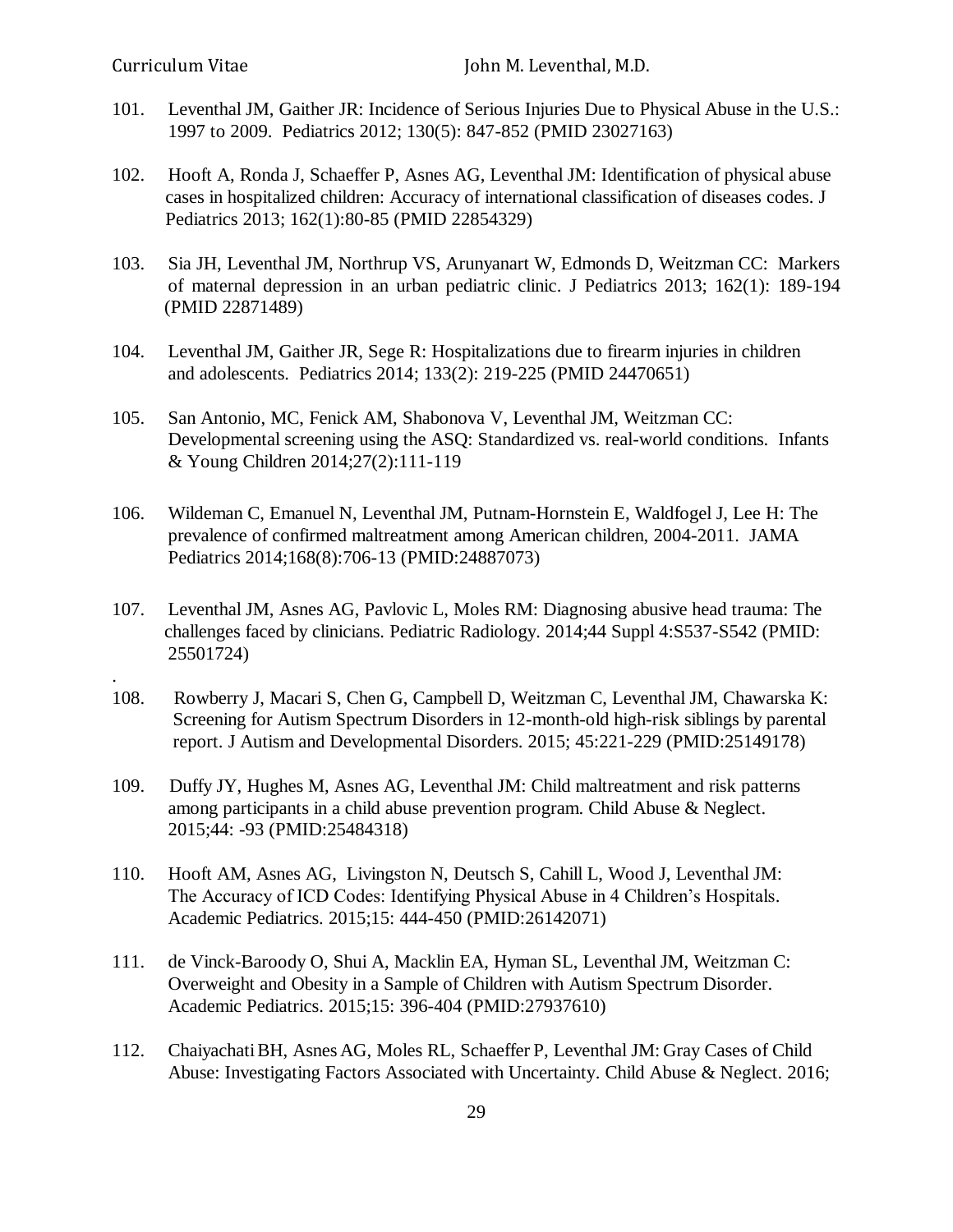Curriculum Vitae John M. Leventhal, M.D. 51:87-92 (PMID:26615776)

.

- 113. Criado KK, Sharp WG, McCracken CE, de Vinck-Baroody O, Dong L , Aman MG, McDougle CJ, McCracken JT, Arnold LE, Weitzman C, Leventhal JM, Scahill L: Overweight and Obese Status in Children with Autism Spectrum Disorder and Disruptive Behavior. Autism. 2017; e publication (PMID:28325061)
- 114. Putnam-Hornstein E, Prindle J, Leventhal JM**:** Prenatal Substance Exposure and Reporting of Child Maltreatment by Race and Ethnicity. Pediatrics.2016;138(3): e20161273 (PMID:27519445)
- 115. Gaither JR, Leventhal JM, Ryan SA, Camenga DR: National Trends in Hospitalizations for Opioid Poisonings among Children and Adolescents, 1997 to 2012. JAMA Pediatrics 2016; 170(12):1195-1201 (PMID:27802492)
- 116. Lindberg DM, Wood JN, Campbell KA, Scribano PV, Laskey A, Leventhal JM, Pierce MC, Runyan DK: Research Priorities for a Multi-center Child Abuse Pediatric Network – CAPNET. Child Abuse & Neglect. 2017;65: 152-157 (PMID:28161656)
- 117. [Buesser](https://www.ncbi.nlm.nih.gov/pubmed/?term=Buesser%20KE%5BAuthor%5D&cauthor=true&cauthor_uid=28802910) KE, [Leventhal](https://www.ncbi.nlm.nih.gov/pubmed/?term=Leventhal%20JM%5BAuthor%5D&cauthor=true&cauthor_uid=28802910) JM, [Gaither JR,](https://www.ncbi.nlm.nih.gov/pubmed/?term=Gaither%20JR%5BAuthor%5D&cauthor=true&cauthor_uid=28802910) [Tate V,](https://www.ncbi.nlm.nih.gov/pubmed/?term=Tate%20V%5BAuthor%5D&cauthor=true&cauthor_uid=28802910) [Cooperman DR,](https://www.ncbi.nlm.nih.gov/pubmed/?term=Cooperman%20DR%5BAuthor%5D&cauthor=true&cauthor_uid=28802910) Moles RL, [Silva CT,](https://www.ncbi.nlm.nih.gov/pubmed/?term=Silva%20CT%5BAuthor%5D&cauthor=true&cauthor_uid=28802910) [Ehrlich LJ,](https://www.ncbi.nlm.nih.gov/pubmed/?term=Ehrlich%20LJ%5BAuthor%5D&cauthor=true&cauthor_uid=28802910) [Sharkey MS:](https://www.ncbi.nlm.nih.gov/pubmed/?term=Sharkey%20MS%5BAuthor%5D&cauthor=true&cauthor_uid=28802910) Inter-rater Reliability of Physical Abuse Determinations in Young Children with Fractures [Child Abuse & Neglect.](https://www.ncbi.nlm.nih.gov/pubmed/?term=buesser+and+leventhal) 2017;72:140-146 (PMID: 28802910)
- 118. Leventhal JM, Edwards GA: Flawed Theories to Explain Child Physical Abuse: What Are the Medical-Legal Consequences? JAMA. 2017;318:1317-1318 (PMID: 28975235)
- 119. Hammond I, Eastman AL, Leventhal, JM, Putnam-Hornstein E: Maternal Mental Health Disorders and Reports to Child Protective Services: A Cohort Study. Int J Environ Res Public Health. 2017;14. pii: E1320. doi: 10.3390/ijerph14111320. (PMID:29084185)
- 120. Sharkey MS, Buesser KE, Gaither JR, Tate V, Cooperman DR, Moles RL, Silva CT, Ehrlich LJ, Leventhal JM: Abusive Fracture Incidence over Three Decades at a Level 1 Pediatric Trauma Center. Child Abuse & Neglect. 2018;76:364-371. doi: 10.1016/j.chiabu.2017.11.008. Epub 2017 Nov 29. (PMID:29195174)
- 121. Cheung V, McCarthy ML, Cicero MX, Leventhal JM, Weitzman C. Emergency Medical Responders and Adolescents with Autism Spectrum Disorder. Pediatric Emergency Care. 2017; Pediatr Emerg Care. 2018 Jan 2. doi: 10.1097/PEC.0000000000001322. [Epub ahead of print] (PMID:29298245)
- 122. Lorenz DJ, Pierce MC, Kaczor K, Berger RP, BertocciG, HermanBE, Herr S, HymelKP, Jenny C, LeventhalJM, Sheehan K, Zuckerbraun N: Classifying injuries in young children as abusive or accidental: reliability and accuracy of an expert panel approach. J Pediatrics. 2018 Mar 15. pii: S0022-3476(18)30057-X. doi: 10.1016/j.jpeds.2018.01.033. [Epub ahead of print] (PMID:29550228)
- 123. Chaiyachati BH, Gaither JR, Hughes M, Foley-Schain K, Leventhal JM: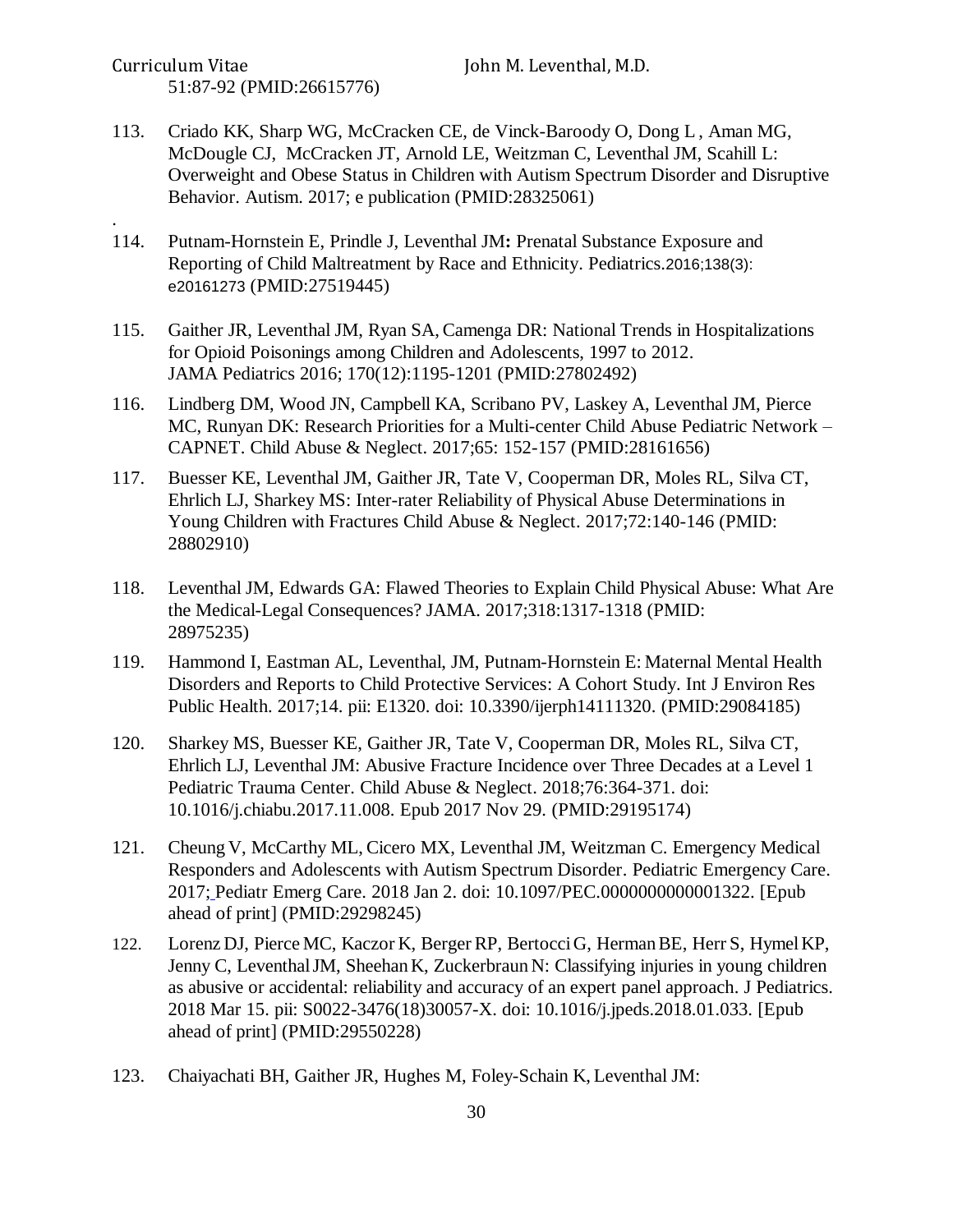Curriculum Vitae John M. Leventhal, M.D. Preventing Child Maltreatment: Examination of an Established Statewide Home-Visiting Program. Child Abuse & Neglect, 2018 May;79:476-484. doi: 10.1016/j.chiabu.2018.02.019. Epub 2018 Mar 20.(PMID:29558714)

- 124. Herrin BR, Gaither JR, Leventhal JM, Dodington J: Rural versus Urban Hospitalizations for Firearm Injuries in Children and Adolescents. Pediatrics. 2018 Aug;142(2). pii: e20173318. doi: 10.1542/peds.2017-3318. Epub 2018 Jul 2.(PMID:29967056)
- 125. Gaither JR, Shabanova V, Leventhal JM: U.S. National Trends in Pediatric Deaths from Prescription and Illicit Opioids, 1999-2016. JAMA Network Open. 2018 Dec 7;1(8):e186558. doi: 10.1001/jamanetworkopen.2018.6558.PMID:30646334
- 126. Powers E, Tiyyagura G, Asnes AG, Leventhal JM, Moles R, Christison-Lagay C, Groisberg S, Auerbach M: Early Involvement of the Child Protection Team in the Care of Injured Infants in a Pediatric Emergency Department. Journal of Emergency Medicine (in press)
- 127. Woolf SM, Leventhal JM, Gaither JR, Hardikar P, Langhan MI, Bechtel K, Auerbach MA, Tiyyagura GS: Oral Injuries in Children Less Than 24 months of Age Presenting to a Pediatric Emergency Department. Child Abuse & Neglect (in press)
- 128. Tiyyagura G, Schaeffer P, Gawel M, Leventhal JM, Auerbach M, Asnes AG. A Qualitative Study Examining Stakeholder Perspectives of a Local Child Abuse Program in Community Emergency Departments. Academic Pediatrics. 2019 Jan 29. pii: S1876- 2859(19)30011-7. doi: 10.1016/j.acap.2019.01.006. [Epub ahead of print] PMID: 30707955
- 129. Wiley M, Schultheis A, FrancisB, Tiyyagura G, Leventhal JM, Rutherford HJV, Mayes L, Bechtel K: Parents' Perceptions of Infant Crying: A Possible Path to Preventing AHT. Submitted for publication

Chapters and Commentaries

1. Leventhal JM: Enuresis. in Gabel S (ed) Behavioral Problems in Childhood. New York, Grune Scribano & Stratton, 1981, pp 195-211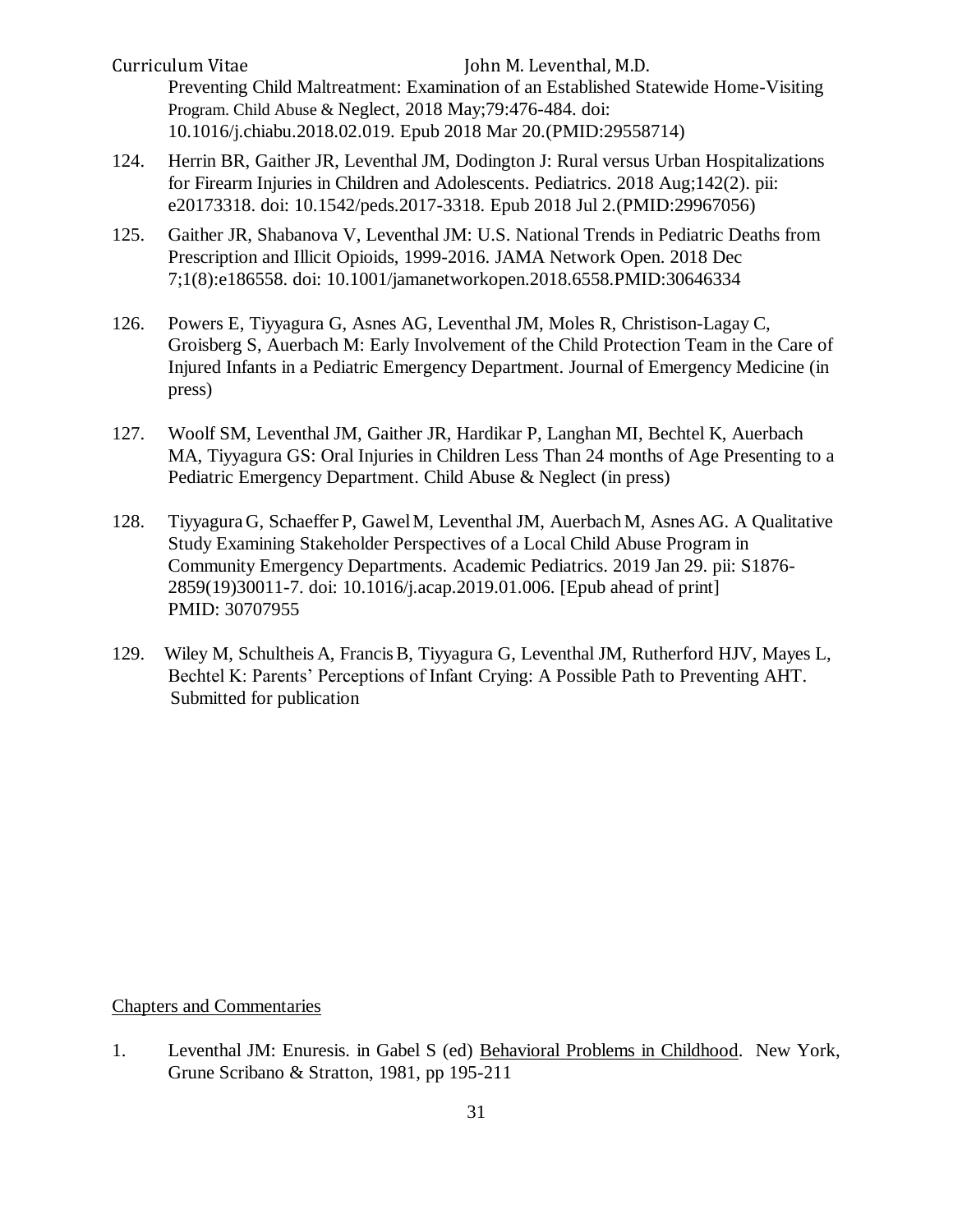- 2. Leventhal JM: Psychosocial assessment of children with chronic physical disease. Pediatr Clin North Am 1984; 31:71-86
- 3. Lowell DI, Leventhal JM: Pneumonia and the chest roentgenogram. in McCarthy P (ed) Dialogues in Pediatric Management: The Evaluation and Management of the Febrile Child. East Norwalk, Appleton-Century-Croft, 1985, pp 29-54
- 4. Leventhal JM: When pediatricians become parents. Pediatrics 1985; 75:538 (Commentary)
- 5. Leventhal JM, Sabbeth BF: The family and chronic illness in children. in Yogman MW, Brazelton TB (eds) In Support of Families. Cambridge, Harvard University Press, 1986, pp 193-210
- 6. Leventhal JM: Programs to prevent sexual abuse: What outcomes should be measured? Child Abuse & Neglect 1987; 11:169-171 (Commentary)
- 7. Leventhal JM: Epidemiology of child sexual abuse. in Oates RK (ed) Understanding and Managing Child Sexual Abuse. Sydney, W. B. Saunders, 1990, pp 18-41
- 8. Avni-Singer AJ, Leventhal JM: Hospitalization of children. in Parker S, Zuckerman B (eds) Behavioral and Developmental Pediatrics: A Handbook for Primary Care. Boston, Little Brown and Co, 1995, pp 180-184
- 9. Ertem I, Leventhal JM: Masturbation in children. in Zuckerman B, Parker S (eds) Behavioral and Developmental Pediatrics: A Handbook for Primary Care. Boston, Little Brown and Co, 1995, pp 200-202
- 10. Leventhal JM: Child maltreatment: Neglect to abuse. in Rudolf AM, Hoffman JIE, Rudolph CD. (eds) Rudolf's Pediatrics, 20th Edition, Stamford, CT. Appleton & Lange, 1996, pp 145- 151
- 11. Leventhal JM: Twenty years later: We do know how to prevent child abuse and neglect. Child Abuse & Neglect 1996; 20:647-653 (Commentary)
- 12. Leventhal JM: Prevention and beyond II: Targeting abuse and neglect. Clinical Child Psychology and Psychiatry 1996; 1:501-503 (Editorial)
- 13. Leventhal JM: Sexual abuse of children. in Hoekelman RA, Friedman SB, Nelson NM, Seidel HM, Weitzman ML. (eds) Primary Pediatric Care, 3rd Edition, St. Louis, Mo, Mosby, 1997, pp 651-656
- 14. French K, Leventhal JM: Feeding the sick child. in Tamborlane WV. (ed) The Yale Guide to Children's Nutrition. New Haven, Yale University Press, 1997, pp 88-93
- 15. Leventhal JM: The coming of age of Developmental and Behavioral Pediatrics: A not-so-new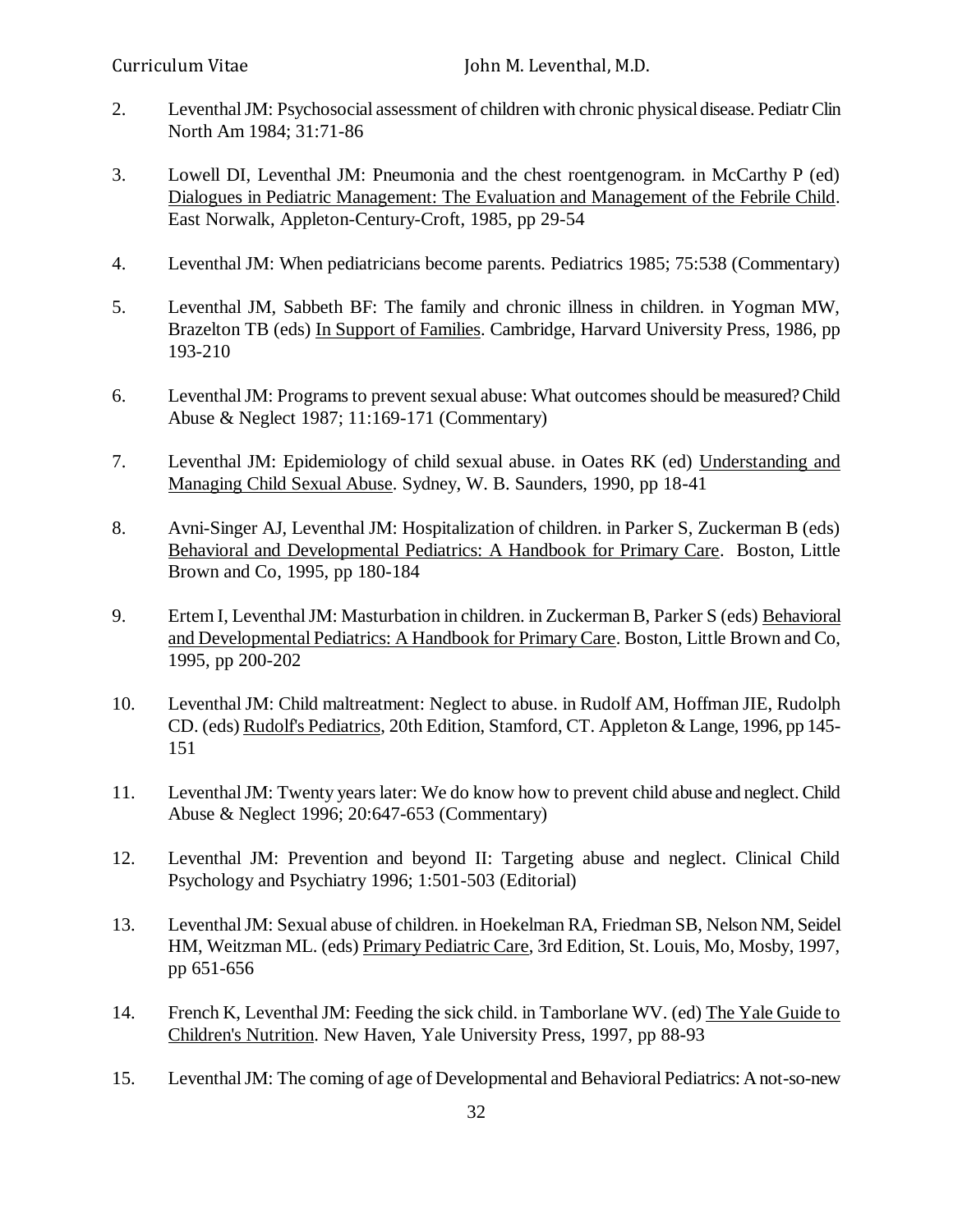Curriculum Vitae John M. Leventhal, M.D. breed of child mental health clinicians in the United States. Clinical Child Psychology and Psychiatry. 1999; 4:501-503 (Commentary)

- 16. Leventhal JM: The challenges of recognizing child abuse: Seeing is believing. JAMA 1999; 281:657-659 (Editorial)
- 17. Leventhal JM: The obligation of researchers to precept. Arch Pediatr Adolesc Med 1999; 153:1015-1016 (Editorial)
- 18. Leventhal JM: How do I interpret medical tests for physical abuse? in Dubowitz H, DePanfilis D (eds) Handbook for Child Protection Practice. Thousand Oaks CA, Sage, 2000, pp 149- 153
- 19. Leventhal JM: What is shaken baby syndrome? in Dubowitz H, DePanfilis D (eds) Handbook for Child Protection Practice. Thousand Oaks CA, Sage, 2000, pp 164-167
- 20. Leventhal JM: What kinds of pediatric care should abused and neglected children receive? in Dubowitz H, DePanfilis D (eds) Handbook for Child Protection Practice. Thousand Oaks CA, Sage, 2000, pp 431-434
- 21. Leventhal JM: Sexual abuse of children: Continuing challenges for the new millennium. Acta Paediatrica 2000; 89:268-271 (Commentary)
- 22. Leventhal JM: A continuing theme of taking stock: Clinical challenges for the new millennium: Clinical Child Psychology and Psychiatry 2000; 5:309-311 (Editorial)
- 23. Leventhal JM: Prevention of child abuse and neglect: Successfully out of the blocks. Child Abuse & Neglect. 2001; 25: 431-439 (Commentary)
- 24. Leventhal JM: Sexual abuse of children. in Hoekelman RA, Weitzman ML, Adams HM, Nelson NM, Wilson MH. (eds) Primary Pediatric Care, 4<sup>th</sup> Edition, St Louis, MO, Mosby, 2001, pp 728 – 734
- 25. Leventhal JM: We don't do enough about child abuse. The Hartford Courant. March 2001 (Op Ed Piece)
- 26. Leventhal JM: A decline in substantiated cases of child sexual abuse in the United States: Good news or false hope? Child Abuse & Neglect 2001; 25: 1137-1138 (Commentary)
- 27. Leventhal JM: Beginning the  $26<sup>th</sup>$  year with a new Editor-in-Chief. Child Abuse & Neglect 2002; 26: 1 (Editorial)
- 28. Leventhal JM: Foreword. in Giardino AP, Giardino ER (eds). Recognition of Child Abuse for the Mandated Reporter, third edition, St Louis MO, GW Medical Publishing, 2002, pp ix – x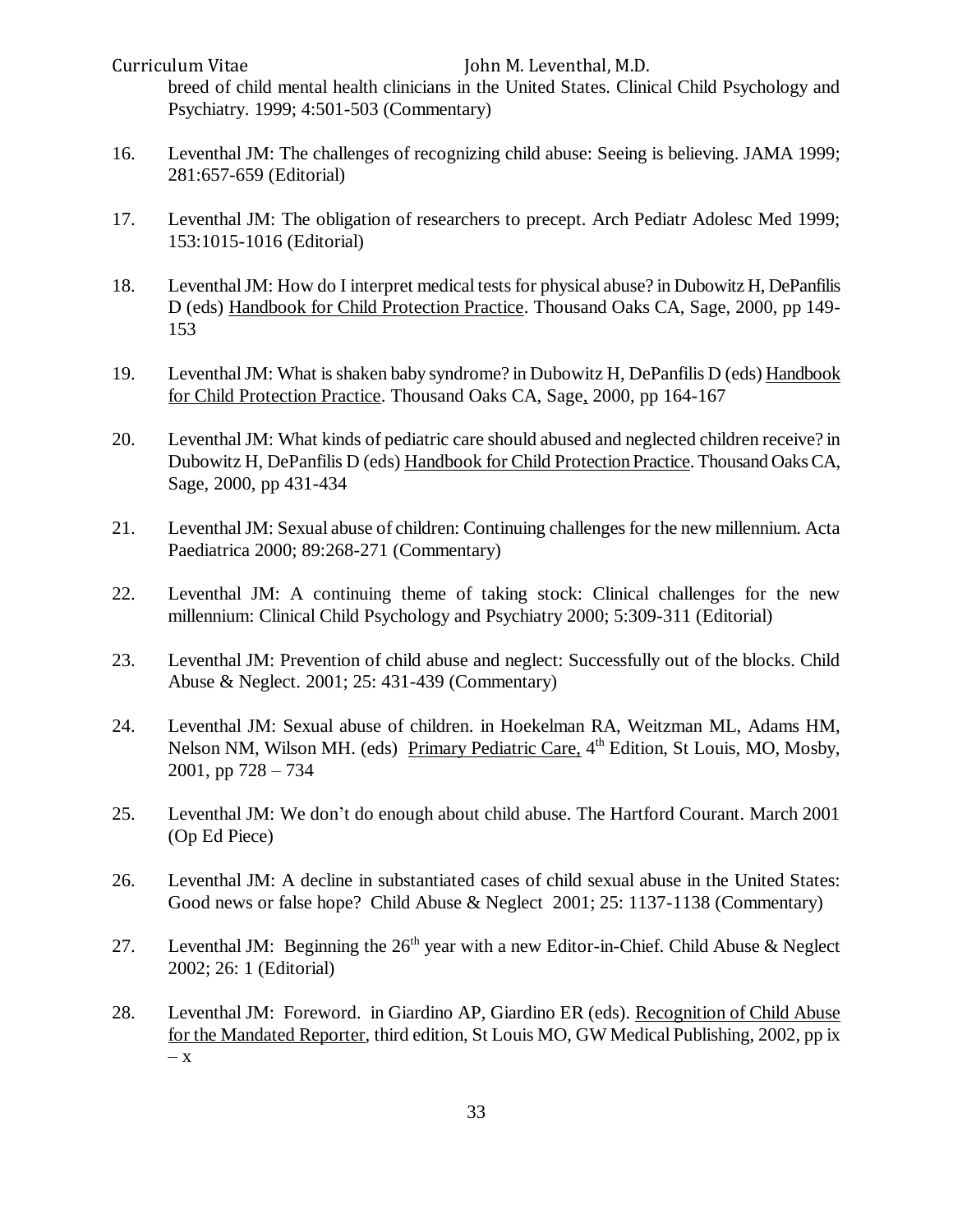- 29. Leventhal, JM: A Festschrift for Krugman. Child Abuse & Neglect 2002, 26 (6-7); 553-554 (Commentary)
- 30. Leventhal JM: Child maltreatment: Neglect to abuse. in Rudolf AM, Hoffman JIE, Rudolph CD, Siegel NJ, Lister G, Hostetter M. (eds) Rudolf's Pediatrics, 21st Edition, New York, McGraw-Hill, 2002, pp 463-470
- 31. Leventhal JM: The interpretation of clinical studies and diagnostic tests. in Rudolf AM, Hoffman JIE, Rudolph CD, Siegel NJ, Lister G, Hostetter M. (eds) Rudolf's Pediatrics, 21st Edition, New York, McGraw-Hill, 2002, pp 590-595
- 32. Leventhal JM: Preventing child abuse and neglect: We (you, your colleagues, and I) have to do more. Clinical Child Psychology and Psychiatry 2002; 7:501-504
- 33. Leventhal JM: The field of child maltreatment enters its fifth decade. Child Abuse & Neglect 2003; 27:1-4
- 34. Leventhal JM, Bechtel K: Child Abuse, Head Injuries in Aminoff M, Daroff R (eds) Encyclopedia of the Neurological Sciences, Academic Press, San Diego, 2003, pp 696-701
- 35. Leventhal JM: Test of time: "The Battered-Child Syndrome" 40 years later. Clinical Child Psychology and Psychiatry 2003; 8:543-545
- 36. Leventhal JM: Foreword in Lask B, Taylor, Nunn K. Practical Child Psychiatry: The Clinicians' Guide. BMJ Publishing Group: 2003; ix-xi
- 37. Leventhal JM: Book review: Rabinowitz, D, No Crueler Tyrannies: Accusation, False Witness, and Other Terrors of Our Times. Free Press, New York 2003 and Betrayal: The Crisis in the Catholic Church. The Investigative Staff of The Boston Globe; Little, Brown and Co, Boston, 2002, Child Abuse & Neglect 2004; 275-277
- 38. Leventhal JM: Overview of child maltreatment. in Giardino AP and Alexander R (eds) Child Maltreatment: Two Volume Set, Third Edition, St Louis, MO, GW Medical Publishing; 2005: 1-11
- 39. Leventhal JM: Editor's note: Changes in the Journal. Child Abuse & Neglect 2005; 29:1 (Editorial)
- 40. Leventhal JM: Getting prevention right: Maintaining the status quo is not an option. Child Abuse & Neglect 2005; 29:209-213 (Commentary)
- 41. Krugman RD, Leventhal JM: Confronting child abuse and neglect and overcoming gaze aversion: The unmet challenge of centuries of medical practice. Child Abuse & Neglect 2005; 29:307-309 (Commentary)
- 42. Leventhal, JM: Writing for *Child Abuse & Neglect*: Suggestions for success. Child Abuse &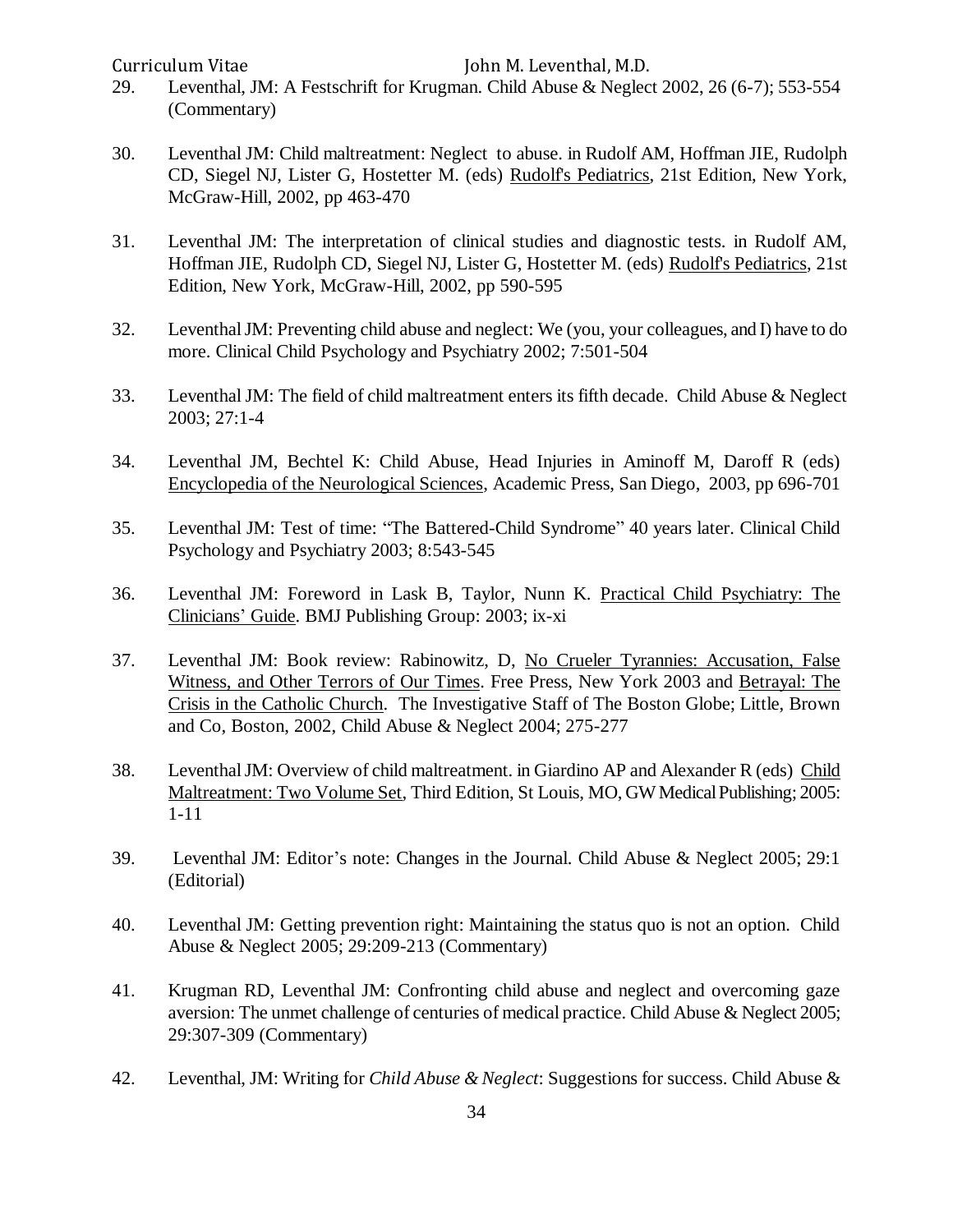- 43. Leventhal JM: Improving the quality of *Child Abuse & Neglect*: The peer-review process does matter. Child Abuse & Neglect 2006; 30:579-581
- 44. Weitzman CC, Leventhal JM: Screening for behavioral health disorders in primary care. Current Opinion in Pediatrics 2006; 18:641-648
- 45. Leventhal JM: Children's experiences of violence: Some have much more than others. Child Abuse & Neglect 2007; 31:3-6 (Commentary)
- 46. Leventhal JM, Asnes, AG: Sexual abuse of children. in McInerny TK, Adams HM, Campbell DE, Kamat DM, Kelleher KJ (eds) American Academy of Pediatrics Textbook of Pediatric Care, Elk Grove Village, IL; American Academy of Pediatrics; 2009: 1106-1114
- 47. Keenan HT, Leventhal JM: The evolution of child abuse research. in Reece RM, Christian CW (eds). Child Abuse: Medical Diagnosis & Management, 3rd edition, Elk Grove Village, IL; American Academy of Pediatrics; 2009:1-18
- 48. Leventhal JM: How to nurture 'human infrastructure.' The Hartford Courant. January 8, 2009 (Op Ed Piece)
- 49. Asnes AG, Leventhal JM: The global burden of child maltreatment. in Ehiri JE & Meremikwu MM (eds) Global Perspectives on Maternal and Child Health, Washington, DC; Springer Publishers; 2010:463-477
- 50. Asnes AG, Leventhal JM: Managing child abuse: General principles. Pediatrics in Review 2010; 31(2): 47-55 (PMID 20124274)
- 51. Leventhal JM: Help for vulnerable families. The Hartford Courant. December 13, 2009 (Op Ed piece)
- 52. Leventhal JM: Preventing child abuse is fiscal plus. The New Haven Register. March 12, 2010 (Op Ed piece)
- 53. Asnes AG, Leventhal JM. Connecting the dots in childhood trauma. Arch Pediatr Adolesc Med 2011;165(1):87-89 (PMID: 21199986) Commentary
- 54. Leventhal JM, Asnes AG. Child maltreatment: Neglect to abuse in Rudolph CD, Rudolph A, Lister GE, First LR, Gershon AA (eds), *Rudolf's Pediatrics*, 22<sup>nd</sup> Edition, New York, NY: McGraw Hill; 2011:137-143
- 55. Gosling A, Ellis L, Leventhal JM. Bullying. in: Talwalkar JS, Fenick AM, (eds). Yale Primary Care Pediatrics Curriculum, Version 5, 2011. Available from [http://pcpc.yale.edu](http://pcpc.yale.edu/)
- 56. Leventhal JM: Protecting children from abuse is a priority. The Hartford Courant, June 6,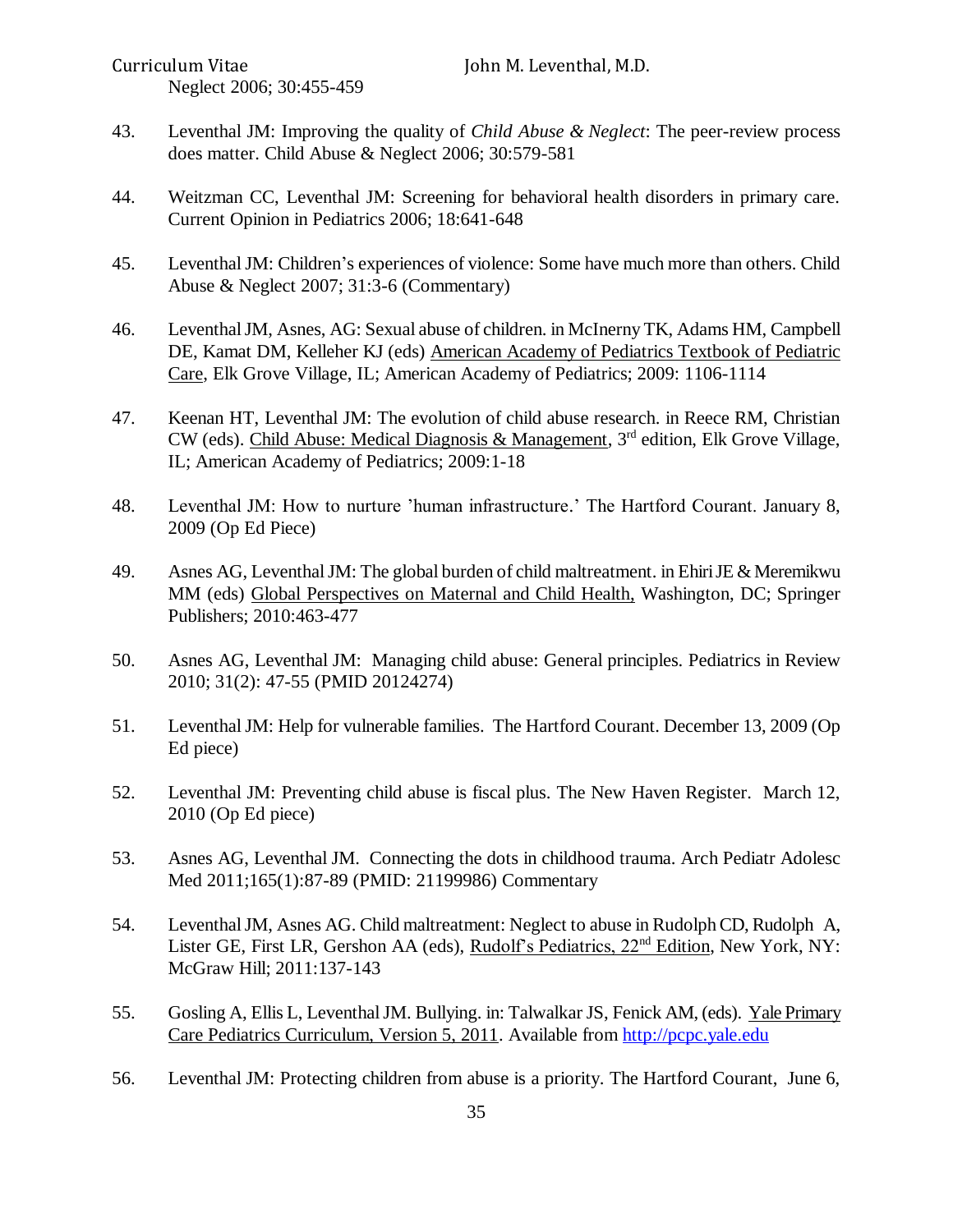- 57. Leventhal JM, Krugman RD: "The Battered Child Syndrome" 50 years later: Much accomplished, much left to do. JAMA 2012; 308(1): 35-36 (PMID 22760286) (Commentary)
- 58. Siew LT, Auerbach M, Baum CR, Pavlovic L and Leventhal JM: Respiratory failure caused by a suspicious white powder: A case report of intentional methadone poisoning in an infant. Pediatr Emer Care 2012; 28(9): 918-920 (PMID: 22940893)
- 59. Asnes AG, Leventhal JM: Children's experiences of IPV: Time for pediatricians to take action. JAMA Pediatrics 2013;1-2 (PMID: 23318653) (Commentary)
- 60. Leventhal JM, Asnes AG: Overview of child maltreatment in Chadwick's Child Maltreatment. St Louis, STM Learning, Inc, 2014, pp 1-14
- 61. Chaiyachati BH, Leventhal JM: Henry Kempe's Vision: Preventing child abuse then and now. Clinical Child Psychology and Psychiatry (PMID:24509778)
- 62. Moles RL, Leventhal JM: Sexual abuse and assault in children and teens: Time to prioritize prevention. J Adolescent Health. 2014;55:312-3 (PMID :25151051) (Commentary)
- 63. Dubowitz H, Leventhal JM: Addressing child maltreatment: helping those on the frontlines. Pediatric Clinics of North America. 2014;61:xvii-xviii (PMID: 25242719)
- 64. Dubowitz H, Leventhal JM: The pediatrician and child maltreatment: Principles and pointers in practice. Pediatric Clinics of North America. 2014;61:865-871 (PMID:25242702)
- 65. Asnes, AG and Leventhal JM. Child maltreatment: Neglect to abuse in Rudolph's Peiatrics (in press)
- 66. Leventhal JM, Asnes AG, Bechtel K: Prevention of abusive head trauma: Time to rethink interventions and reframe messages. JAMA Pediatrics 2017;171(3):218-220 (PMID:28135369) (Editorial)
- 67. Crawford-Jakubiak JE, Alderman EM, Leventhal JM; AAP Committee on Child Abuse and Neglect; Committee on Adolescence. [Care of the Adolescent After an Acute Sexual](https://www.ncbi.nlm.nih.gov/pubmed/28242861)  [Assault.](https://www.ncbi.nlm.nih.gov/pubmed/28242861) Pediatrics. 2017;139(3):pii: e20164243. (PMID:28242861)

Books and Monographs

1. Krugman RD, Leventhal JM (eds): Child Sexual Abuse: Report of the Twenty-Second Ross Roundtable. Columbus, Ross Laboratories, 1991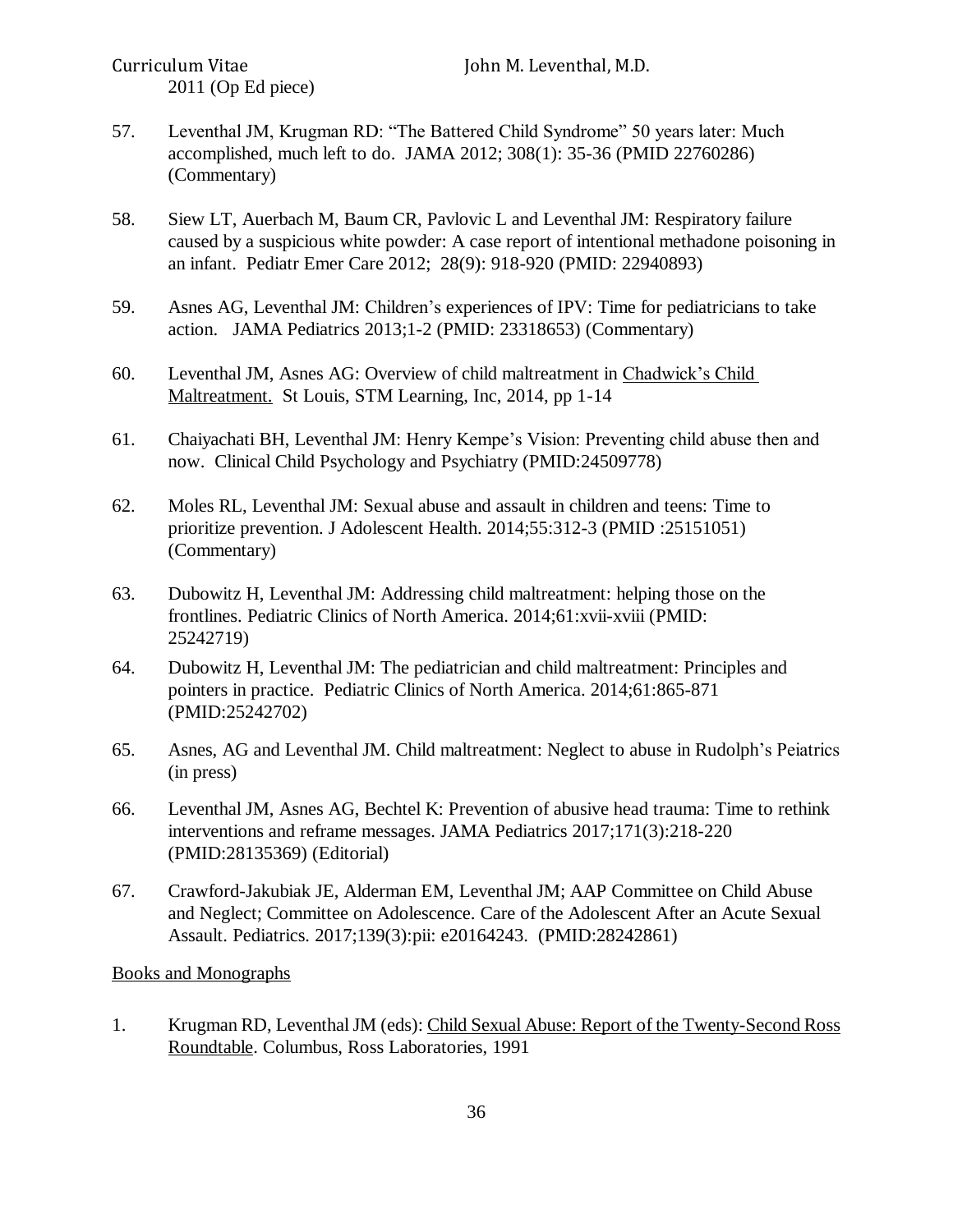- 2. Moriarty Daley A, Sadler, L, Reynolds H, Leventhal JM: Teen C.A.R.E: Comprehensive Adolescent Reproductive Education Manual, New Haven, CT, Yale School of Nursing, 2005
- 3. Dubowitz H, Leventhal JM (eds): Child Maltreatment and Prevention. Pediatric Clinics of North America, 2014

#### Abstracts and Presentations

- 1. Leventhal JM, Freedman RM, Jacobson RI: Clinical predictors of pneumonia as a guide to ordering chest x-rays in children with fever or respiratory symptoms. (Presented at the 18th Meeting of the Ambulatory Pediatric Association, Plenary Session, April 25, 1978)
- 2. Leventhal JM, Kramer MS, Hutchinson TA, Feinstein AR: Development and testing of an algorithm for reliable clinical identification of adverse drug reactions. Pediatr Res 1978; 12:407
- 3. Leventhal JM: Clinical decision-making of pediatric residents. (Presented at the 19th Meeting of the Ambulatory Pediatric Association, Plenary Session, May 1, 1979)
- 4. Leventhal JM, Kramer MS, Hutchinson TA, Feinstein AR: Clinicians' assessments of adverse drug reactions with and without a formal diagnostic algorithm. (Presented at the 19th Meeting of the Ambulatory Pediatric Association, April 30, 1979)
- 5. Leventhal JM: Methodologic standards in retrospective studies of antecedents of child abuse. (Presented at the 20th Meeting of the Ambulatory Pediatric Association, April 28, 1980)'
- 6. Leventhal JM, Stashwick CA: Pediatric residents' assessments of parenting. Pediatr Res 1980; 14:435
- 7. Aten CB, Leventhal JM: Breast-feeding and hospitalizations during infancy. Pediatr Res 1981; 15:538
- 8. Sabbeth BF, Leventhal JM: Relationships between families of chronically ill children and health care providers. (Presented at the Association for the Care of Children's Health, Toronto, May 1981)
- 9. Leventhal JM, Egerter SA: Reassessment of relationship of perinatal risk factors and child abuse. (presented at the 52nd Meeting of the Society for Pediatric Research, May 13, 1982)
- 10. Forsyth B, McCarthy PL, Leventhal JM: Feeding problems in early infancy and the use of special formulas. (Presented at the 22nd Meeting of the Ambulatory Pediatric Association, May 14, 1982)
- 11. Emmons EB, Leventhal JM, Sabbeth BF: Chronically ill children and their families: Psychosocial needs and services in one clinic. (Presented at the 60th Meeting of the American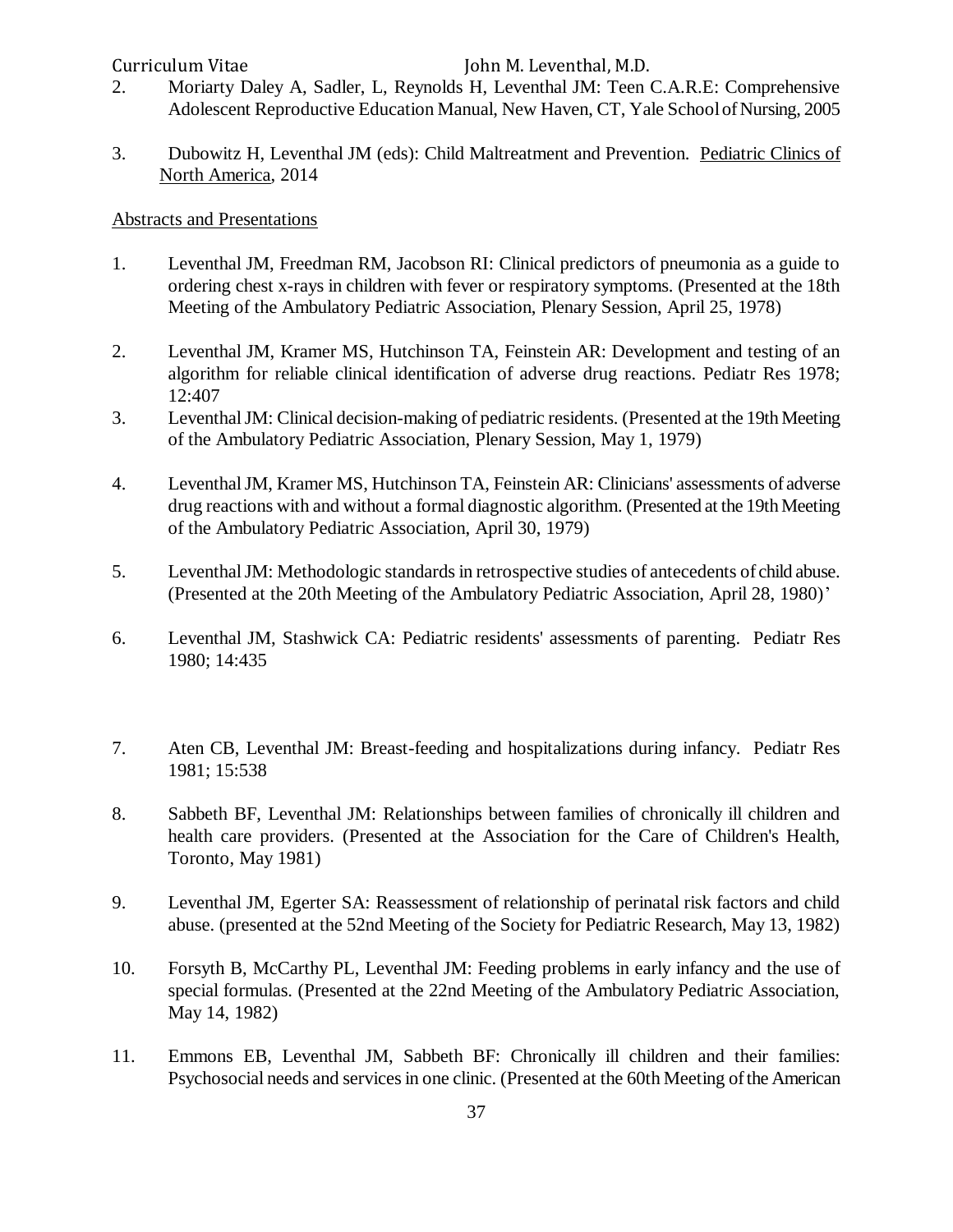Curriculum Vitae John M. Leventhal, M.D. Orthopsychiatric Association, April 6, 1983)

- 12. Leventhal JM, Aten CA, Egerter SA: Does breast-feeding protect against infections in infants less than three months of age? (Presented at the 23rd Annual Meeting of the Ambulatory Pediatric Association, May 5, 1983)
- 13. Sabbeth BF, Leventhal JM, Emmons EB, Tamborlane W, Dolan T: Do parents discuss the illness with their chronically ill child? (Presented at the 24th Annual Meeting of the Ambulatory Pediatric Association, April 30, 1984)
- 14. Sabbeth BF, Leventhal JM, Emmons EB: Fathers of chronically ill children. (Presented at the 61st Meeting of the American Orthopsychiatric Association, April 9, 1984)
- 15. Leventhal JM, Berg AM, Egerter SA: Is intrauterine growth retardation a risk factor for child abuse? (Presented at the 55th Meeting of the Society for Pediatric Research, May 9, 1985)
- 16. Bauchner H, Leventhal JM, Shapiro ED: Studies of breast-feeding and infections: Methodologic flaws and conflicting results. (Presented at the 25th Meeting of the Ambulatory Pediatric Association, May 9, 1985)
- 17. Rubin DH, Leventhal JM, Sadock RT, Letovsky E, Schottland P, Clemente I, McCarthy P: Educational intervention by computer in childhood asthma. (Presented at the 25th Meeting of the Ambulatory Pediatric Association, May 9, 1985)
- 18. Leventhal JM, Rekedal SM, Hamilton J, Tebano-Micci A, Eyster C: The use of anatomically correct dolls in the diagnostic interview of young children suspected of being sexually abused. (By title only 25th Meeting of the Ambulatory Pediatric Association, 1985)
- 19. Sabbeth BF, Leventhal JM, Emmons EB: Fathers of chronically ill children: Styles of coping with helplessness. (Presented at the 20th Annual Conference of the Association for the Care of Children's Health, May 8, 1985)
- 20. Leventhal JM, Garber RB: Do Clinicians correctly identify infants during the post-partum period who are at high risk for child maltreatment? (Presented at the 26th Meeting of the Ambulatory Pediatric Association, May 8, 1986)
- 21. Alario A, McCarthy PL, Markowitz R, Kornguth P, Rosenfield N, Leventhal JM: Utility of the chest x-ray in children with acute respiratory disease. (Presented at the 26th Meeting of the Ambulatory Pediatric Association, May 8, 1986)
- 22. Rubin DK, Krasilnikoff PA, Leventhal JM, Berget A: Effect of passive smoking on birthweight. (Presented at the 56th Meeting of the Society for Pediatric Research, May 8, 1986)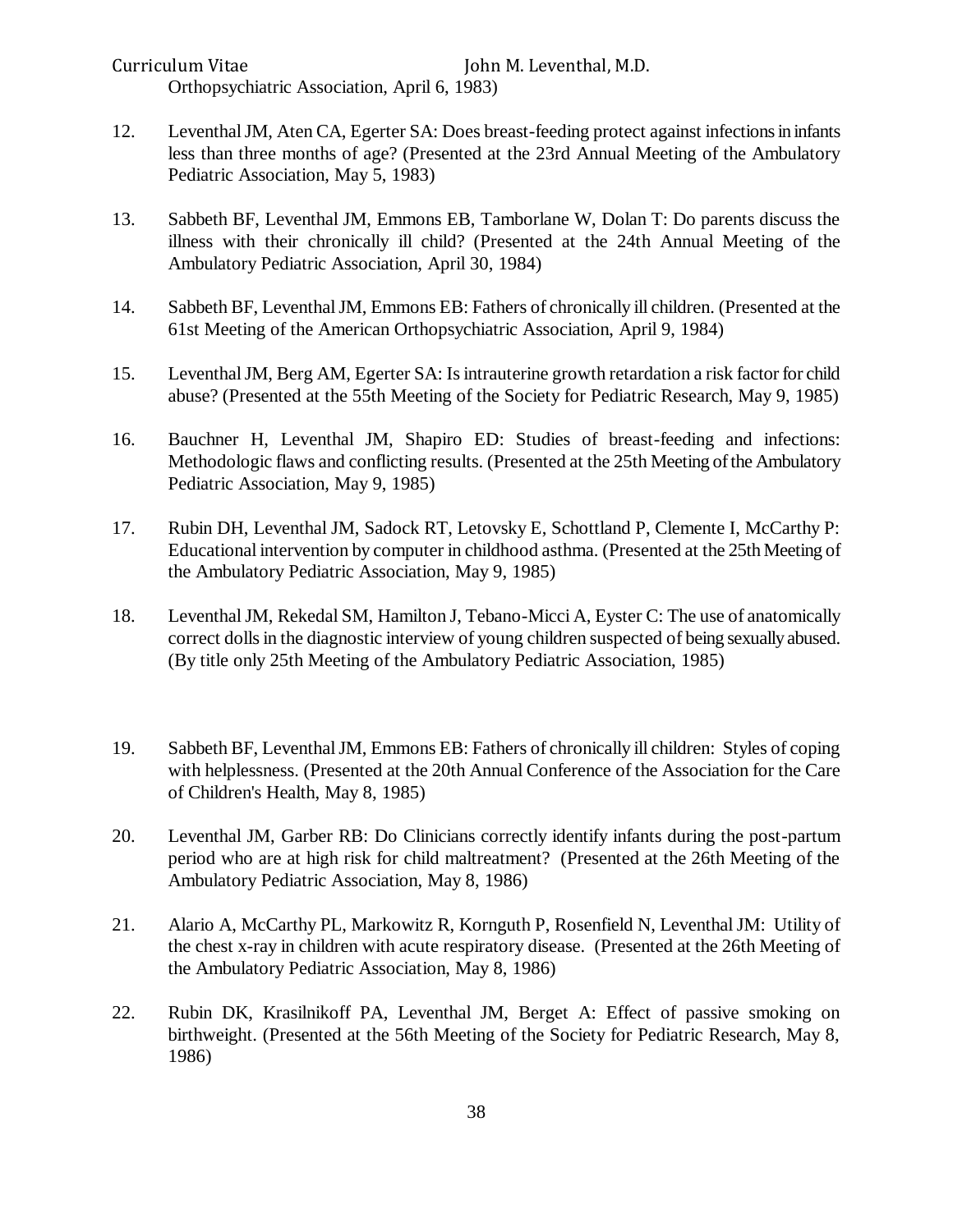- 1. "Perinatal Risk Factors for Child Abuse" Department of Psychological Medicine, Hospital for Sick Children, Great Ormond Street, London 10/7/86
- 2. "Sexual Abuse: A Pediatric Perspective" Royal Alexandra Children's Hospital, Brighton 11/17/86
- 3. "Breast-Feeding and Infection" Department of Epidemiology, Institute of Child Health, London 11/21/86
- 4. "Predictors of Child Abuse" The Park Hospital for Children, Oxford 1/16/87
- 5. "Medical Evaluation of Sexually Abused Children" Pediatric Grand Rounds, Hospital for Sick Children, Great Ormond Street, London 2/4/87
- 6. Discussant at National Conference on "The Early Prediction and Prevention of Child Abuse and Neglect." University of Leicester, 3/25-27/87
- 7. "Medical Evaluation of Sexually Abused Children" Standing Committee on Sexually Abused Children (South London), London 4/29/87
- 8. "Perinatal Risk Factors of Child Abuse" Department of Pediatrics and Child Health, St. James's (University) Hospital, Leeds 4/30/87
- 9. "Evolution of a Disease" A National Symposium on Child Sexual Abuse, The London Hospital Medical College, London 5/20/87
- 10. "Perinatal Predictors of Child Abuse" Departmental Conference of Child and Adolescent Psychiatry, Institute of Psychiatry, London 6/3/87
- 11. "Medical Exam of Sexually Abused Children" Pediatric Grand Rounds, Queen Elizabeth's Hospital, London 6/12/87

### Abstracts and Presentations (continued)

- 23. Stier DM, Leventhal JM: Are children of young mothers at an increased risk of child maltreatment? (Presented at the 28th Meeting of the Ambulatory Pediatric Association, May 5, 1988)
- 24. Thomas SA, Leventhal JM, Rosenfield NS, Markowitz RI, Cicchetti DV: Fractures in young children: child abuse or accidents? (By title only 28th Meeting of Ambulatory Pediatric Association, 1988)
- 25. Leventhal JM, Thomas SA, Rosenfield NS, Markowitz RI, Cicchetti DV: How well do radiologists distinguish child abuse from accidents? Pediatr Res 1988; 323A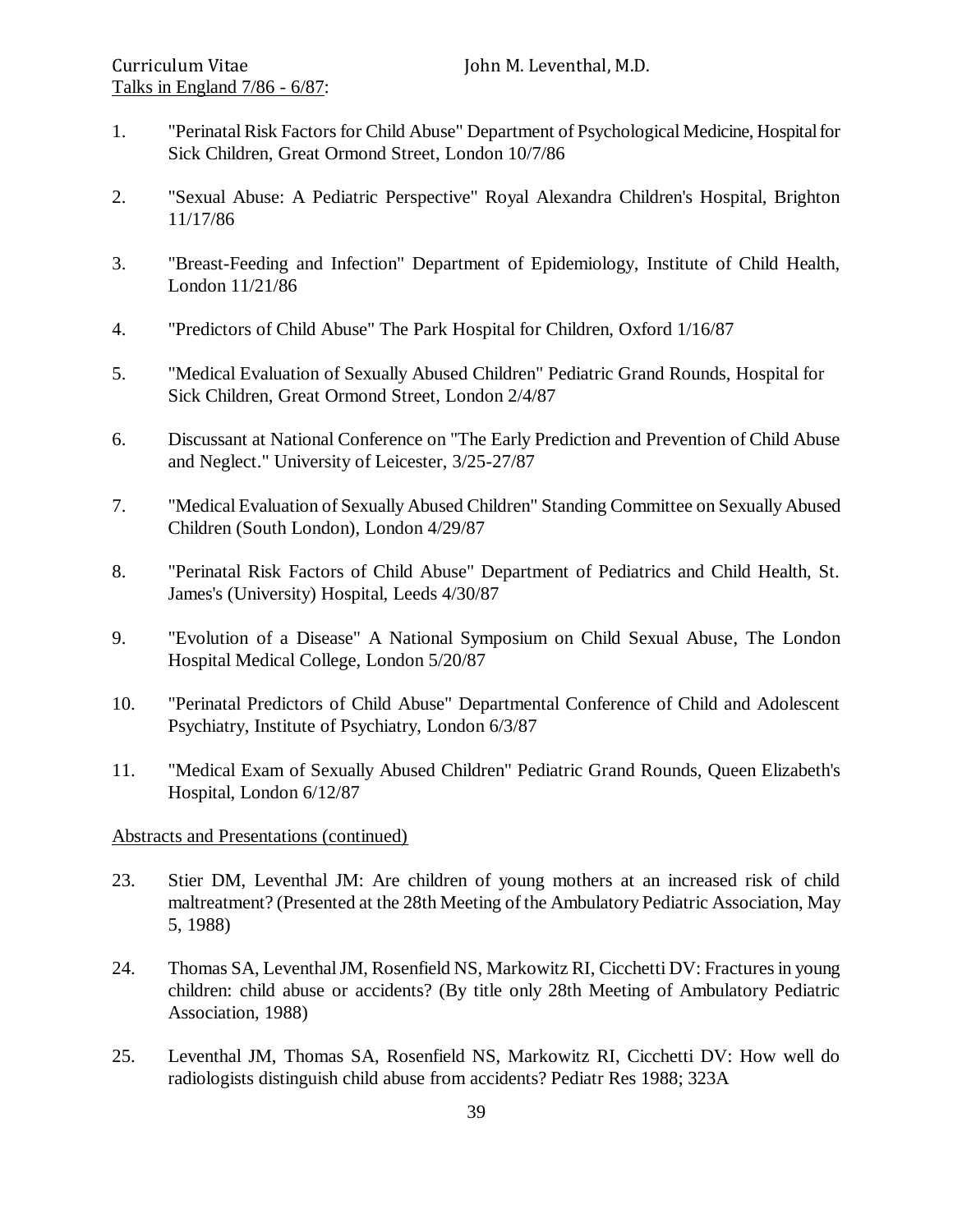- 26. Vizard E, Wiseman MR, Leventhal JM, Bentovim A: Methodological problems in the assessment of child sexual abuse: Report on a blind-rated study of videotaped interviews of children suspected of having been sexually abused presented at the VII International Congress on Child Abuse & Neglect, September 26, 1988)
- 27. Leaf PJ, Horwitz SM, Leventhal JM, Speechley KM, Schwab-Stone M: Assessments of psychiatric caseness: Perspectives of pediatricians, teachers, and families. (Presented at the Annual Meeting of the American Public Health Association, No 11, 1988)
- 28. Leventhal JM, Berg AT, Brady C, Garber RM: Utilization of health services by children who were identified during the post-partum period as being at high risk of child abuse and neglect. (Presented at the 29th Meeting of the Ambulatory Pediatric Association, Plenary Session, May 5, 1989)
- 29. Stier DM, Leventhal JM, Berg AT: Accidental injuries in early childhood: Is young maternal age a risk factor? (Presented at the 58th Meeting of the Society for Pediatric Research, Poster Session, May 1, 1989)
- 30. Rubin DH, Leventhal JM, Jekel JF, Kuo HS, Krasilnikoff PA, Weile B: The relationship between size of day care and infectious illness. (Presented at the 58th Meeting of the Society for Pediatric Research, Poster Session, May 3, 1989)
- 31. Horwitz SM, Leaf PJ, Leventhal JM, Speechley KN, Schwab-Stone M: Screening children ages 4-8 for psychosocial problems in primary care settings: How much do clinicians identify? (Presented at "Mental Health Services for Children and Adolescents in Primary Care Settings: A Research Conference," New Haven, June 12, 1989)
- 32. Leventhal JM, Thomas SA, Rosenfield NS, Markowitz RI: Skull fractures in young children: Do Characteristics of the fractures clearly distinguish child abuse from accidental injuries? (Presented at the 30th Meeting of the Ambulatory Pediatric Association, May 8, 1990)
- 33. Horwitz SM, Leaf PJ, Leventhal JM, Forsyth BWC, Speechley KN: Identification and management of psychosocial problems in pediatric primary care. (Presented at the 30th Meeting of the Ambulatory Pediatric Association, May 10, 1990)
- 34. Adler AG, Ezekowitz WJ, Kraemer DT, Sabbeth BF, Leventhal JM: Do diabetic children and their parents talk about the complications of the illness? (Presented at the 30th Meeting of the Ambulatory Pediatric Association, Poster Session, May 9, 1990)
- 35. Rude C, Leventhal JM: Highly mobile, previously homeless, and "Hidden Homeless" children: How prevalent in a pediatric primary care setting? (Presented at the 30th Meeting of the Ambulatory Pediatric Association, Poster Session, May 9, 1990)
- 36. Burger JA, Forsyth BWC, Leventhal JM, Leaf PJ, Horwitz SM: Psychological sequelae of medical complications during pregnancy. (Presented at the 30th Meeting of the Ambulatory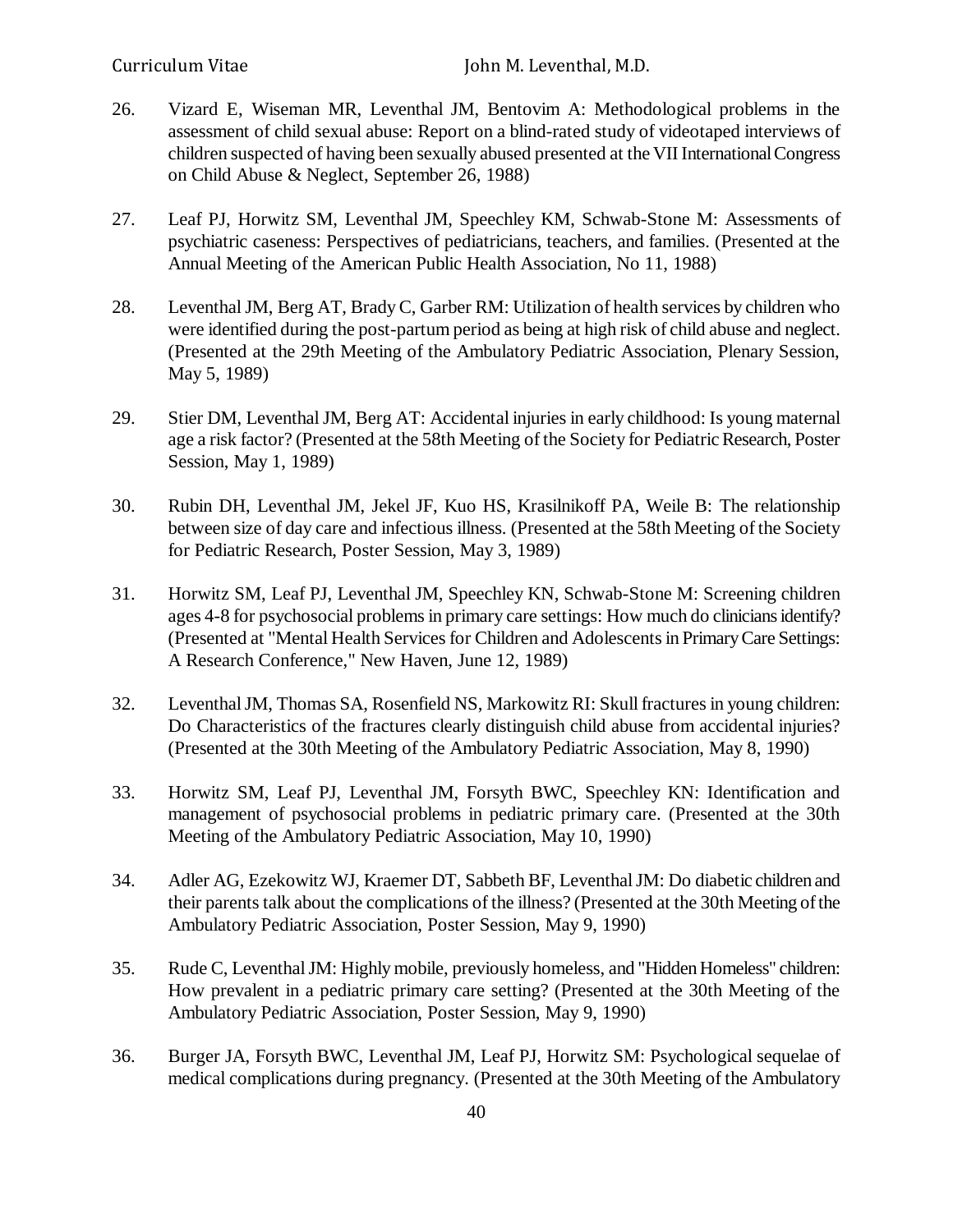Pediatric Association, May 9, 1990)

- 37. Ihnat DHK, Leventhal JM, Cicchetti DV, Wasserman DR, Hamilton JP: A new instrument to improve the ability of non-experts to identify infants at risk of subsequent child abuse or neglect. (Presented at the 31st Meeting of the Ambulatory Pediatric Association, May 1, 1991)
- 38. Pew MC, Leventhal JM, Horwitz SM: Utilization of care by adolescents: Who starts when? (Presented at the 31st Meeting of the Ambulatory Pediatric Association, Poster Session, April 29, 1991)
- 39. Wasserman DR, Leventhal JM: Maltreatment of children born to cocaine dependent mothers. (Presented at the 31st Meeting of the Ambulatory Pediatric Association, May 1, 1991)
- 40. Horwitz SM, Leaf PJ, Leventhal JM, Forsyth BWC, Speechley KN: Identifying sources of discrepancy between pediatricians' diagnoses and the Child Behavior Checklist. (Presented at the 31st Meeting of the Ambulatory Pediatric Association, May 1, 1991)
- 41. Forsyth BWC, Leaf PJ, Horwitz SM, Leventhal JM: Refinement of the child vulnerability scale. (Presented at the 31st Meeting of the Ambulatory Pediatric Association, May 1, 1991)
- 42. Rude CS, Leventhal JM, Horwitz SM, Stier DM: Maltreatment of young children born to teenage mothers: A comparison between the late 1960's and the early 1980's. (Presented at the 31st Meeting of the Ambulatory Pediatric Association, Plenary Session, May 2, 1991)
- 43. Dobbs SE, Leventhal JM: Intergenerational patterns of child abuse: Do girls who were abused grow up to maltreat their children? (Presented at the 32nd Meeting of the Ambulatory Pediatric Association, Plenary Session, May 7, 1992)
- 44. Leventhal JM, Horwitz SM, Leaf P, Speechley K, Forsyth B: Training in behavioral pediatrics does make a difference! (Presented at the 32nd Meeting of the Ambulatory Pediatric Association, May 5, 1992)
- 45. Forsyth BWC, Wasserman DR, Leventhal JM: Hospitalization of children born to cocaineusing mothers. (Presented at the 32nd Meeting of the Ambulatory Pediatric Association, Poster Session, May 5, 1992)
- 46. Horwitz SM, Leventhal JM, Leaf PJ: Family factors influence psychosocial diagnoses. (Presented at the 32nd Meeting of the Ambulatory Pediatric Association, Poster Session, May 6, 1992)
- 47. Ertem I, Leventhal JM, Dobbs SE: Does maltreatment beget maltreatment? (32nd Meeting of the Ambulatory Pediatric Association, Abstract only, May, 1992)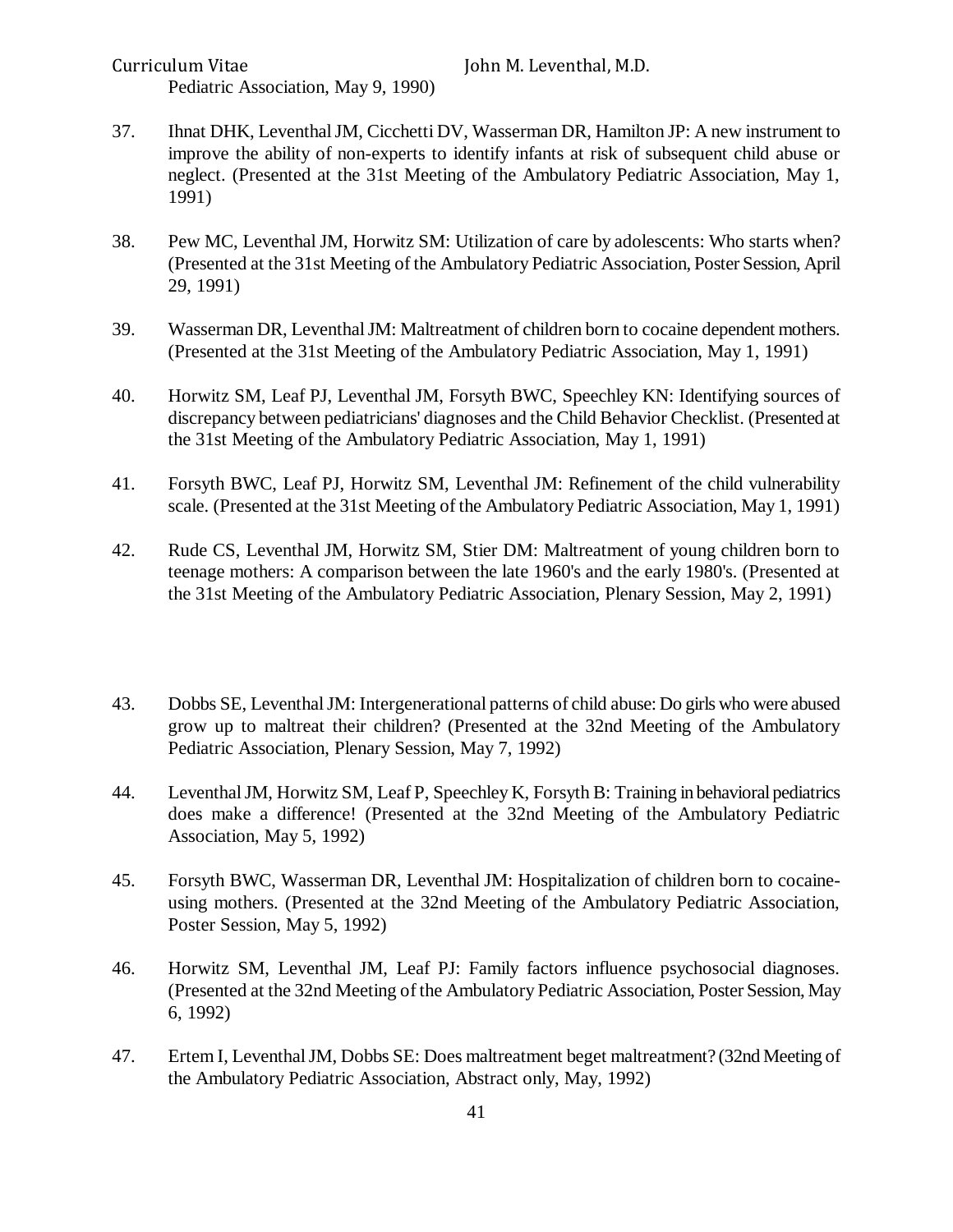- 48. Leventhal JM, Horwitz SM, Rude CS, Stier DM: Maltreatment of young children born to teenage mothers: A comparison between the late 1960s and the early 1980s. (Presented at the 9th International Congress on Child Abuse and Neglect, August 30, 1992)
- 49. Wasserman DR, Leventhal JM: Maltreatment of children born to cocaine dependent mothers. (Presented at the 9th International Congress on Child Abuse and Neglect, September 1, 1992)
- 50. Plichta SB, Horwitz SM, Leventhal JM, Leaf PJ: Household violence and use of pediatric services. (Presented at the 33rd Meeting of the Ambulatory Pediatric Association, May 5, 1993)
- 51. Homer CJ, Perrin JM, Bloom S, Szilagyi PG, Rodewald L, Greenspan P, Leventhal JM, Finkelstein D, Mitra M: Variations in asthma care across three communities. (Presented at the 33rd Meeting of the Ambulatory Pediatric Association, Plenary Session, May 6, 1993)
- 52. Falcone S, Leventhal JM: Placement of children born to women who received no prenatal care. (Presented at the 33rd Meeting of the Ambulatory Pediatric Association, Poster Session, May 4, 1993)
- 53. Leventhal JM, Forsyth, BWC, Qi K: Maltreatment of children born to cocaine-using mothers: A population-based study. (Presented at the 34th Meeting of the Ambulatory Pediatric Association, Plenary Session, May 5, 1994)
- 54. Heneghan AM, Horwitz, SM, Leventhal JM: Do intensive family preservation services really work? (Presented at the 34th Meeting of the Ambulatory Pediatric Association, May 3, 1994)
- 55. Ertem I, Votto, N, Leventhal JM: Why do inner-city women stop breast feeding? (Presented at the 34th Meeting of the Ambulatory Pediatric Association, Poster Session, May 2, 1994)
- 56. Klig JE, Flomenbaum MA, Leventhal JM, Qi K: Guns, drugs, and alcohol: Teenage homicide victims in New York City. (Presented at the 34th Meeting of the Ambulatory Pediatric Association, Poster Session, May 5, 1994)
- 57. Thyen U, Leventhal JM, Yazgerdi SR, Perrin JM: When do clinicians suspect abuse and neglect in hospitalized children? (Presented at the 34th Meeting of the Ambulatory Pediatric Association, Poster Session, May 5, 1994)
- 58. Forsyth BWC, Leventhal JM, Qi K: Hospitalization of children born to cocaine-using women. (Presented at the 56th Annual Scientific Meeting of the College on Problems of Drug Dependence, June 22, 1994)
- 59. Vargus J, Leventhal JM, Sundaram V: Long-term follow-up of newborns identified as being at high risk of abuse or neglect. (Presented at the 35th Meeting of the Ambulatory Pediatric Association, Poster Session, May 9, 1995)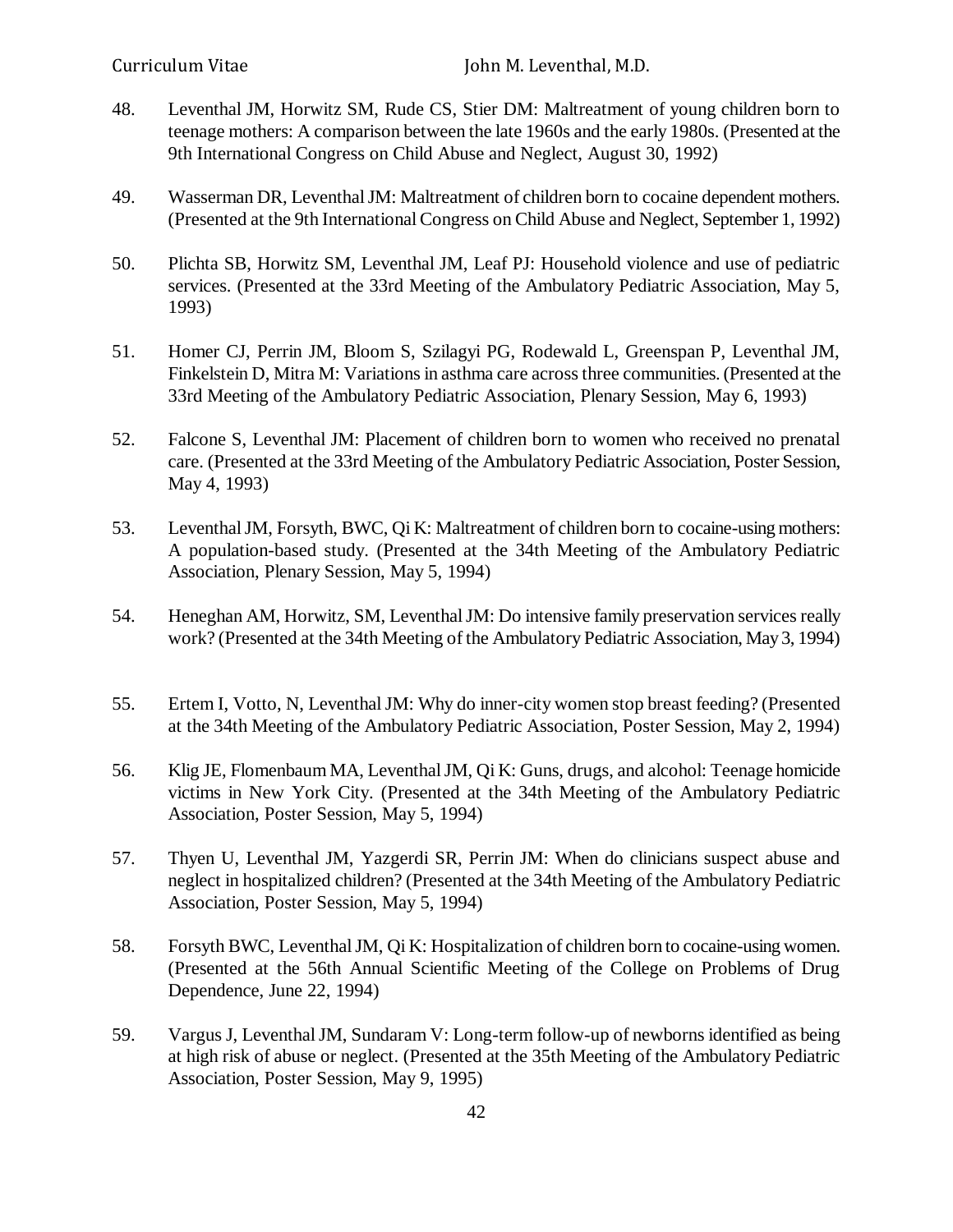- 60. Barthauer LM, Leventhal JM: Prevalence and effects of child sexual abuse in a poor, rural community in El Salvador. (35th Meeting of the Ambulatory Pediatric Association, Abstract only, May 1995) (Presented at the 11th Meeting of the International Society for the Prevention of Child Abuse and Neglect, August 1996)
- 61. Avni-Singer AJ, Forsyth BWC, Leventhal JM, Liu X and Zhang H: Does prenatal cocaine exposure influence postnatal growth among full-term infants? A population-based study. (Presented at the 36th Meeting of the Ambulatory Pediatric Association, May 8, 1996)
- 62. Weitzman CC, Schonfeld DJ, Leventhal JM, Cicchetti DV: Working with the underserved in primary care settings: How do pediatric residents respond? (Presented at the 36th Meeting of the Ambulatory Pediatric Association, May 8, 1996)
- 63. Christian C, Pinto-Martin J, Leventhal JM: Association of domestic violence and child abuse: How good is the evidence? (36th Meeting of the Ambulatory Pediatric Association, Abstract only, May 1996)
- 64. Thomas DE, Leventhal JM, Friedlaender E: Referrals to a hospital-based child abuse committee: Changes from the 1960s to the 1990s. (Presented at the 37th Meeting of the Ambulatory Pediatric Association, Poster Session, May 2, 1997)
- 65. Frehm E, Leventhal JM: Postpartum parenting measure used to predict maltreatment or placement in children whose mothers used cocaine during pregnancy. (38<sup>th</sup> Meeting of the Ambulatory Pediatric Association, Abstract only, May 1998)
- 66. Campbell CH, Leventhal JM, Ihnat DI, Cicchetti DV: Predicting child maltreatment in the postpartum period using a structured clinical rating scale. (Presented at the 39<sup>th</sup> Meeting of the Ambulatory Pediatric Association, Poster Symposium, May 1, 1999)
- 67. Leventhal JM, Daley AM, Sadler LS, Cromwell HR: Clinicians= perspectives on reproductive health care services for adolescents with negative pregnancy tests. (39<sup>th</sup> Meeting of the Ambulatory Pediatric Association, Abstract only, May, 1999)
- 68. Jain A, Concato J, Leventhal JM: How good is the evidence linking breastfeeding and intelligence? (Presented at the 39<sup>th</sup> Meeting of the Ambulatory Pediatric Association, Poster Session, May 4, 1999)
- 69. Kerker B, Horwitz SM, Leventhal JM, Leaf PJ: Domestic violence: What parents and pediatricians report. (Presented at the 39<sup>th</sup> Meeting of the Ambulatory Pediatric Association, Poster Symposium, May 4, 1999)
- 70. Chandra S, Leventhal JM, Horwitz SM, Kerker BD: Rates of child maltreatment over three decades in children born to adolescent mothers. (Presented at the National Meeting of the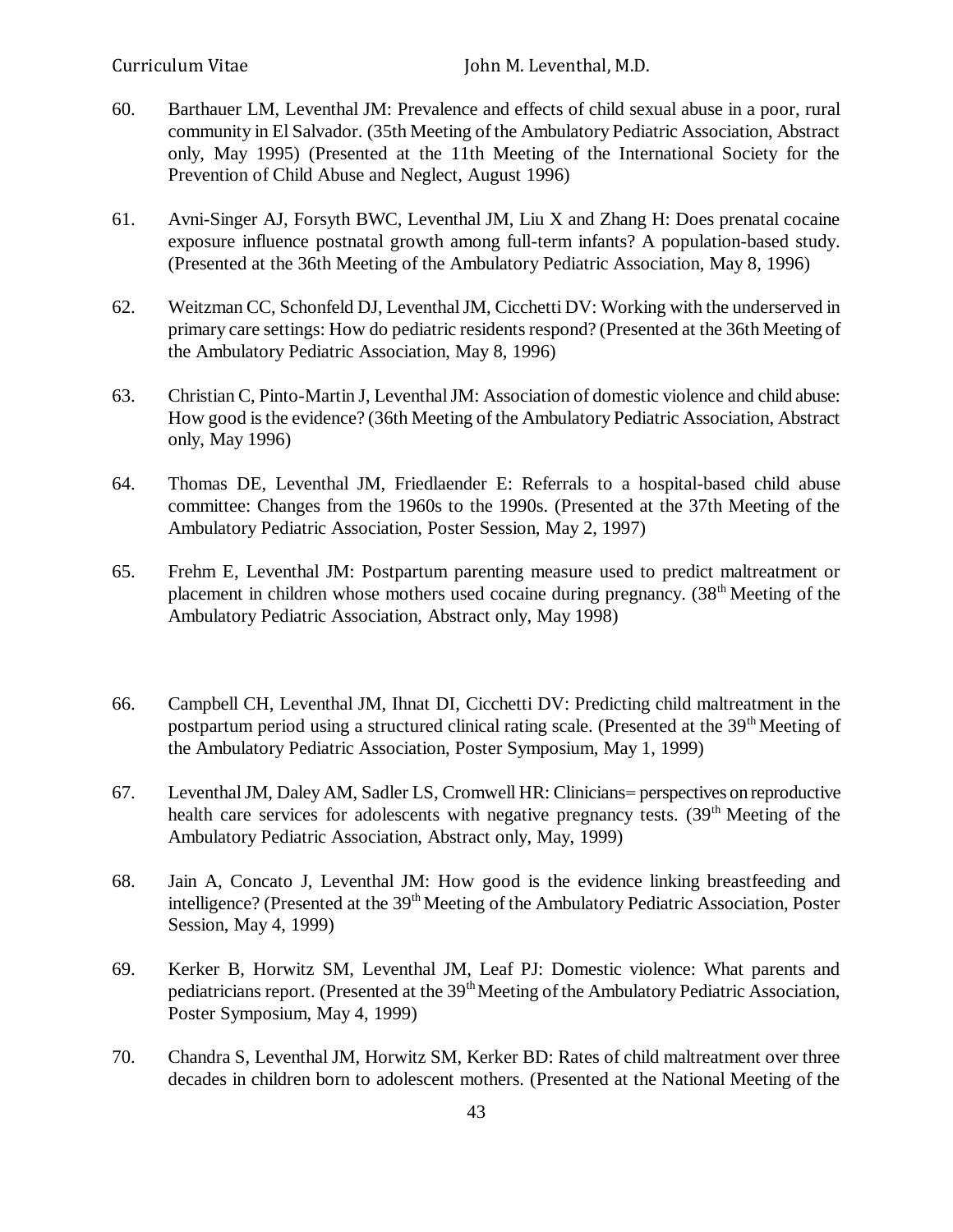Curriculum Vitae John M. Leventhal, M.D. Pediatric Academic Societies, Poster Symposium, May 13, 2000)

- 71. Weitzman CC, Freudigman KA, Leventhal JM: Making the most of the pediatric visit: An RCT to train residents to highlight social-emotional development. (Presented at the National Meeting of the Pediatric Academic Societies, May 16, 2000)
- 72. Giardino AP, Montoya LA, Leventhal JM: Assessment of financial issues surrounding child abuse diagnostic evaluations: A nationwide survey of medically-oriented teams. (Presented at the National Meeting of the Pediatric Academic Societies, Poster Session, May 14, 2000)
- 73. Leventhal JM, Campbell CPH, Ihnat DHK, Cicchetti DV, Cohen RC: The use of a structured clinical rating scale in the postpartum period to predict child maltreatment (Presented at the Meeting of the International Society for the Prevention of Child Abuse and Neglect, September, 2000)
- 74. Leventhal JM, Chandra S, Horwitz SM, Kerker BD: Rates of child maltreatment over three decades in children born to adolescent mothers. (Presented at the Meeting of the International Society for the Prevention of Child Abuse and Neglect, September, 2000)
- 75. Harada CN, Leventhal JM, Takizawa CM, Kerker BD: Unintentional injury or abuse in infants and toddlers: A view from the Emergency Department. (National Meeting of the Pediatric Academic Societies, Abstract only, April, 2001)
- 76. Harada CN, Leventhal JM, Takizawa CM, Kerker, BD: Maltreatment rates among injured children under three years of age. (Presented at the National Meeting of the Pediatric Academic Societies, Poster Session, May 1, 2001)
- 77. Kerker BD, Horwitz SM, Schlesinger M, Leventhal JM, Forsyth BWC: Decision-making for high risk newborns: The impact of a child welfare policy. (Presented at the National Meeting of the Pediatric Academic Societies, Platform Session, May 1, 2001)
- 78. Kerker BD, Horwitz SM, Leventhal JM, Schlesinger M, Forsyth BWC: Providers= attitudes and values or patients= clinical factors: Predictors of providers= decisions to screen pregnant women for cocaine use. (Presented at the National Meeting of the Pediatric Academic Societies, Poster Session, May 6, 2002)
- 79. Leventhal JM, Walls TA, Cohen RC, Johnson L, Bonilla A, Bryant E, Seitz VR: Do volunteer mentors improve the parenting of young inner-city mothers?: a randomized a trail. (Presented at the National Meeting of the Pediatric Academic Societies, Poster Session, May 2003)
- 80. Senturias YSN, Walls TA, Leventhal JM, Seitz VR: The effects of a volunteer-based home visiting program on the health-seeking behaviors of young inner-city mothers. (Presented at the National Meeting of the Pediatric Academic Societies, May 2003)
- 81. Senturias YSN, Muehlenbein CH, Leventhal JM, Seitz VR, Walls TA, Apfel NH, Johnson L and Bonilla A: Effects of a volunteer-based mentoring program on the health-seeking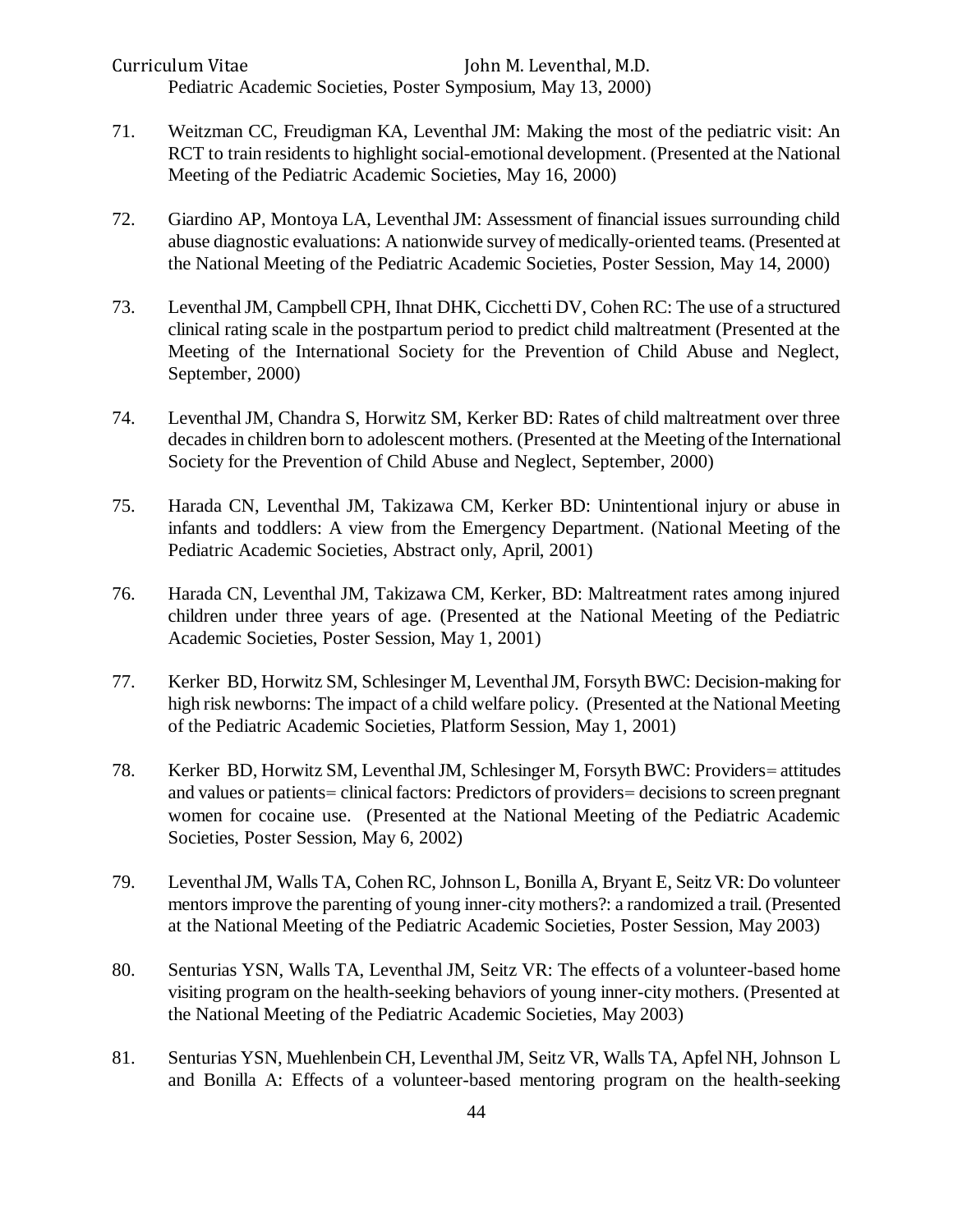Curriculum Vitae John M. Leventhal, M.D. behaviors of young, inner-city mothers. (Presented at the National Meeting of the Pediatric Academic Societies, Poster Session, May 4, 2004)

- 82. Lord JC, Bernstein BA, Leventhal JM and Scribano PV: Appropriateness of child abuse reporting in young children with long-bone fractures. (Presented at the National Meeting of the Pediatric Academic Societies, Platform Session, May 2004)
- 83. Seitz VR, Leventhal JM, Apfel NH, Johnson L, Bonilla A, Walls TA, Muehlenbein C and Senturias YSN: Post-treatment effects of a volunteer mentoring program on the parenting practices of young, inner-city mothers: A randomized trial. (Presented at the National Meeting of the Pediatric Academic Societies, Poster Session, May 2004)
- 84. Ellingson KA, Leventhal JM, Weiss H: Using hospital discharge data to estimate the incidence of inflicted head trauma in infants: A comparison with prospective studies (Presented at the  $9<sup>th</sup>$ International Family Violence Research Conference, Poster Session, July 2005)
- 85. Leventhal JM, Ellingson KA, Weiss H: Using hospital discharge data to estimate the incidence of inflicted head trauma in infants: A comparison with prospective studies (Presented at the Helfer Society meeting, October 2005)
- 86 Ellingson, KA, Leventhal JM, Weiss H: Using hospital discharge data to estimate the incidence of inflicted head trauma in infants. (Presented at the National Meeting of the Pediatric Academic Societies, Platform Session, May 2, 2006)
- 87. Leventhal JM, Ellingson, KA: Using hospital discharge data to measure the incidence of inflicted childhood neurotrauma. Symposium on measuring the incidence of inflicted childhood neurotrauma (Shaken Baby Syndrome), Seattle, WA. October 5-6, 2006
- 88. Leventhal JM: Are abusive fractures in young children becoming less common? Changes over 24 years (Presented at the National Meeting of the Helfer Society, November 14, 2006)
- 89. Leventhal JM, Martin KM, Asnes AG: National U.S. rates of abusive fractures in children <36 months of age (Presented at the National Meeting of the Pediatric Academic Societies, Platform Session, May 7, 2007)
- 90. Bechtel KA, Le K, Leventhal JM, Colson ER: Knowledge of shaken baby syndrome among caregivers of young infants in an urban primary care center (Presented at the National Meeting of the Pediatric Academic Societies, Poster Session, May 5, 2007)
- 91. Tien I, Leventhal JM, Parker V, Bauchner H: What should hospital-based child protection teams do? (Presented at the National Meeting of the Pediatric Academic Societies, Poster Session, May 5, 2007)
- 92. Leventhal JM, Asnes AG, Martin KD: Injuries due to abuse vs accidents in a large U.S. database of hospitalized children (Presented at the National Meeting of the Helfer society, October 23, 2007)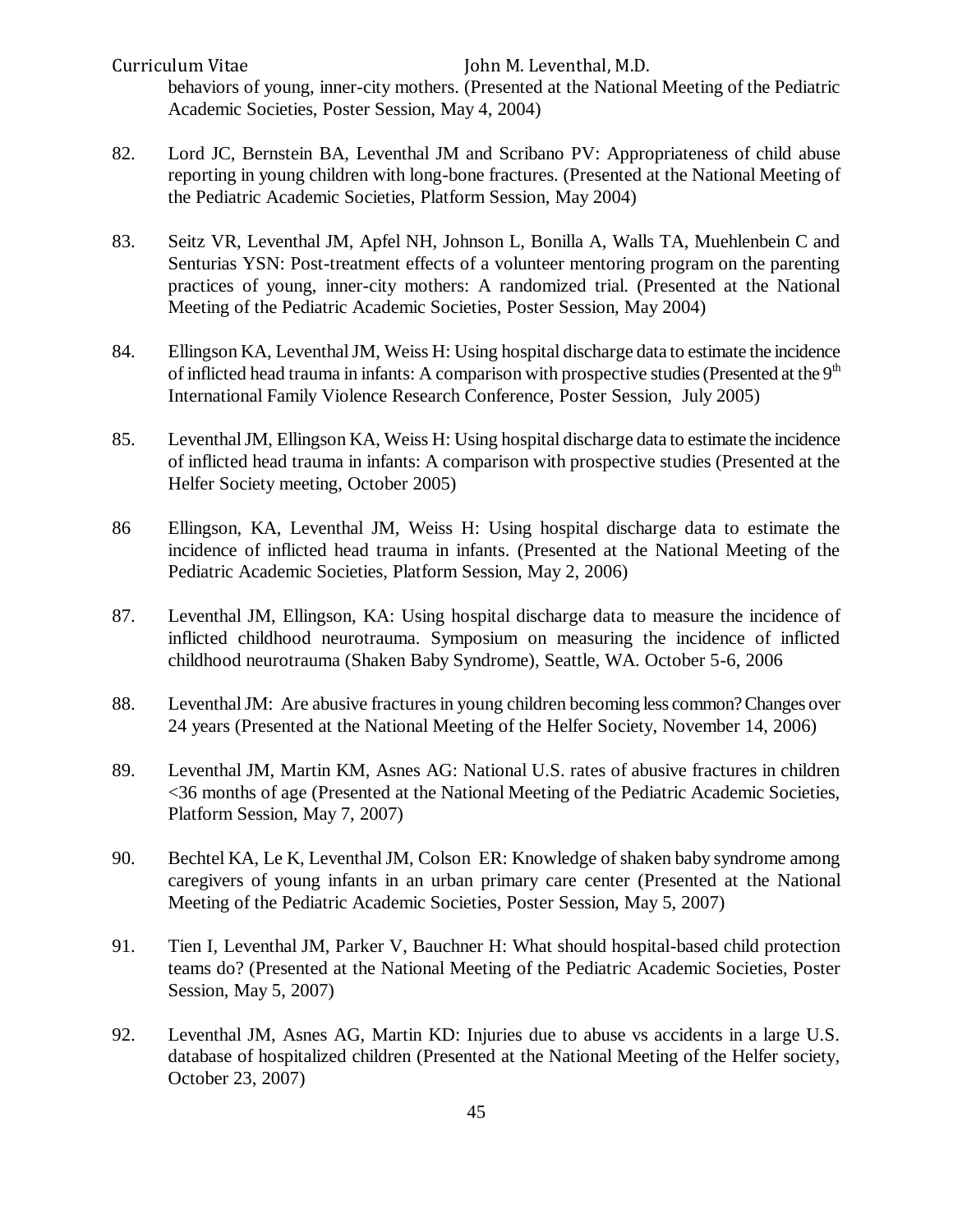- 93. Keenan HT, Leventhal JM: A case-control study to assess Utah's shaken baby prevention program (Presented at 136<sup>th</sup> American Public Health Association's Annual Meeting and Exposition (Poster Session, San Diego, CA, October 27, 2008)
- 94. Asomugha C, Desai R, Leventhal JM: Religiosity, spirituality, and depression in victims of child sexual abuse (Presented at the National Meeting of the Pediatric Academic Societies, Platform Session, May 5, 2009)
- 95. Leventhal JM, Martin K, Cole-Lewis H: U.S. data on the incidence of serious physical abuse in children (Presented at the National Meeting of the Pediatric Academic Societies, Platform Session, May 1, 2010)
- 96. Leventhal JM, McGuire L, Martin, KD: Consultations to child protective services: The role of expert opinions (Presented at the National Meeting of the Pediatric Academic Societies, Platform Session, April 30, 2011)
- 97. Sia JH, Leventhal JM, Northrup V, Arunyanart W, Edmonds D, Weitzman C:. Markers of maternal depression in an urban pediatric clinic (Presented at the Pediatric Academic Societies, Poster Session, May 3, 2011)
- 98. Leventhal JM, McGuire L, Martin KD: Consultations to child protective services: The role of expert opinions (Presented at the  $12<sup>th</sup>$  ISPCAN European Regional Conference on Child Abuse and Neglect, Platform Session, September 20, 2011)
- 99. Leventhal JM: Getting your research published in an academic journal: Advice from a former Editor of Child Abuse & Neglect. (Presented at the  $12<sup>th</sup>$  ISPCAN European Regional Conference on Child Abuse and Neglect, Platform Session, September 20, 2011)
- 100. Leventhal JM, Gaither JR: Has the incidence of serious physical abuse in children changed in the U.S. from 1997 to 2009? (Presented at the National Meeting of the Helfer Society, Platform Session, March 26, 2012 and the Pediatric Academic Societies, Platform Session, May 1, 2012)
- 101. Leventhal JM, Oates RO: Getting started with child abuse research (Workshop Presented at 17th ISPCAN Congress, September 12, 2012)
- 102. Leventhal, JM: "What can be learned about AHT from national databases?" (Workshop Presented at 12<sup>th</sup> International Conference on Shaken Baby Syndrome/Abusive Head Trauma Cambridge, MA, October 1, 2012)
- 103. Hooft AM, Asnes AG, Livingston N, Deutsch S, Cahill L, Wood J, and Leventhal JM: Identifying physical abuse in 4 children's hospitals: Accuracy of ICD codes. (Presented at  $\mathbf b$